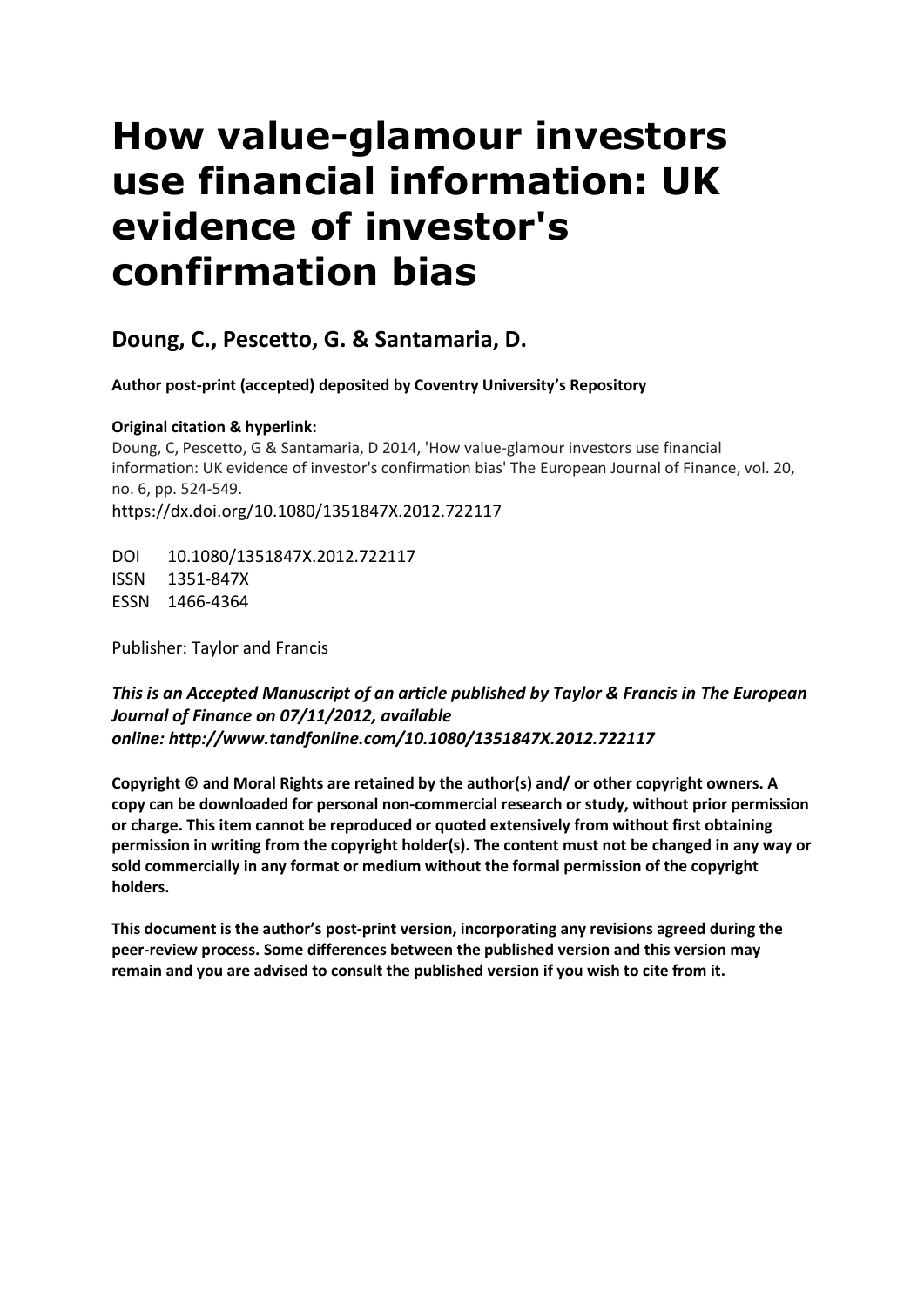# **HOW VALUE–GLAMOUR INVESTORS USE FINANCIAL INFORMATION: UK EVIDENCE OF INVESTOR'S CONFIRMATION BIAS**

# **Chau Minh Duong, Gioia Pescetto, Daniel Santamaria \***

 **Abstract:** The paper investigates investor's behaviour in the context of value–glamour investing and fundamental analysis, and provides a direct test of the confirmation bias by bringing together the evidence from several strands of literature into a well-defined framework of investor behaviour. The empirical evidence presented is in line with a model of investor's asymmetric reaction to good and bad news due to confirmation bias. Pessimistic value investors typically under-react to good financial information, but they process bad information rationally or over-confidently. On the contrary, glamour investors are often too optimistic to timely update prices following bad financial information, but they are likely to fairly price or even over-react when receiving good information.

 **Key words**: Value–glamour investing, financial statement analysis, contextual fundamental analysis, market efficiency, behavioural finance, confirmation bias

 \* The authors are from Canterbury Christ Church University, North Holmes Road, Canterbury, Kent, CT1 1QU, United Kingdom. The corresponding author is Chau Duong, email: <u>c.m.duong41@canterbury.ac.uk</u>, from whom all the unreported results of the paper can be requested. We gratefully acknowledge comments from the participants of the Financial Management Association European Conference, the British Accounting Association Annual Conference, the Joint Conference of the British Accounting Association Northern Region Accounting Group and the Interdisciplinary Perspectives Special Interest Group. We especially acknowledge the comments from William Rees and Viet Nga Cao. All remaining errors are our own.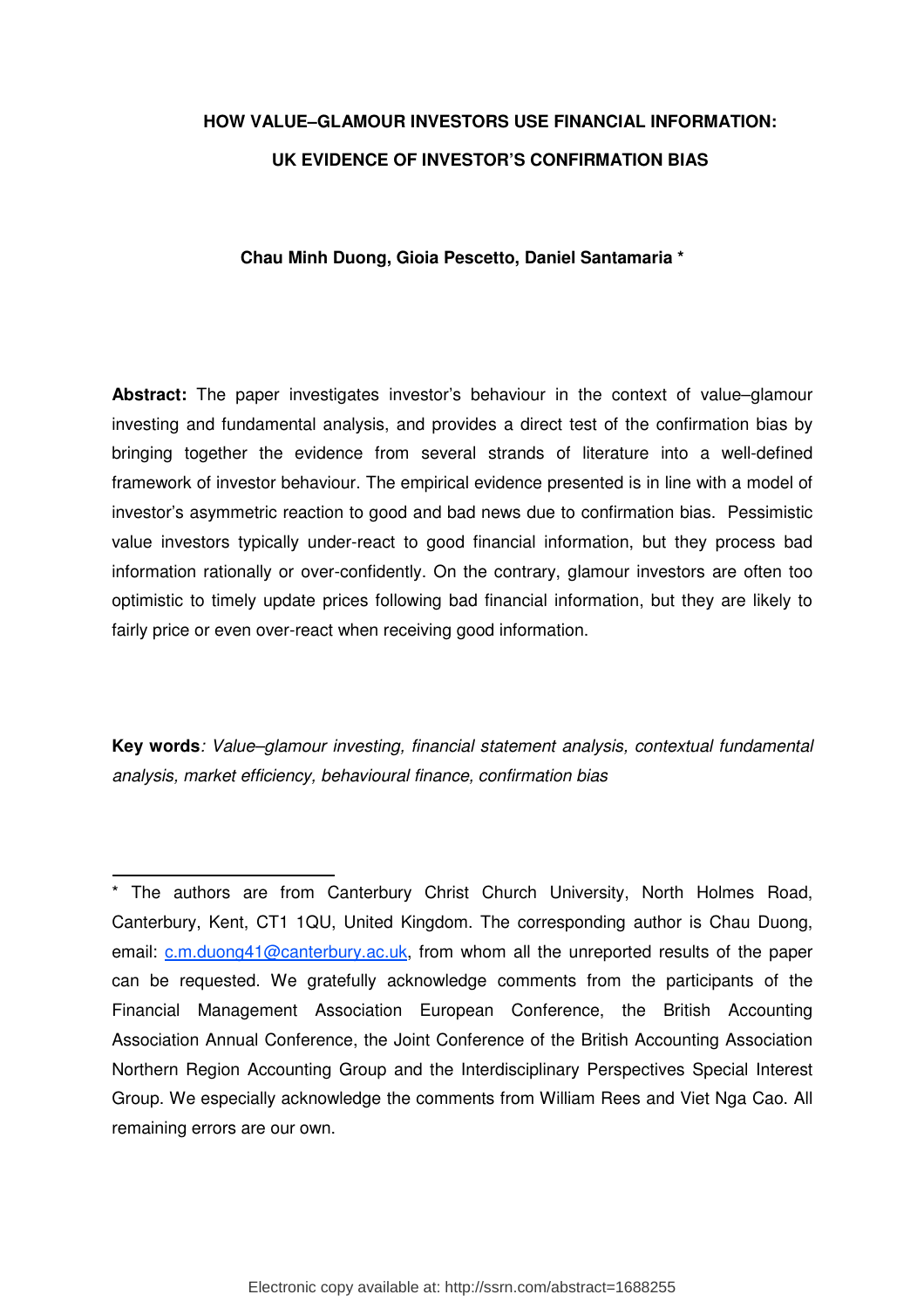#### **I. INTRODUCTION**

 The value-glamour effect is one of the most striking findings in the empirical finance literature. It is consistently documented that value stocks, which are those with high fundamental-to-price ratios, such as book-to-market ratio (BM hereafter), earning-price ratio and cash flows yields etc., outperform their lower ratios counterparts, known as glamour stocks (Fama and French, 1992, 1998; Lakonishok et al., 1994; Gregory et al., 2001). The strong evidence from the academic literature has inspired the widespread style-oriented investment strategies implemented by the investment community in the last few decades. However, despite the strong (weak) performance of value (glamour) portfolios, many value (glamour) stocks do not over-perform (under-perform) (e.g. Piotroski, 2000; Bird and Casavecchia, 2007). Thus, it is important to identify investment strategies that can recognise the better performing stocks in value and glamour portfolios as implied by simple value measures, such as the fundamental-to-price ratios.

 In response to this need, one recent strand of literature employs fundamental analysis models to try improving the performance of value – glamour investing. The evidence is striking. Piotroski (2000) measures the overall firm's strength with a composite score, namely the F Score, that cumulates nine individual fundamental signals covering many aspects of the firm's past performance, including profitability, liquidity, capital structure, sources of funding and operating efficiency. Piotroski finds that, among high BM value stocks in the US during the period between 1976 and 1996, those with higher F Score tend to outperform their lower F Score counterparts by as much as 23% per year, and such outperformance persists for at least two years after the financial statements are released. In a similar vein, Mohanram (2005 ) designs a G Score from eight fundamental signals and finds that this measure of financial strength can differentiate winners from losers among low BM glamour stocks in the US stock market during the 1979-1999 period. Subsequently, Bird and Casavecchia (2007) use a dynamic model based on 24 accounting variables to predict

1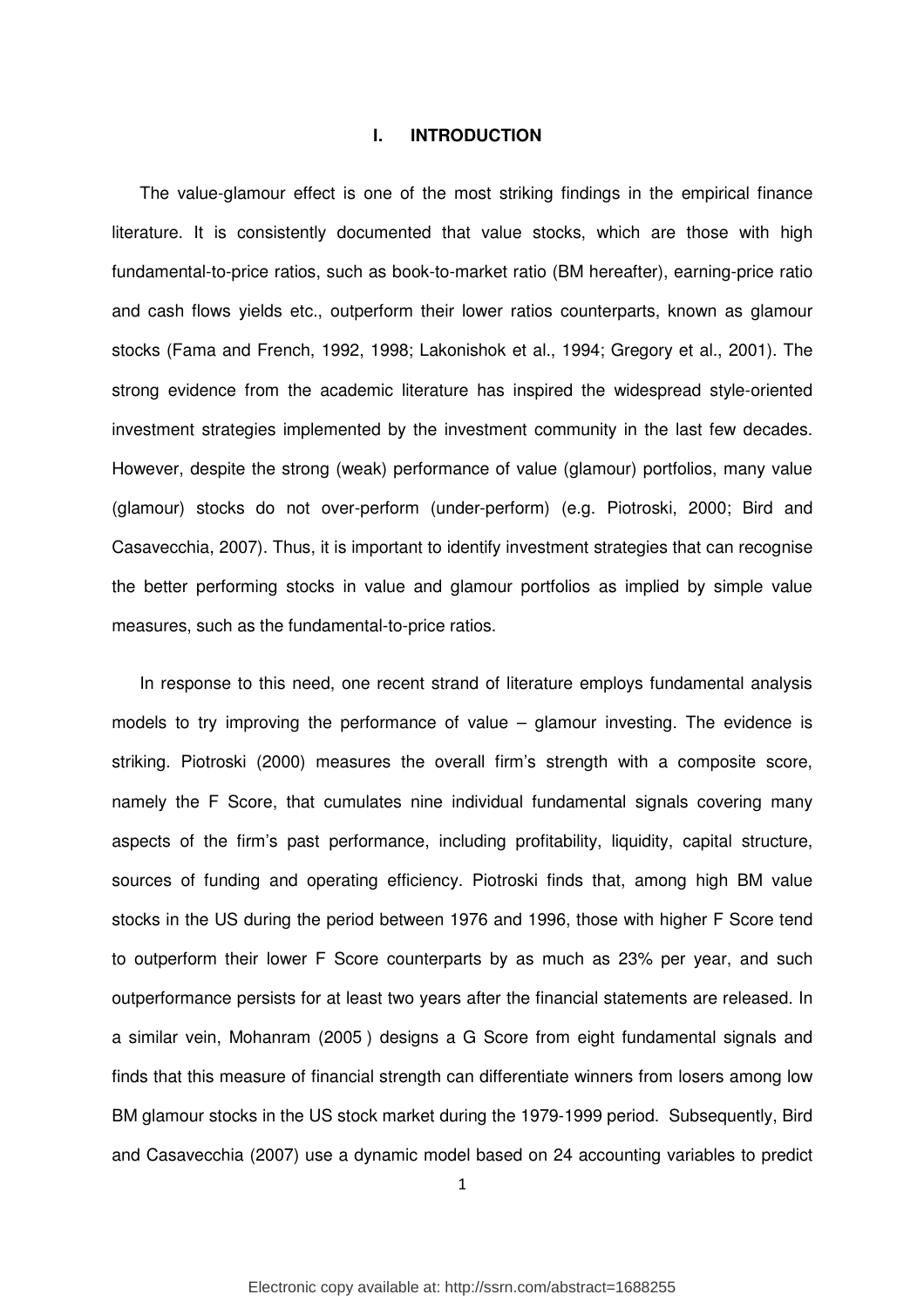the probability of a stock having an improved earnings-per-share performance, and they employ that probability as a measure of financial strength. Bird and Casavecchia's evidence is consistent with Piotroski's and Mohanram's conclusions that fundamental analysis can help differentiate "good" from "bad" value and glamour stocks. Needless to say, such evidence has important practical implications for investors, especially those using style-oriented investment strategies.

 The evidence accumulated in the context of value-glamour investing and fundamental analysis, however, suffers from a major weakness related to the lack of understanding about the drivers of the observed return patterns. Most of the research in this area (Piotroski, 2000; Mohanram, 2005; Bird and Casavecchia, 2007) defines excess returns against a benchmark, such as the market portfolio or the corresponding size deciles. Bird and Casavecchia (2007) also find evidence that the Fama and French three-factor model cannot explain the observed returns. Although the debate is far from being settled, the cumulative evidence seems to reject risk-based explanations and suggests instead that behavioural biases may be responsible for the observed return pattern. In this context, the paper aims at making inroads into further explaining the source of the observed excess returns.

 Following Ball (1992 ), who argues that the rejection of the efficient market hypothesis should emerge from the inability to reject a plausible inefficiency hypothesis, the paper makes a significant contribution to the understanding of the issues discussed above by offering a well-defined framework of investor's biased behaviour as an alternative hypothesis. In the extant literature, when the risk-based explanation is rejected, the value premium is often attributed to investor's over-reaction, while the abnormal returns from trading strategies based on fundamental analysis are claimed to be the result of investor's under-reaction. The question of how over-reaction can be reconciled to under-reaction in the context of value–glamour investing and fundamental analysis cannot be ignored. Thus the paper aims at contributing to the literature by addressing the following question: why do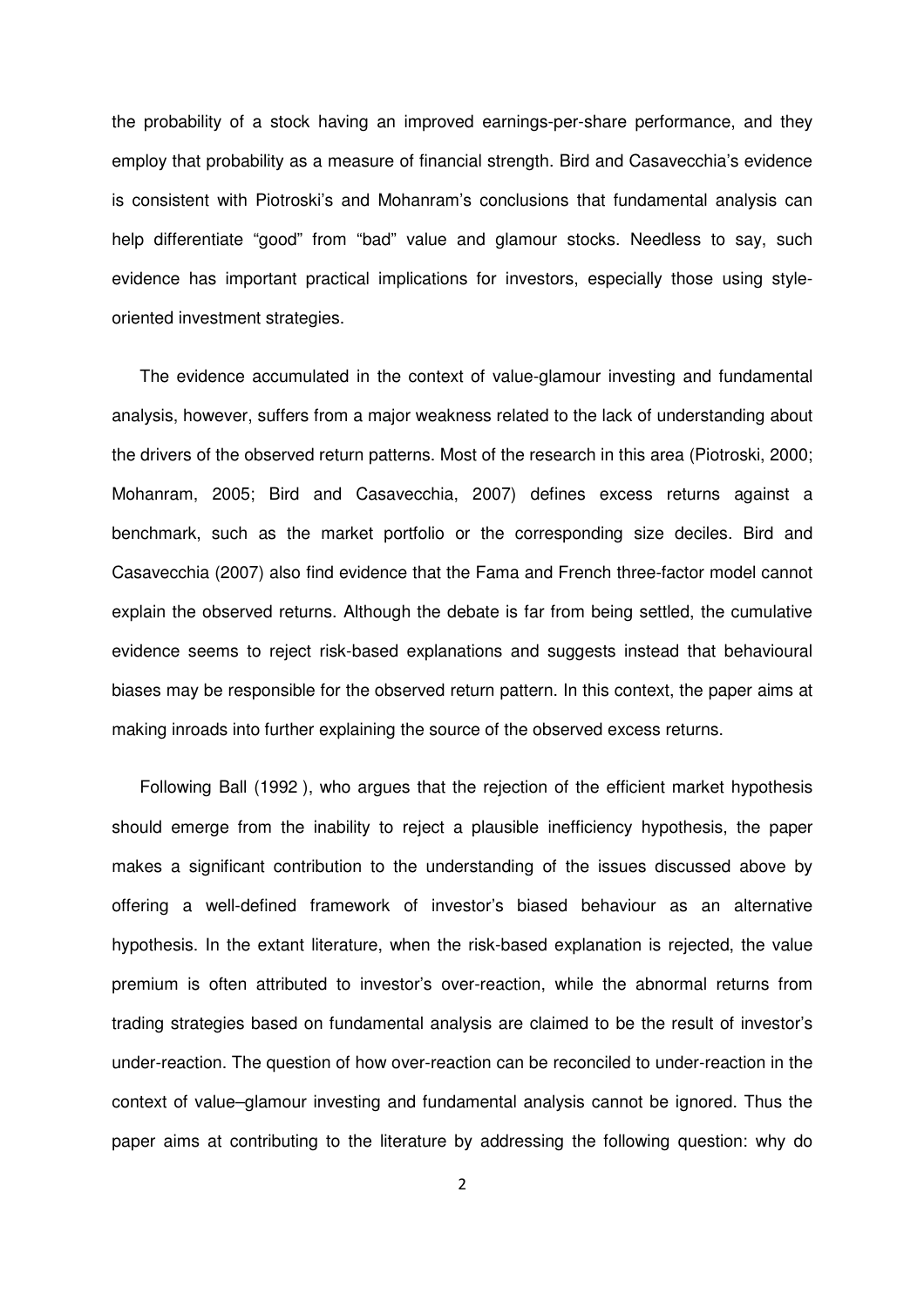investors over-react to the future prospects of value and glamour firms and, at the same time, under-react to financial information about these same firms?

 The paper hypothesises that the observed returns on portfolios formed on the bases of both value measures and fundamental analysis may be explained by behavioural biases. From a psychological viewpoint, value investors could potentially behave differently from glamour investors because value investors are typically pessimistic about the firm's future prospects, whereas glamour investors are on average optimistic. The literature on psychological biases in economic behaviour presents strong evidence of confirmation bias (e.g. Rabin and Schrag, 1999) and argues that people tend to misinterpret new information to support their prior beliefs. In this context thus, pessimistic value investors can be expected to be more biased when processing good information, and optimistic glamour investors to be more biased when processing bad information. The literature on value–glamour investing and fundamental analysis reviewed above provides further motivation for a test of investor's confirmation bias. Piotroski (2000) shows that, among value stocks, a hedge portfolio with a long position in financially strong stocks and short in weak stocks earns on average returns of 23% per annum, and these strong returns result mainly from the long position in financially strong stocks (13.4%). On the contrary, among glamour stocks, Mohanram (2005) shows that the contribution of a short position in financially weak stocks to the annual returns on the hedge portfolio dominates (17.9% out of 21.2%). Those observations suggest that, among value (glamour) stocks, those that are financially stronger (weaker) are more severely mispriced. A similar observation also derives from Bird and Casavecchia (2007). Overall, the cumulative intuition is that the pattern may follow a "rule", which is consistent with investor's behaviour suffering from a confirmation bias.

 The paper provides a direct test of the confirmation bias by bringing together the evidence from several strands of literature into a well-defined framework of investor behaviour. More specifically, the paper tests the empirical predictions of the confirmation

3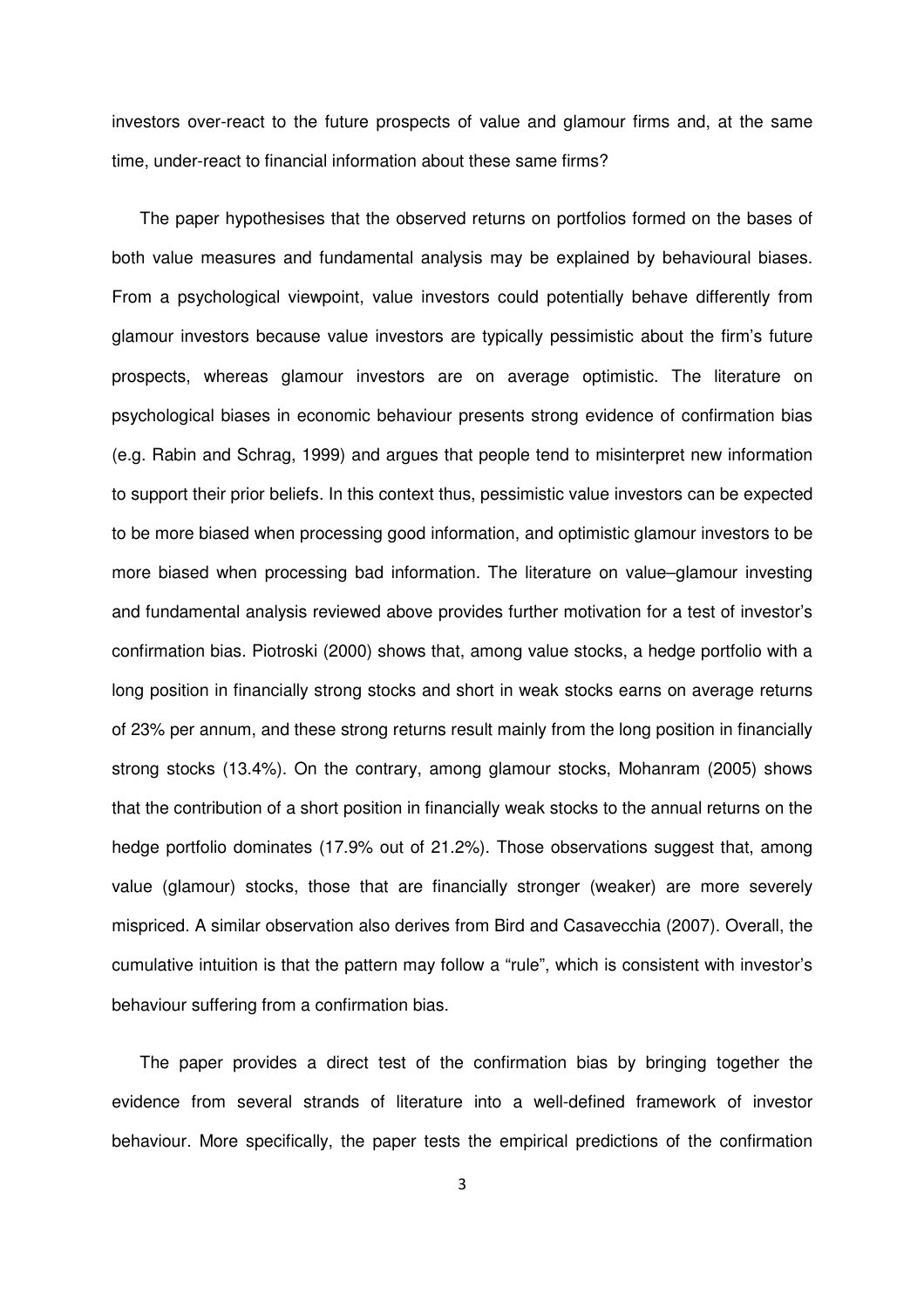bias by applying Piotroski's (2000) and Moharam's (2005) models across sub-samples of value and glamour stocks, and by analysing whether value investors are most severely biased when they receive good financial information and glamour investors when bad information arrive. Piotroski's and Mohanram's models are originally tailored for and applied only among either value or glamour stocks. Both models concentrate on recent financial information and are constructed in a similar way by transforming financial signals into binary scores. Thus, applying them outside their designated contexts, simultaneously to both glamour and value stocks, can enhance the strength and robustness of the analysis and generate additional insights.

 The paper contributes to the literature in at least three important ways. First and foremost, it is the first study to provide evidence of investor's confirmation bias in relation to the use of financial information in pricing value and glamour stocks. Not only such evidence has important practical implications for investors, but it also contributes a well-defined behavioural framework to the existing literature on fundamental analysis models applied to value–glamour investing. Second, the paper provides additional evidence on the determinants of abnormal returns from value-glamour investment strategies. Third, the evidence that both Piotroski's F Score and Mohanram's G Score perform indistinguishably well outside their designated contexts provides an additional reason to criticise the reliance on stock's styles when developing contextual fundamental analysis models. The strength of the evidence presented in the paper arises mainly from two sources. First, the paper argues that the methodology applied here is more appropriate than the methodologies used by the extant literature, given the well-documented problems associated with statistical tests on long-term buy-and-hold abnormal returns (Kothari and Warner, 1997; and Barber and Lyon, 1997). Specifically, the paper adopts Barber and Lyon's (1997) approach and uses control firms matched on book-to-market ratio and size to adjust returns for risk. This approach has been shown to be more appropriate for examining long-term abnormal returns. In addition, bootstrap procedures are also employed to reinforce the evidence obtained from the

4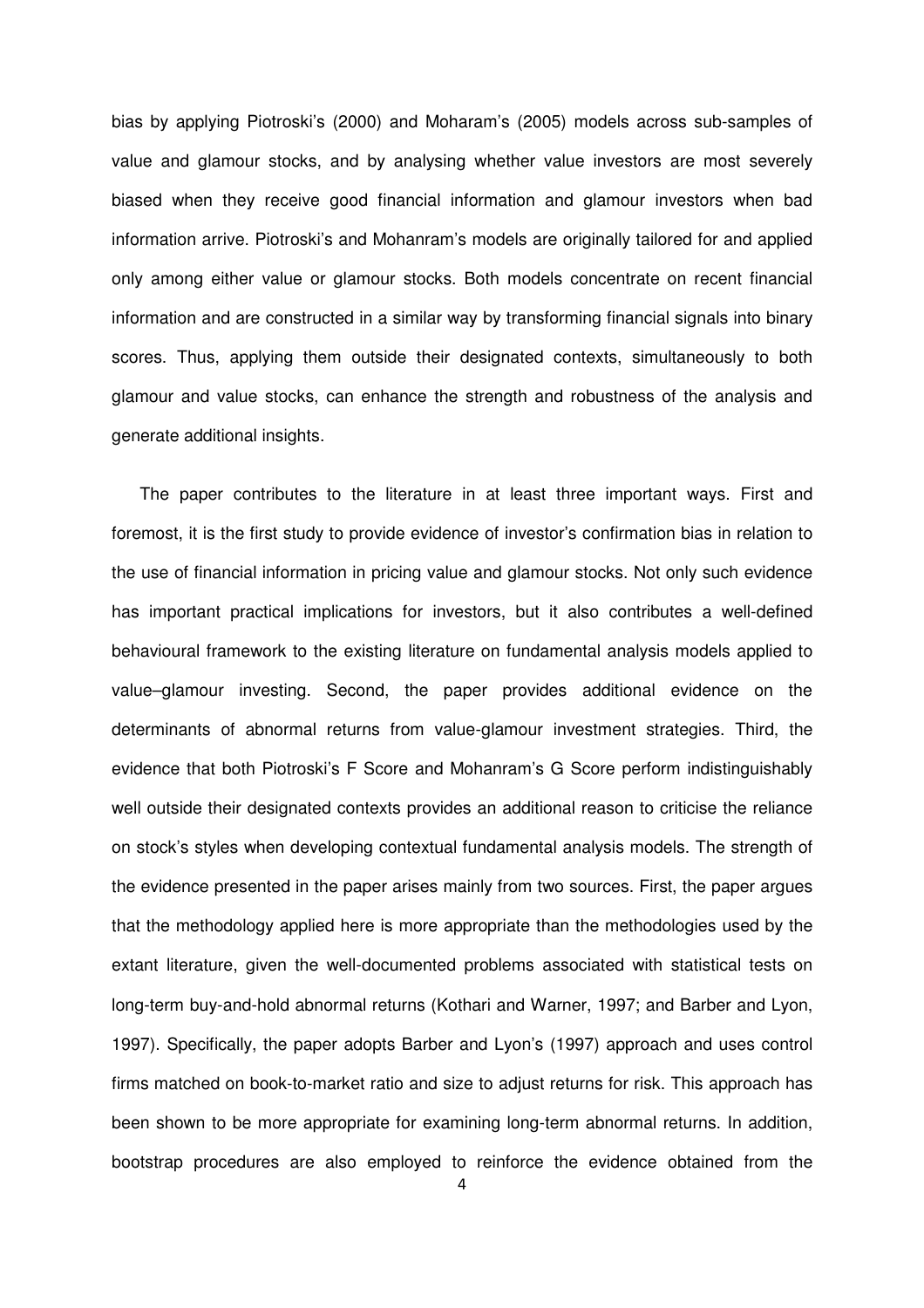traditional parametric tests. Second, because existing studies on contextual fundamental analysis (Piotroski, 2000; Mohanram, 2005) restrict their investigation to samples of either value or glamour stocks, a test of the models' performance across both value and glamour contexts provides a better platform to explain the patterns of returns.

 Consistent with much of the extant literature, the paper presents strong evidence that, among listed stocks in the UK during 1991-2007, value stocks earned higher returns and were more financially distressed compared to glamour stocks. The paper also finds evidence that financially stronger stocks earn higher returns than weaker stocks. The main, and more interesting, evidence rests with the application of fundamental analysis models across value–glamour contexts. First, the paper finds evidence that both Piotroski's F Score and Mohanram's G Score, despite being carefully tailored for value and glamour stock respectively, work equally well across different value–glamour contexts. This evidence implies that in practice the F Score and G Score can be employed in any context, and it challenges the value of using stock styles to define the framework for developing contextual fundamental analysis models. Second, the findings suggest that value (glamour) investors tend to under-react to good (bad) financial information, and either fairly react or overreact to bad (good) financial information, in line with the behavioural model of asymmetric reaction to information due to confirmation bias (Rabin and Schrag, 1999). Third, the evidence also suggests that the outperformance of financially strong stocks and underperformance of financially weak stocks are due to investor's behaviour rather than to different loadings on risk factors. Lastly, the efficiency of fundamental analysis strategies is found to be fairly consistent across time, even in bad states of the world<sup>1</sup> where the marginal utility of consumption is high. Such consistency strengthens the practical implications of the findings and gives confidence to those investors who want to apply the strategies in practice,

 $\overline{\phantom{0}}$ 

<sup>&</sup>lt;sup>1</sup> Within the scope of the paper, periods of general negative performance of the stock market are defined as "bad". Please refer to section V.4. for more details.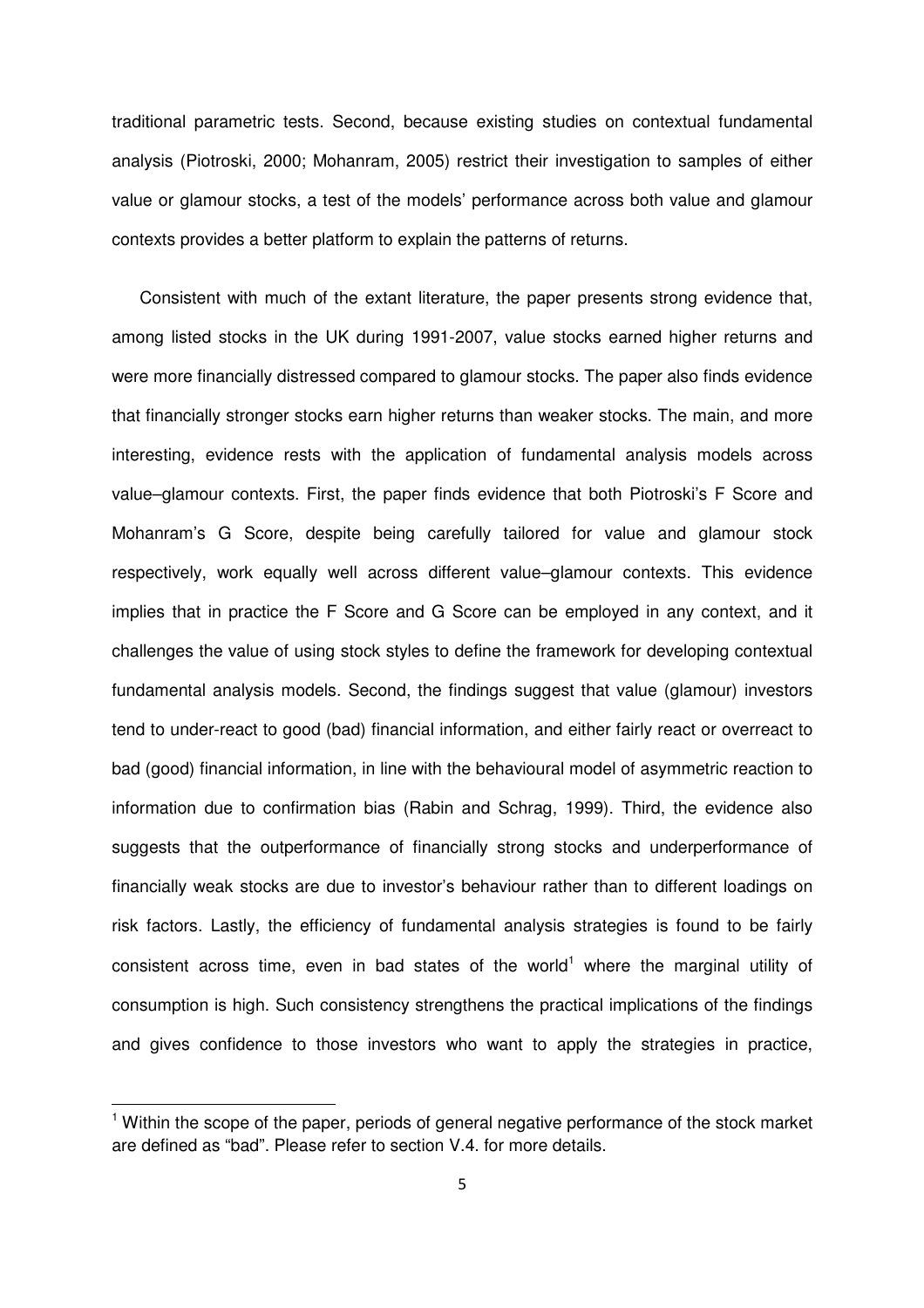especially in the light of the current financial crisis. Moreover, the consistency also lends very little support, if any, for the rational view of a risk-based explanation.

 The paper proceeds as follows. Section II motivates and develops testable hypotheses, followed by the explanation of the sample selection procedures and the discussion of the descriptive statistics in section III. The main methodologies are explained in section IV. The results are presented and discussed in section V, while section VI concludes the paper.

## **II. HYPOTHESIS DEVELOPMENT**

 The main claim of Piotroski's (2000) model is that it performs particularly well when applied to US value stocks, while Mohanram's (2005) model is specifically designed for US glamour stocks. First, whether these models work in the UK market is still an open question. Second, there is a lack of evidence on the efficiency of the models when applied outside the universe of value and glamour stocks. If Piotroski's and Mohanram's claims hold, one would expect to observe a decline in the efficiency of the models when applied outside the contexts for which they were originally designed. The first hypothesis is tested using our UK sample to supplement these evidence:

H1a: Stocks that are financially stronger outperform those that are financially weaker.

 H1b: The outperformance of high F Score over low F Score stocks is greatest among value stocks and decreases as stock style improves, while the outperformance of high G Score over low G Score stocks is greatest among glamour stocks and decreases as stock style deteriorates.

 One of the most controversial aspects in the extant literature is the lack of an alternative theory to explain the stock return behaviour in the contexts of value and glamour stocks. When empirical evidence departs from the efficient market hypothesis, the most frequently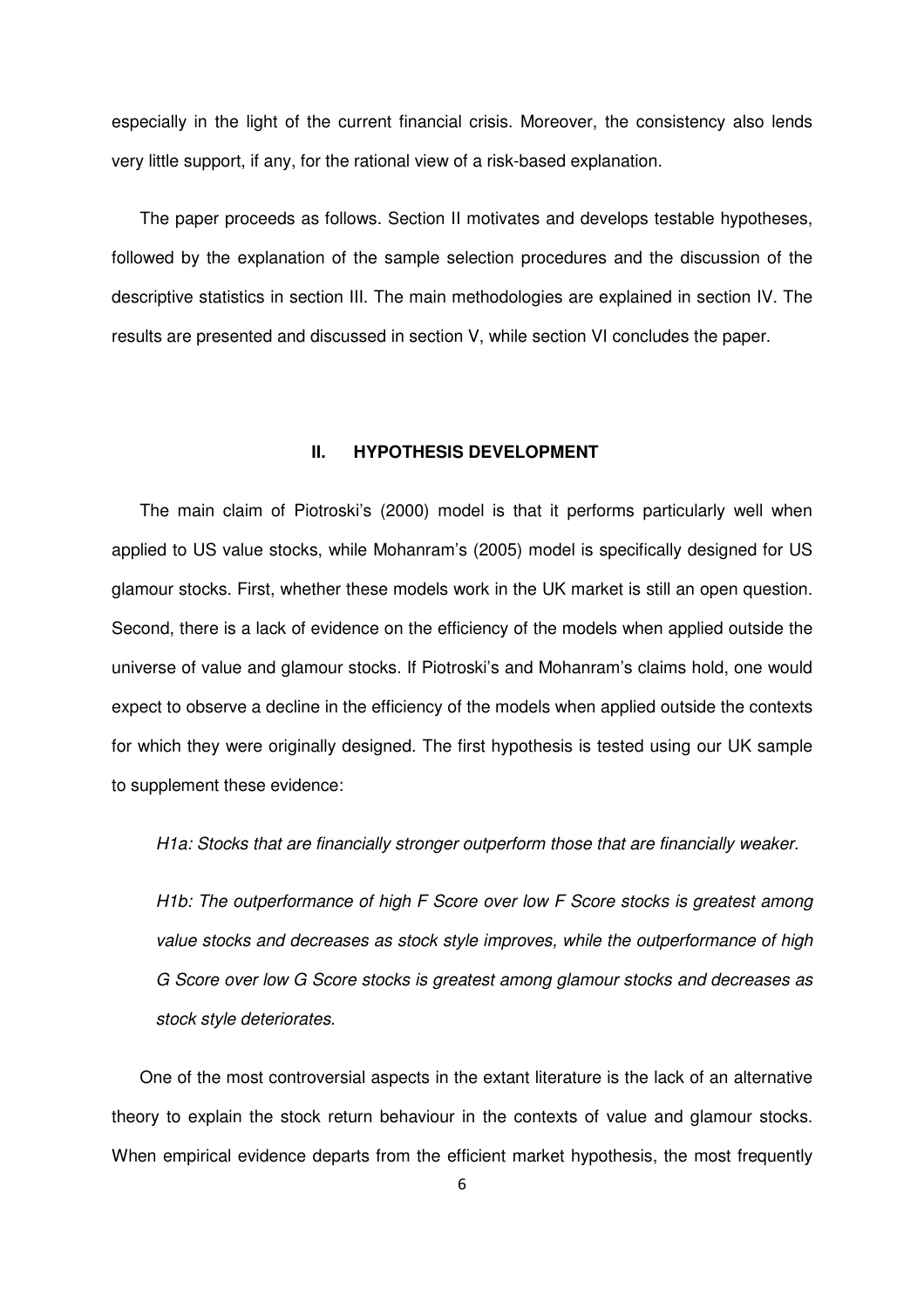cited alternative explanation is biases in investor behaviour. When the risk-based explanation is rejected, value premiums are often attributed to investor over-reaction (Lakonishok et al., 1994). The over-reaction model relates investor's behaviour to evidence about consistently biased human judgement errors, as documented in the psychology literature. It argues that investors tend to over-react to firm's past performance, and this results in lower (higher) than rationally justified expectations about the future performance of value (glamour) stocks, which typically have weaker (stronger) past performance. The lower (higher) expectations are then responsible for the under-pricing (over-pricing) of value (glamour) stocks, which causes a value premium to occur. Moreover, the success of fundamental analysis models is generally attributed to investor's under-reaction to published information due to psychological evidence about human conservatism bias (Edwards, 1968). This model predicts that investors fail to update their expectation timely when new information arrives. As a result, when good (bad) financial information are published, the price will not adjust instantaneously, but only slowly move up (down), creating an arbitrage opportunity and making it possible for fundamental analysis models to lead to abnormal returns.

 Given the contradictory predictions of the over-reaction and under-reaction models, it is important to study the behaviour of investors who may rely on fundamental analysis to inform their value–glamour investing strategies. How can the over-reaction behaviour of value-glamour investors be reconciled with the under-reaction behaviour of investors who use fundamental analysis? In other words, why does the market over-react in a sample of value or glamour stocks, but then under-react to fundamental information relating to these same stocks? The paper proposes an investor's behaviour model that is built upon the psychological evidence on confirmation bias. This behavioural bias suggests that people tend to misinterpret information in a way that supports their current beliefs (Rabin and Schrag, 1999). Because value stocks are generally more financially distressed than glamour stocks (Fama and French, 1995), value investors typically hold more pessimistic believes

7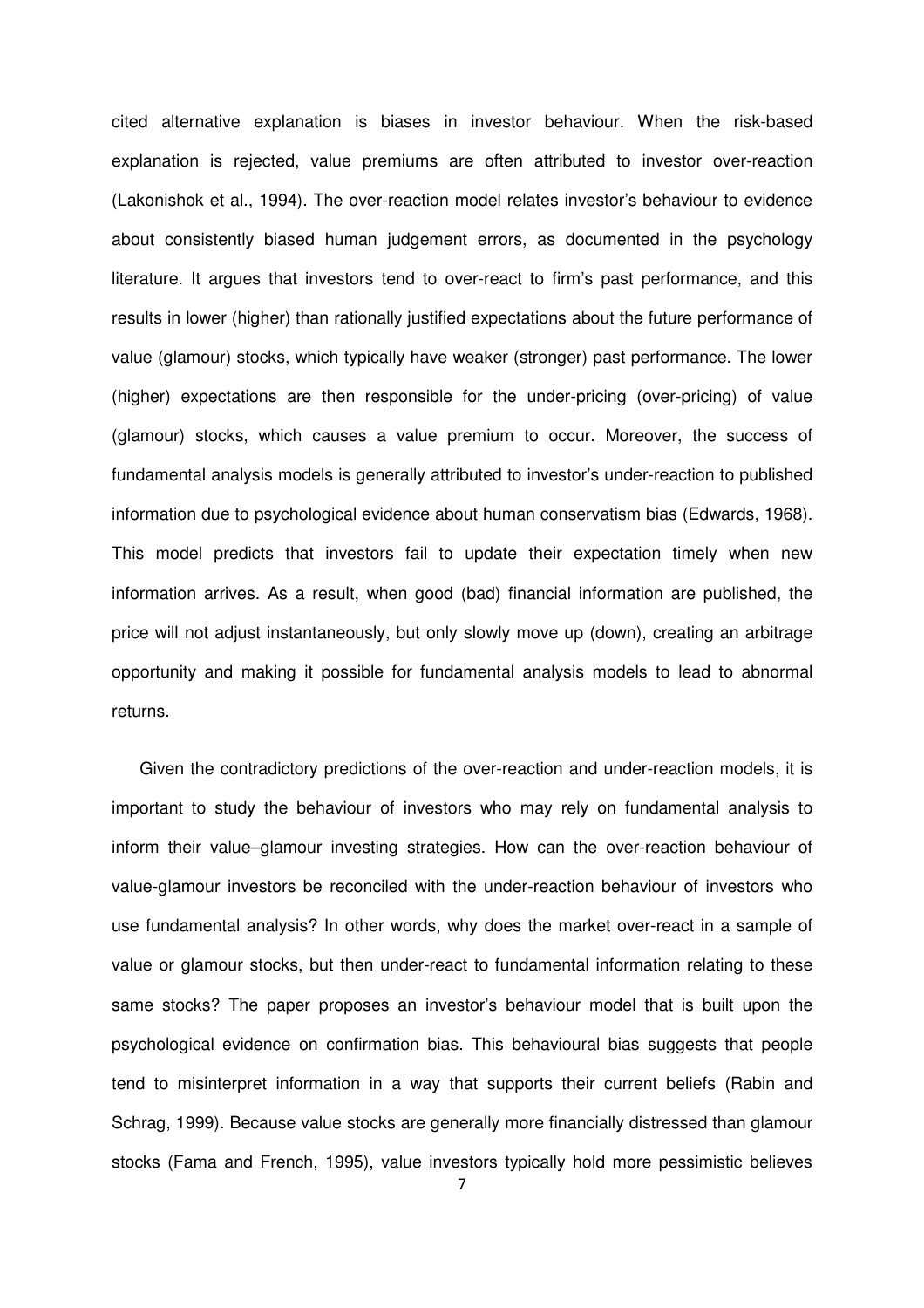than glamour investors. Therefore, a confirmation bias behaviour is consistent with value investors interpreting financial information in an overly pessimistic way and thus under- reacting to good information, in line with their pessimistic beliefs. Similarly, glamour investors who are affected by confirmation bias would under-react to bad information, since they hold optimistic beliefs. On the contrary, when new information is in support of investor's current beliefs, i.e. bad information in value context and good information in glamour context, investors process such information rationally. However, as argued by Rabin and Schrag (1999 ), confirmation bias could also lead to overconfidence. Therefore, when new information is in support of investor's current beliefs, some investors could be overconfident and thus over-react to such information. The paper investigates whether a confirmation bias in investor's behaviour can explain the observed pattern of stock returns by testing the following hypotheses:

 H2a: Among value (glamour) stocks, those which are financially stronger (weaker) earn abnormally positive (negative) returns.

 H2b: Among value (glamour) stocks, those which are financially weaker (stronger) earn either no abnormal returns or abnormally positive (negative) returns.

#### $\mathbf{H}$ **DATA**

#### **III.1 Sample Selection**

 The paper uses stocks listed on the UK stock market during the period 1991-2007. All data are collected from Datastream and Worldscope. The 1991-2007 period has been chosen to ensure data availability and consistency. In order to avoid survivorship bias, stocks that are delisted during the period are also included. Some stocks are excluded from the analysis according to the following criteria. First, financial firms are excluded. Second, companies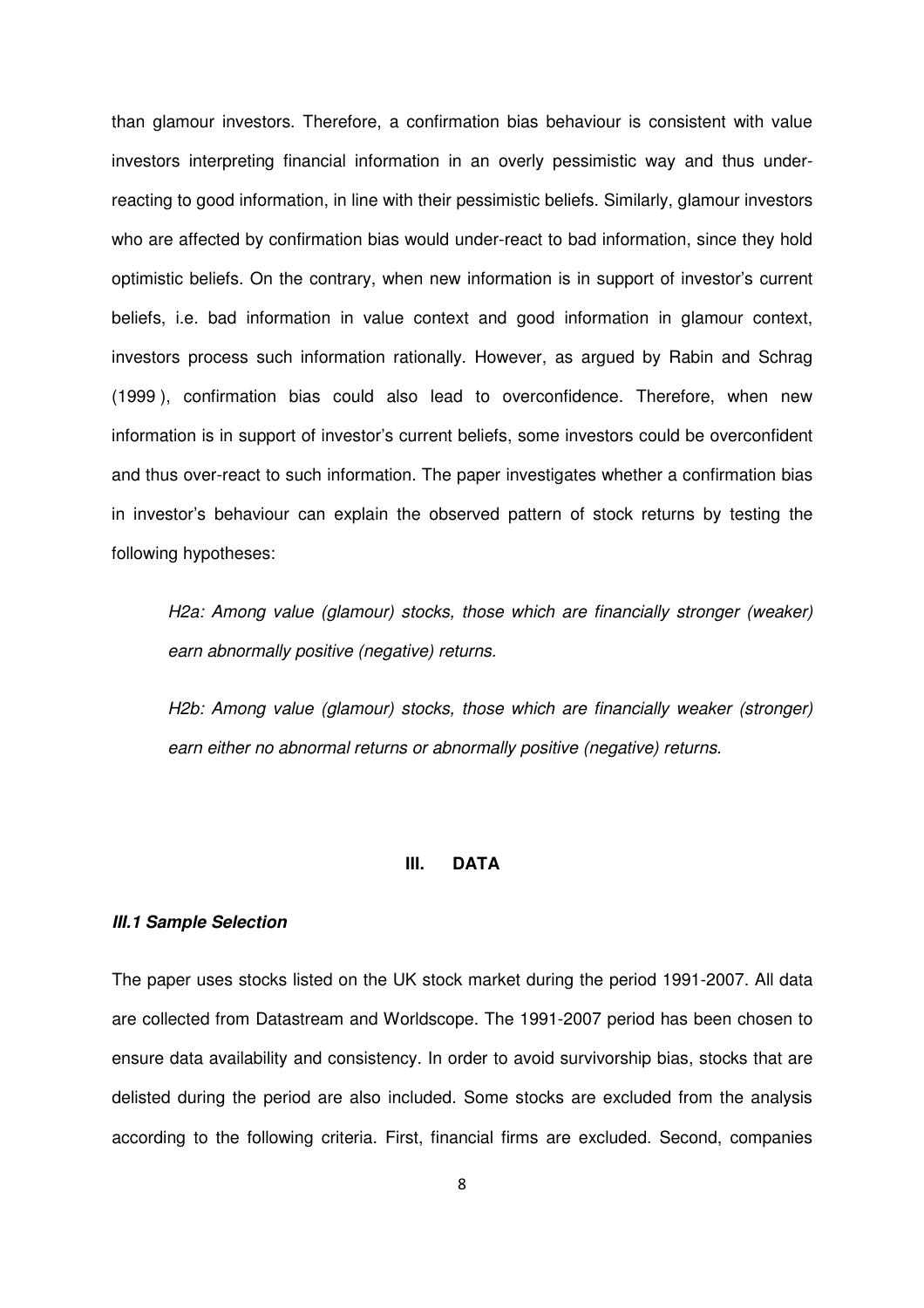with more than one type of ordinary share are also excluded. Third, being aware of the problems associated with Datastream's return data (Ince and Porter, 2006), the following items are also excluded: (i) items which are not companies or shares (e.g. ADR, Index, etc.); (ii) non-equity securities; (iii) companies incorporated outside the UK; (iv) shares not traded on the main UK stock exchange; and (v) non ordinary shares. Fourth, for stock to be included in the sample, all data needed to calculate all variables as described in the Appendix must be available. Moreover, observations with a negative BM are also excluded because negative BM could not be explained in terms of future expectations. Fifth, because calculating returns from the Datastream's Return Index suffers from errors when the level of Return Index and stock price is very small due to the discreteness of the Return Index and price data, stocks whose Return Index, prices and market capitalisation at the time of portfolio formation are very small are also excluded. This exclusion also frees the sample from very small firms, which are usually very illiquid. The thresholds for the exclusion of stocks with low Return Index, low price and small capitalisation are set at 0.10, £0.25 and £1 million, respectively<sup>2</sup>. Sixth, due to the intra-industry scoring scheme for some signals of the G Score, if the number of firms in an industry (as defined by Datastream level 2 industry classification) in any given year is below five, all firms in that industry are excluded. The above exclusion process produces a sample of 13,761 firm-year observations<sup>3</sup>. On a year- by-year basis, the number of observations is fairly stable, with a minimum of 679 observations in 1991 and a maximum of 937 observations in 1999. This stability mitigates concerns that the analysis results could be biased by a few influential years.

l

 $2$  Although the thresholds are chosen somewhat arbitrarily, thresholds of 0.5 for the Return Index, 5, 10, 20 pence for stock price, and £0.5 million for market value were also used and the unreported results show that the main findings are qualitatively the same.

 $3$  To mitigate concerns regarding the reliability of Datastream's returns data, the correlation between the annual returns on the value-weighted portfolio that holds all sample stocks and returns on the FTSE All Shares Index are examined (Ince and Porter, 2006). The two return series are found to be highly correlated with a correlation coefficient is 0.95, which is significant at 1% level.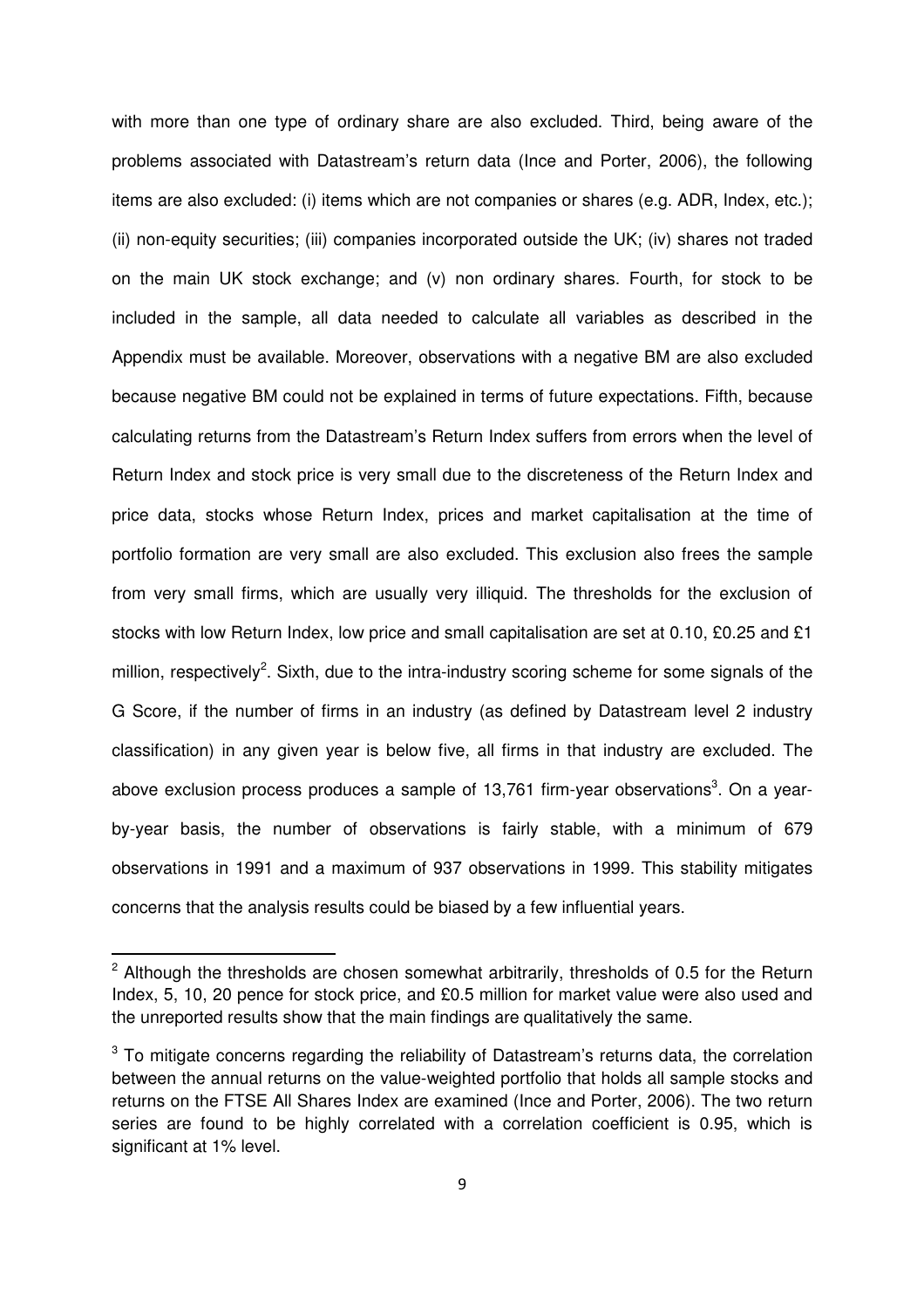#### **III.2 Descriptive Statistics**

 Columns 2 to 6 of Table 1 provide some main descriptive statistics of the sample. The definitions of the variables are given in the Appendix. The statistics suggest the existence of some observations with very large DROA and DMargin. However, the magnitude of these variables does not matter because these figures are transformed into binary signals before being used in the main analysis. It is also notable that the means of F\_ROA, F\_CFO and F\_Accrual are very large, which implies that most of the observations have good signals regarding profitability, cash flows and accruals (82.01%, 85.28% and 74.35%, respectively). This makes the distribution of observations across F Score heavily tilted toward larger values<sup>4</sup>, which is very similar to the US evidence presented in Piotroski (2000). Moreover, the mean of the size is remarkably larger than the median (£817 million as compared to £75 million). This suggests the existence of some observations of very large size, which could dominate the returns on value-weighted portfolios. This characteristic of the sample motivates the use in the paper of an equally-weighted approach in portfolio's formation<sup>5</sup>.

# **[Insert Table 1 here]**

## **IV. METHODOLOGY**

#### **IV.1 Portfolio's Formation**

-

 In each year, stocks are ranked by F Score and G Score. Table 2 reports the distributions of firm-year observations across the F Score and G Score. The distribution

 $4$  See Table 2 and the related discussion in section IV.1.

 $5$  See section IV.1. for a more detailed discussion on the choice of the portfolio's formation approach.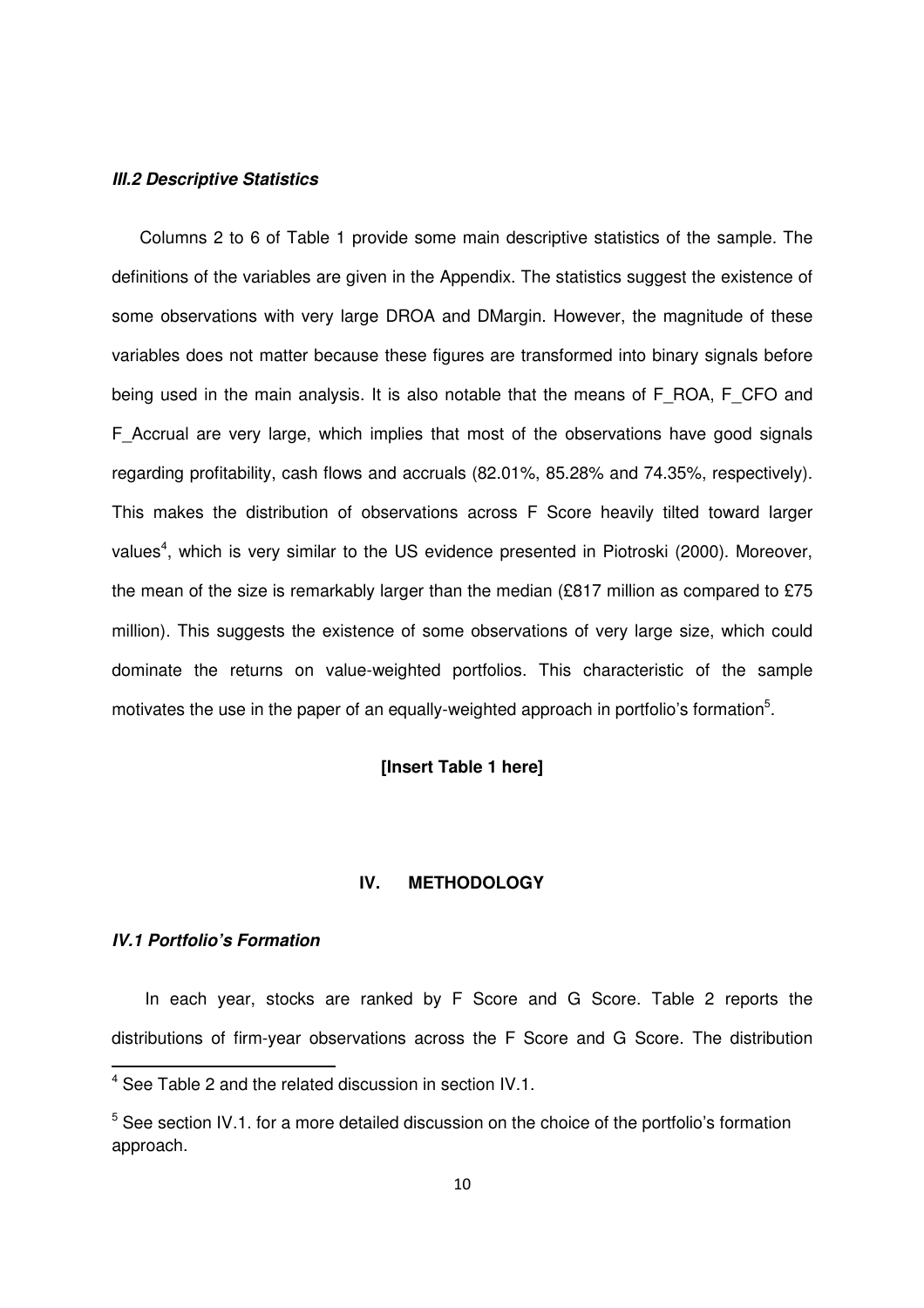across the F Score is very heavily tilted toward higher values, with very few observations in the lower values (only 4 and 98 observations with an F Score of 0 and 1, respectively). While the distribution of the G Score is more symmetric, there are fewer observations in the extreme values. Thus, rather than using only observations in the extremes to create portfolios of financially strong and weak stocks, as in Piotroski (2000 ) and Mohanram (2005 ), stocks with an F Score from 0 to 3 (G Score from 0 to 2) are grouped into the low F Score (G Score) portfolios; and stocks with an F Score from 7 to 9 (G Score from 5 to 7) are assigned to the high F Score (G Score) portfolios. In addition, stocks are also ranked yearly by BM, which is independent to the ranking by F Score and G Score. Stocks in the highest BM tercile are referred to as value stocks, those in the lowest BM tercile are glamour stocks and the rest are neutral stocks<sup>6</sup>.

#### **[Insert Table 2 here]**

 Three types of portfolios are investigated, namely: (i) the long portfolios, with long positions in high F Score and high G Score stocks; (ii) the short portfolios, with short positions in low F Score and low G Score stocks; and (iii) the hedge portfolios, with long positions in high F Score and high G Score stocks, and short positions in low F Score and low G Score stocks. Each year, portfolios are formed at the end of June to avoid any look-ahead bias. All positions are closed after one year from the date when the portfolio is

-

 $6$  Because the main interest lies in the sub-groups of financially strong and weak value stocks and financially strong and weak glamour stocks, sorting the sample into deciles or quintiles would make the sub-samples so small that the reliability of the statistical tests could be reduced. As shown in section V.I., sorting into terciles could reasonably differentiate value from glamour stocks in terms of returns and financial characteristics.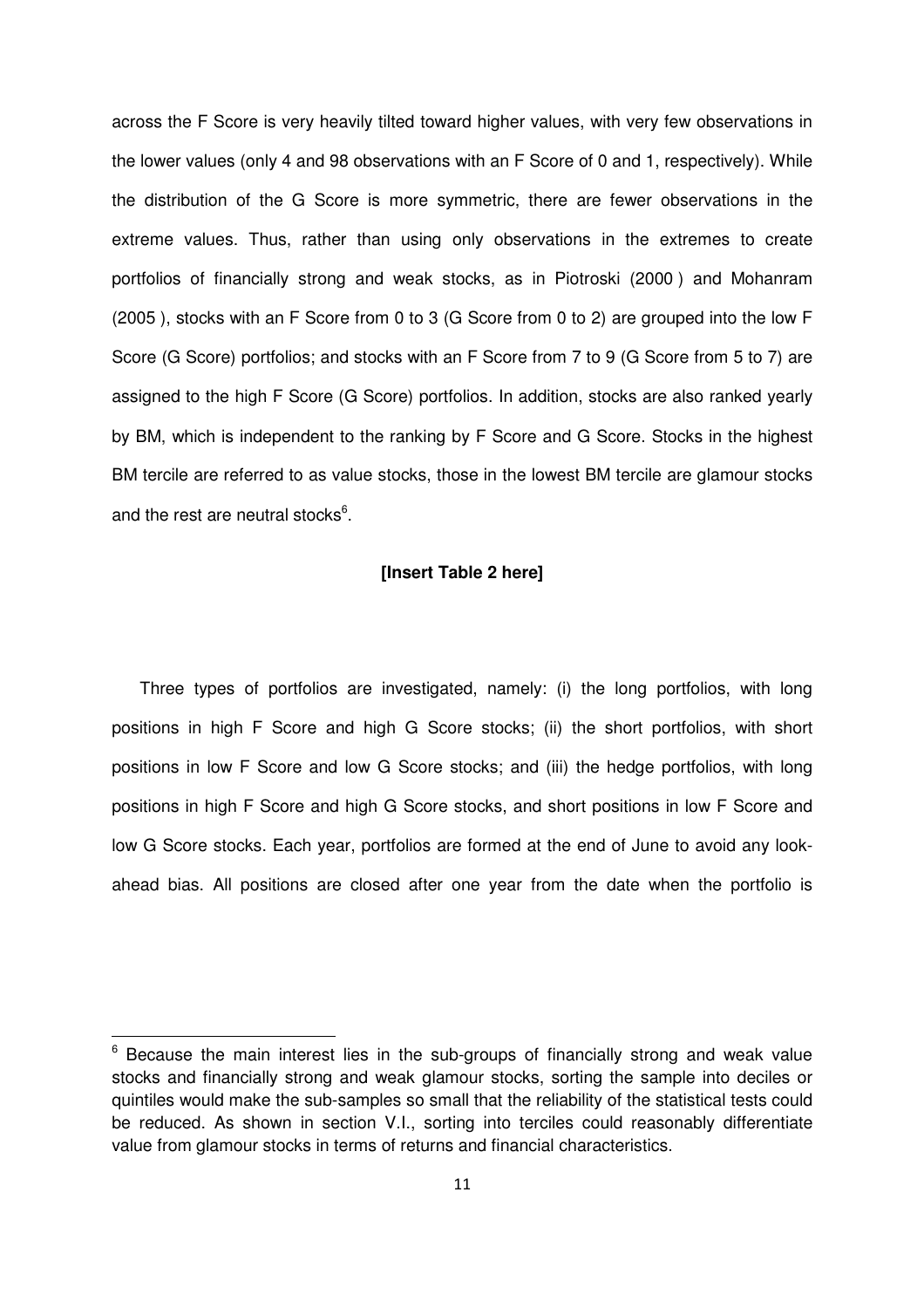formed<sup>7</sup>. In the remainder of the paper, F Score and G Score strategies refer to trading strategies that hold one of the above portfolios.

 The following illustrates in more detail the time convention used in the paper. Portfolios are formed at the beginning of July each year during the seventeen-year period 1991-2007. At the portfolio forming date, i.e. on the 1<sup>st</sup> of July in each year t, the book-to-market ratios are calculated using book value at the fiscal year-end of year  $t - 1$  and market value at the end of December of year  $t - 1$ . The fundamental signals are calculated using the financial statements for the fiscal year ending in any month in year  $t - 1$ . Firm's size is measured as market value at the portfolio forming date. Returns are measured for the twelve-month period starting from the beginning of July of year t. Two issues concerning this approach need further discussion. First, the approach results in portfolios that comprise of firms with different year-end dates. The concern is that there could be a gap between the date of the financial statement release and the portfolio forming date (especially for those firms with early-in-the-year fiscal year-end dates) and ignoring returns during such period could be problematic (Bernard et al., 1997). The alternative is to measure returns from, say, six months after the (varying) fiscal year-ends. However, the chosen methodology in the paper represents a more practicable trading strategy because the portfolio forming date is fixed. Second, market values at the end of December are used to calculate BM ratios, which makes the numerator and the denominator of the ratio misaligned in terms of time. Fama and French (1992) argue that although this is not a perfect approach, switching to using market values at fiscal year-ends would not be preferable as it would suffer from the bias from market-wide variation in BM ratio during the year.

 Fama (1998 ) emphasizes the importance of the issues associated with choosing an equally-weighted or a value-weighted approach in portfolio's formation. He shows that in

.<br>-

 $<sup>7</sup>$  In unreported results, when the two-year returns are measured, most of the main findings</sup> of the paper are not altered.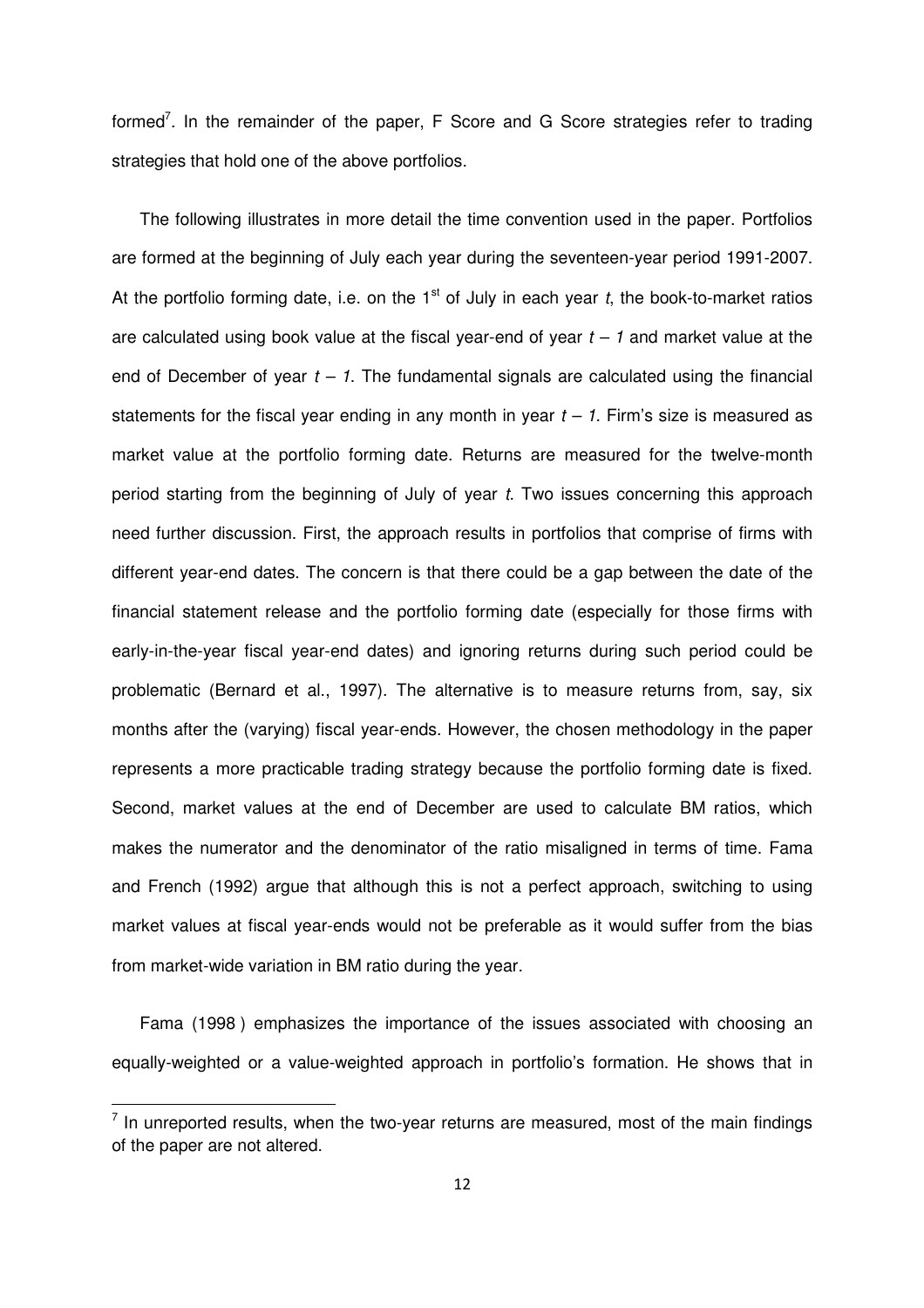relation to many anomalies, changing the way of calculating portfolio's returns between an equally-weighted and a value-weighted approach can affect significantly the magnitudes of the anomalous returns, or even in some cases eliminate the anomalies. Although the equally-weighted approach is commonly used in the long-term anomaly literature, it suffers from the influence of very small stocks. Fama and French (2008 ) highlight the influential roles of very small stocks by showing that 60% of stocks listed on the NYSE, AMEX and NASDAQ can be classified as very small stocks, while they account for only 3% of the whole market capitalization. However, the value-weighted approach can also be problematic, as it can be influenced by very large stocks. Therefore, since there are some stocks of very large size in the sample<sup>8</sup>, the paper employs an equally-weighted approach in forming portfolios<sup>9</sup>.

#### **IV.2 Measurement of Returns**

 $\overline{a}$ 

 The existing literature often emphasizes the importance of treating delisting returns, especially in studies on market anomalies (Shumway, 1997; Beaver et al., 2007). Shumway (1997) finds that delisting returns are commonly missed by the CRSP database for stocks that are delisted due to performance-related reasons. This observation reveals the delisting bias of CRSP and highlights the importance of a proper treatment of missing delisting returns. Many studies simply use a single value, usually -100% or 0, to replace missing delisting returns (e.g. Piotroski, 2000), regardless of the reasons. However, such approach is obviously inappropriate because the consequences of a performance-related delisting are clearly different from a delisting due to merger or acquisition. Shumway (1997) suggests that for the US market, if a delisting return is missing, rather than excluding the stock, a replacement value of -30% should be used if the delisting is performance-related, or zero

<sup>&</sup>lt;sup>8</sup> See the discussion on descriptive statistics in section III.2.

<sup>&</sup>lt;sup>9</sup> With reference to the concerns discussed above about the equally-weighted approach, unreported results show that most of the main results do not change significantly when the sample is free from micro stocks, defined as those stocks with market capitalizations below the 20<sup>th</sup> percentile of the sample.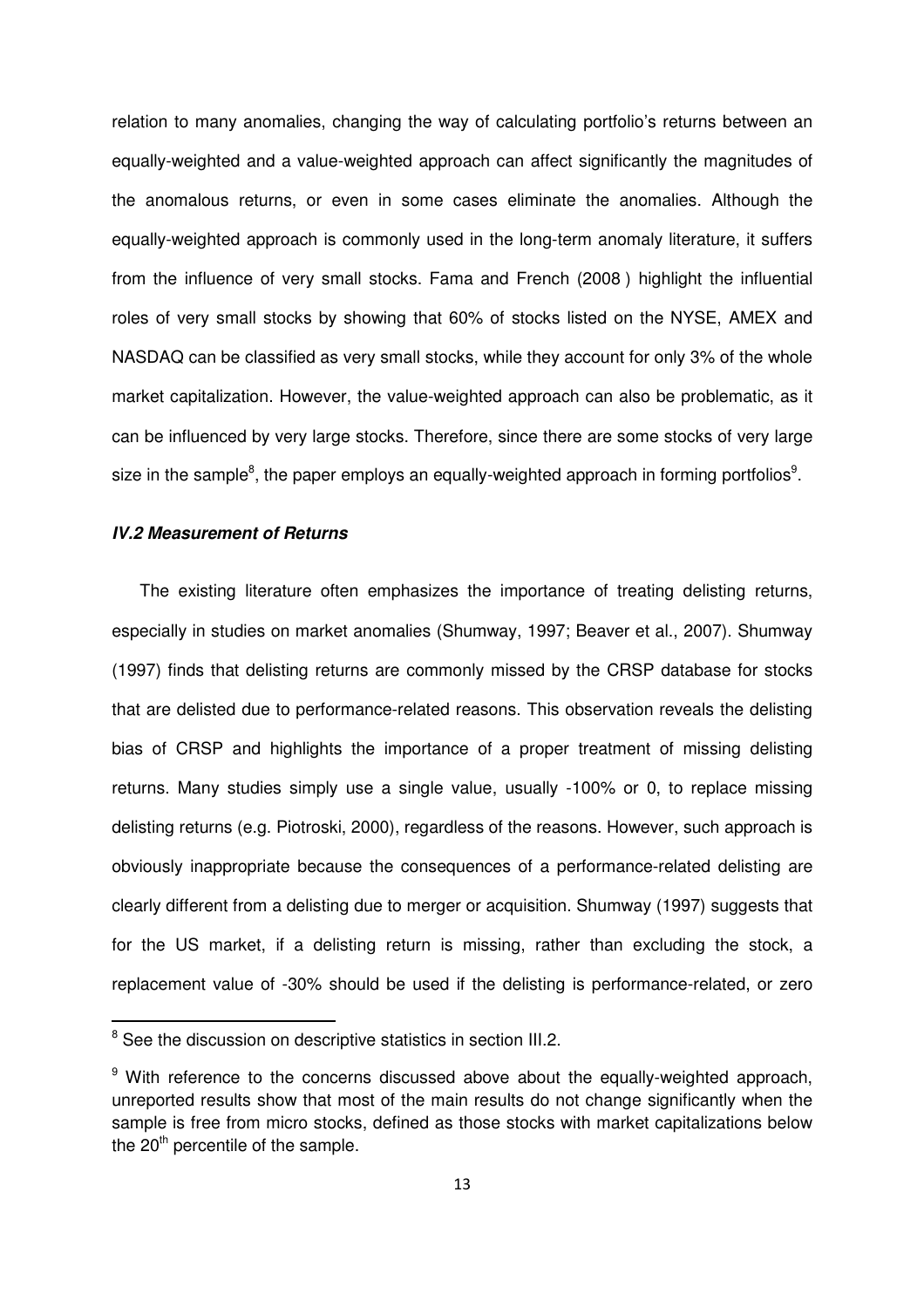otherwise. To illustrate the important sensitivity of tests of market efficiency to the treatment of delisting returns, Shumway and Warther (1999 ) find that, among NASDAQ stocks, the size effect disappears if performance-related delisting returns are properly treated. Rather than using a single replacement value, Beaver et al. (2007) adopt an approach that estimates different replacement values for different delisting reasons. They find that the premiums in the book-to-market, earning-to-price and cash-flows-to-price effects increase, and those in the accruals anomaly decrease, when delisting returns are properly handled. They also argue that the treatment of delisting returns can affect the estimate of market returns.

returns.<br>In the UK, however, although Datastream is among the most commonly used databases in accounting and finance research, there is little evidence of the existence of a delisting bias in the Datastream database and of the effects of different treatments of delisting returns on findings. A common approach is to adopt a single replacement value, where a -100% value is used as replacement if the delisting of a stock is performance related, and zero otherwise (Liu et al., 1999; Chi-Hsiou Hung et al., 2004). However, as noted by Beaver et al. (2007), this approach disregards the partial returns when the delisting date is not exactly at the beginning of the period of compounding returns. To be more specific, it is problematic to use a zero value as replacement in cases when the stock is delisted because of non- performance, since it does not take into account the returns from the portfolio formation date to the delisting date.

 In the paper, raw returns are measured as the arithmetic growth of the Datastream's Return Index from the beginning of July of year t to the end of June of year  $t + 1$ . Based on the discussion above, if a stock is delisted within one year of portfolio formation, the raw return is calculated as:

$$
RR_{t,t+1} = (1 + RR_{t,d}) \times (1 + DR) - 1 \tag{1}
$$

14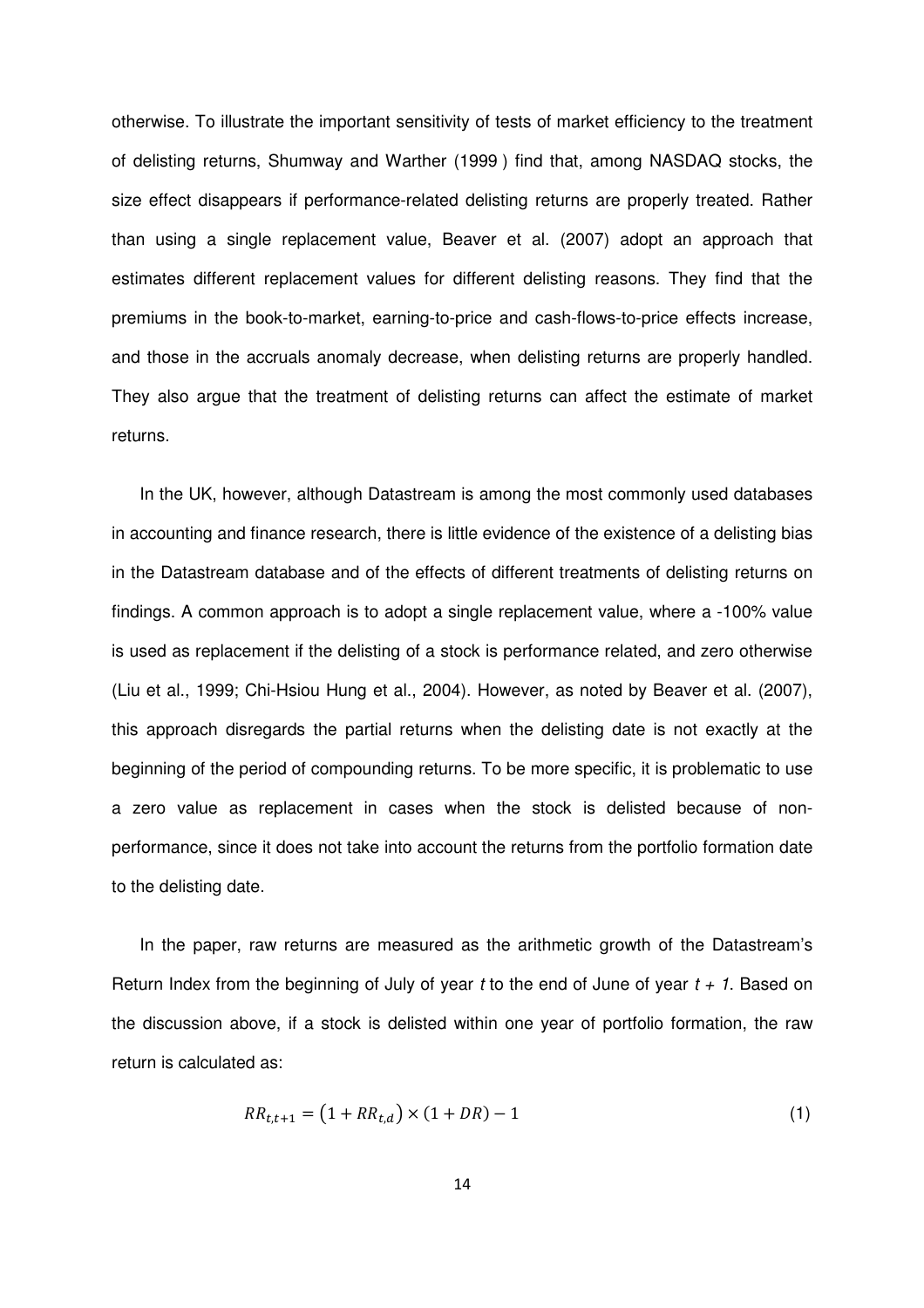where:  $RR_{t,t+1}$  is the one-year raw return;  $RR_{t,d}$  is the return from the portfolio forming date to the date when the stock is delisted<sup>10</sup>; DR is the delisting returns, which is -100% if the firm is delisted due to performance-related reasons and zero otherwise<sup>11</sup>. This procedure is equivalent to assuming that: (i) investors will lose all of their investment if the delisting is performance related; and (ii) if the delisting is not performance related, investors will receive the partial returns from the portfolio forming date to the date of delisting. While there is no obvious way to fully validate these assumptions, the first assumption is justified by the fact that it is common practice in the UK for stockholders not to receive any return after the stock is delisted (Kaiser, 1996; Agarwal and Taffler, 2008). With respect to the second assumption, it must be emphasised that the main focus of the paper is the analysis and comparison of groups of value and glamour stocks, and sub-groups of financially strong and weak stocks. Since there is no clear motive why a stock delisted because of non- performance related reasons should belong to a certain group of stocks, the findings of the paper should not be affected by this assumption. In other words, there is no reason to believe that this assumption would create a systematic bias in the results.

 It is very common in the literature to measure abnormal returns by using a benchmark portfolio. For example, Piotroski (2000 ) uses the value-weighted market portfolio and Mohanram (2005) uses size deciles as benchmark. However, it is well documented that using referencing portfolios can make the test statistics severely misspecified, and that the null hypothesis is rejected more often than the theoretical rejection rates would suggest (Barber and Lyon, 1997; Kothari and Warner, 1997). Because the issue of whether the outperformance of financially stronger stocks over financially weaker stocks is due to risk is crucial in this area of study, this can significantly distort the results. Barber and Lyon (1997 )

l

 $10$  It is assumed that this return is wholly reinvested.

<sup>&</sup>lt;sup>11</sup> Delisting reasons are identified through scanning for key words in the Datastream's footnotes to company status.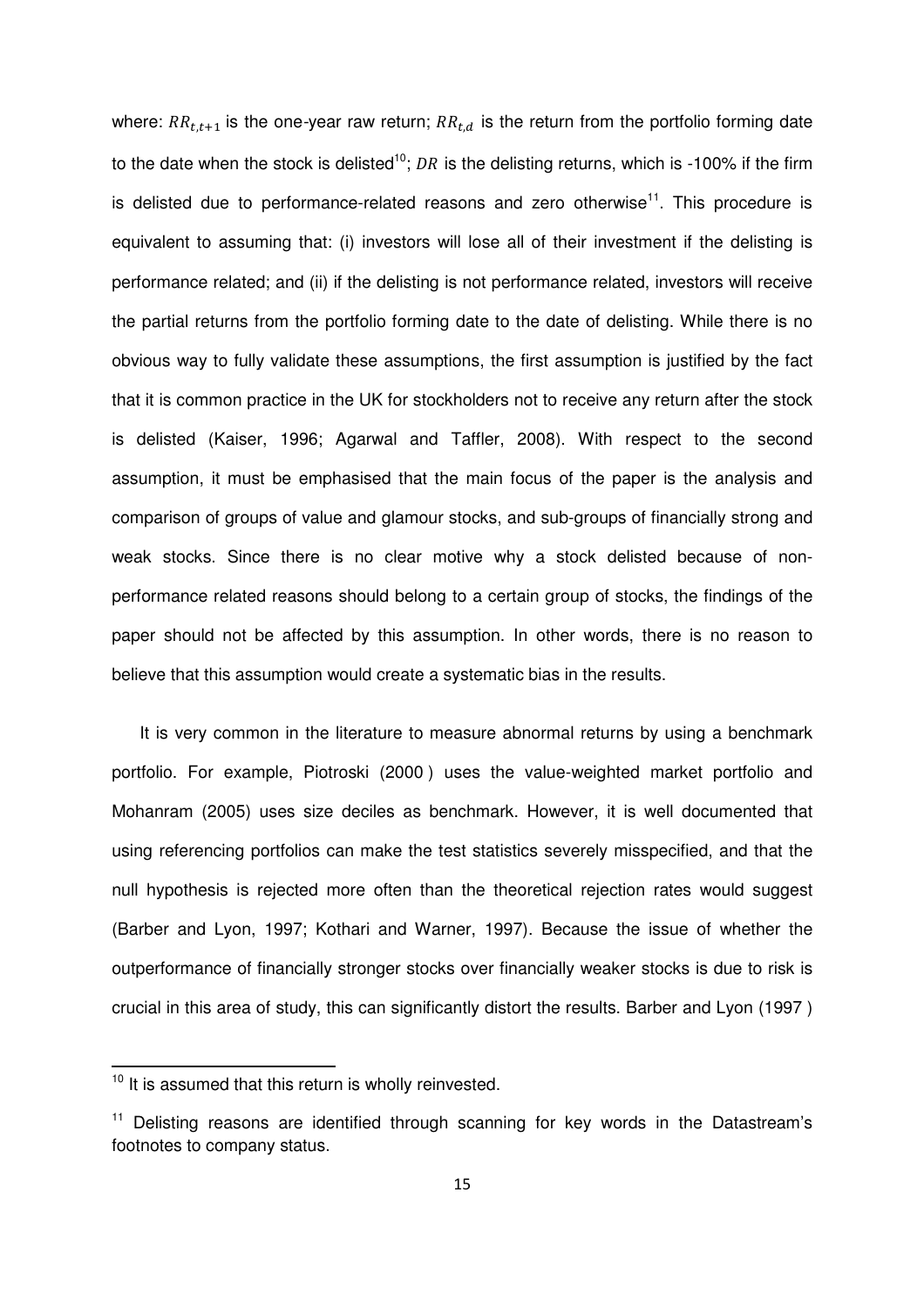compare different approaches to calculate abnormal returns, including those using reference portfolios, using the Fama and French three-factor model, and using the control firm matching approach. They document that the control firm matching approach is the best performing model in relation to alleviating most of the sources of bias, and it is therefore likely to provide the best well-specified test statistics. This evidence motivates the use in the paper of the control firm matching approach. Specifically, abnormal returns are measured by subtracting from the raw returns of each sample firm the corresponding raw returns of a control firm having similar BM and size. Following Barber and Lyon (1997), the market capitalization of the control stock falls between 70% and 130% that of the sample stock, and the BM is the closest to that of the sample stock. Nonetheless, to enable comparison between the paper's findings and the findings of prior studies, market-adjusted returns are also reported in the portfolio analysis<sup>12</sup>. However, in the regression analysis, only Barber and Lyon's (1997) control-firm-adjusted returns are discussed.

#### **IV.3 Significance Testing**

 $\overline{\phantom{0}}$ 

 In the portfolio analysis, two parametric tests are performed. First, the one-sample t-test is employed to investigate whether portfolio's abnormal returns are significantly different from zero. This is applicable to all measures of abnormal returns, but not to raw returns. Second, the independent sample's t-test compares the mean returns between the long and short portfolios (i.e. it tests whether the returns on the hedge portfolios are significantly different from zero) and is applicable to all three measures of returns. However, in the context of long-run buy-and-hold abnormal returns, these parametric tests suffer from the departure of the abnormal returns from basic assumptions, including normality and stationary. Even under the Barber and Lyon's (1997) control-firm-matching approach, the problems could be pervasive as there is no evidence that such approach is effective outside

 $12$  Unreported results also show that the main evidence presented in the paper is very similar when returns are size-adjusted.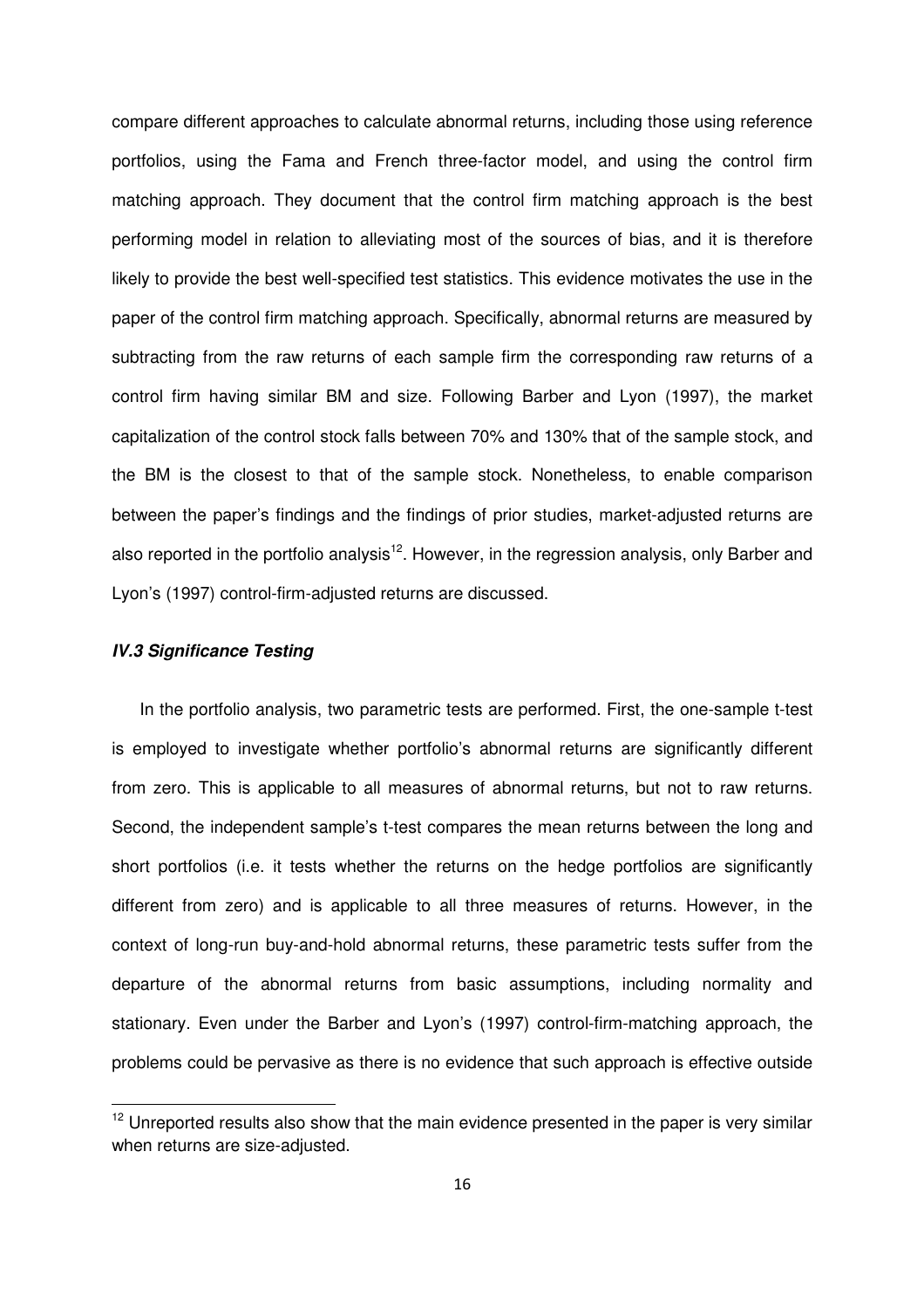the contexts investigated by Barber and Lyon (Kothari and Warner, 1997). In such case, the bootstrap technique represents a reasonable alternative that can supplement the statistical inferences from the traditional parametric tests. Therefore, the paper also employs the bootstrap approach to further support the evidence from the parametric testing. The following illustrates the bootstrap procedure for testing the null hypothesis that market- adjusted return on the high-BM high-F-Score portfolio is zero (the same procedure is applied to all other return metrics and all other portfolios). First, observations with BM ratios in the highest tercile are drawn randomly and assigned to a pseudo portfolio. The random selection continues until the number of stocks in the pseudo portfolio is equal to the number of stocks in the actual high-BM high-F-Score portfolio. Second, the equally-weighted market-adjusted return on the pseudo portfolio is calculated, and this represents one observation of the empirical distribution of abnormal returns under the null hypothesis. Third, the process is repeated 1,000 times to create an empirical distribution of abnormal returns consisting of 1,000 observations. Finally, the two-tailed bootstrap p-value is estimated as:

$$
p-value_b = 2 \times \min \{ P(\overline{R}_i^* > \overline{R}), P(\overline{R}_i^* < \overline{R}) \} \tag{2}
$$

where:  $p-value_b$  is the bootstrap p-value;  $\overline{\mathrm{R}}^*_\mathrm{i}$  are the bootstrap mean returns of the pseudo portfolios (i = 1, 2 ... 1000);  $\overline{R}$  is the mean return of the actual portfolio; P(.) is the probability function.

#### **IV.4 Cross Section Regressions**

 The regression approach provides additional evidence of the power of the F Score and the G Score to predict future cross-sectional stock returns in value–glamour contexts, and whether such power is subsumed by other known risk factors, such as size and BM. Besides, a regression approach can provide a useful interpretation of how the F Score and the G Score are related to future returns. In the regression analysis, the control-firm-adjusted returns are used as the dependent variable. Firstly, the relation between abnormal returns and the F Score, and the G Score is examined using the following regression: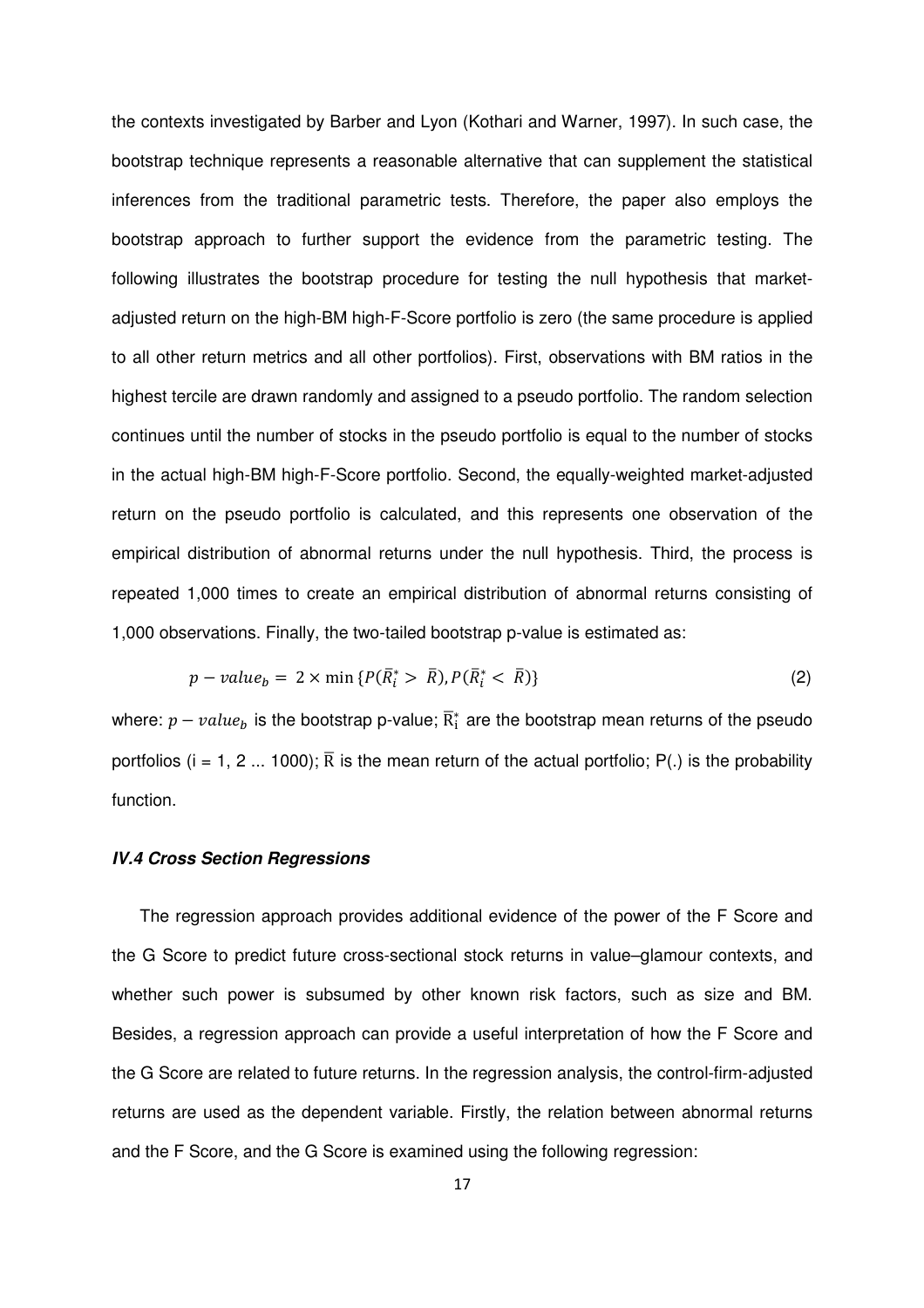$$
CFAR1 = \alpha + \beta_1 \log(BM) + \beta_2 \log(Size) + \beta_3 \text{Score}
$$
\n(3)

 where, CFAR1 is the control-firm-adjusted returns; BM is the book-to-market ratio; Size is the market value; and Score is either the F Score or the G Score<sup>13</sup>. This specification allows to test whether there is a relationship between financial conditions and abnormal returns.

 In the second specification, the F Score and G Score are decomposed into two components to enable the investigation of the marginal effect of strong versus weak financial conditions on future returns. More specifically, the following regression is estimated:

$$
CFAR1 = \alpha + \beta_1 \log(BM) + \beta_2 \log(Size) + \beta_3 \text{High\_Score} + \beta_4 \text{Low\_Score} \tag{4}
$$

 where, High\_Score is either (i) the dummy variables that take the value of 1 if the stock is in the high F Score group, and zero otherwise; or (ii) the dummy variables that take the value of 1 if the stock is in the high G Score group, and zero otherwise; Low\_Score is either (i) the dummy variables that take the value of 1 if the stock is in the low F Score group, and zero otherwise; or (ii) the dummy variables that take the value of 1 if the stock is in the low G Score group, and zero otherwise. This specification allows for the investigation of whether the relation between financial conditions and returns are driven by both/either financially strong stocks and/or financially weak stocks, and provides evidence about the confirmation bias.

Only in the regression analysis, all continuous variables are winsorized at the 1<sup>th</sup> and 99<sup>th</sup> percentiles to mitigate concerns regarding outliers. Following Fama and MacBeth (1973 ), regressions are run in relation to every year from 1991 to 2007, and the coefficients are the averages across 17 annual regressions. To gain statistical inference on the significance of

l

 $13$  Although control-firm-adjusted returns are already adjusted for size and BM as part of the matching process, we still introduce size and BM as control variables in the regressions to guard our findings against any remained size and BM effects that are not fully captured by the matching process.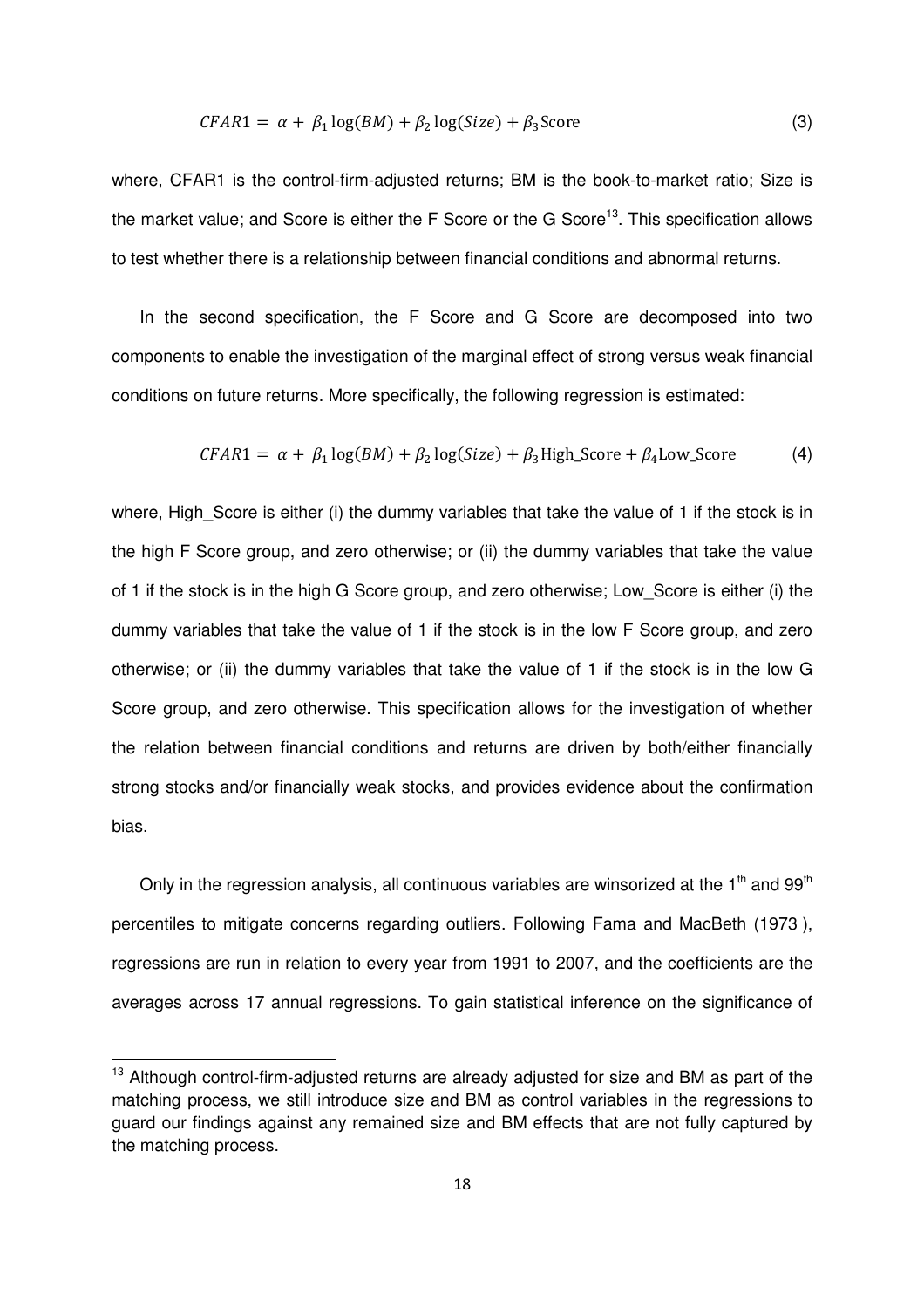the coefficients, standard errors are corrected for autocorrelation using the Newey and West (1987 ) methodology. Regressions are run in samples of value, neutral and glamour stocks<sup>14</sup>. The results are reported in Table 5 and discussed in section V.3.

# **V. RESULTS**

#### **V.1 Value Premiums and Fundamental Characteristics of Value–Glamour Stocks**

 Since the paper is premised on the existence of value premiums, it is important to firstly confirm this observation in the light of the sample adopted by the paper. Moreover, the main test of investor's confirmation bias is also based on the basic premise that value investors are more pessimistic and glamour investors are more optimistic. Therefore, whether or not value stocks are more financially distressed than glamour stocks in the sample used is very important, not only because it could provide justification for the contextual fundamental analysis approach using the value–glamour separation, but also because such observation could validate the basic premises underlying the main test of the paper. To provide such validation, the last four columns of Table 1 compare raw returns and fundamental characteristics of value stocks with those of glamour stocks - i.e., stocks in the highest versus those in the lowest BM tercile. The findings suggest that the RR1 of high BM (value) stocks are higher than those of low BM (glamour) stocks by 6.36% (statistically significant at 1% level), which confirms the well-documented value-glamour effect<sup>15</sup>. It is also shown that value stocks are more financially distressed, once again in line with earlier evidence (e.g. Fama and French, 1995). Specifically, value stocks tend to be less profitable with significantly lower ROA. With respect to the components of earnings, value stocks also -

<sup>&</sup>lt;sup>14</sup> Unreported results also show that pooled regressions would make no material change to the main conclusions in this section.

<sup>&</sup>lt;sup>15</sup> See, for example, Fama and French (1992) and Lakonishok et al. (1994) for US evidence, and Gregory et al. (2001) for evidence on the UK market.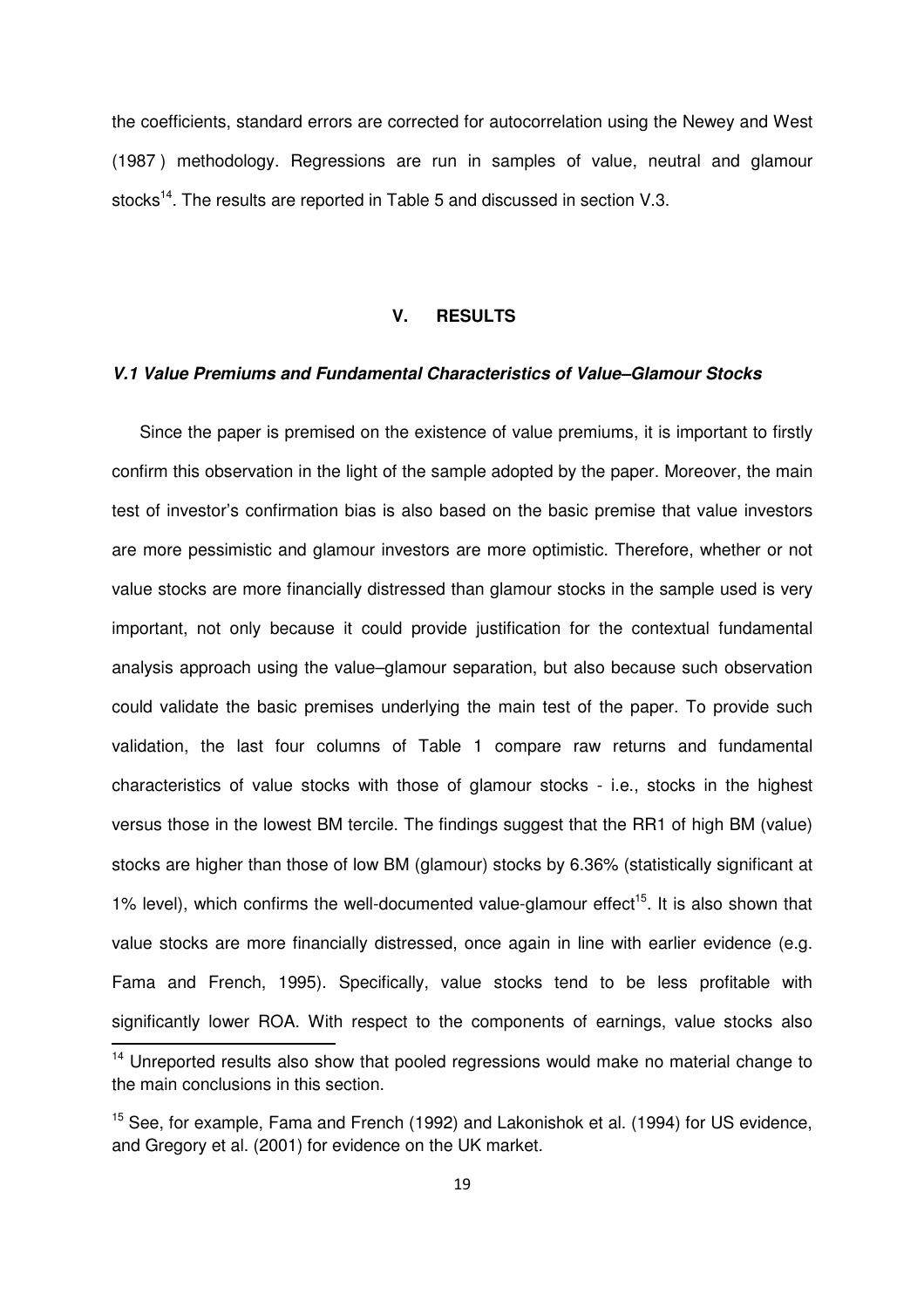appear to have lower cash flows and larger accruals components. Moreover, value stocks are associated with lower capital expenditure and research and development expenses, which again signal more negative financial prospects. When being translated into binary signals, value stocks tend once again to be less profitable with lower F\_ROA, F\_DROA, F\_Margin, G\_ROA and G\_CFO. Value stocks also have more volatile profits and sales growth, in addition to less capital expenditure and research and development expenses, and thus a worse prospect for future sales and earnings.

 Although the individual binary signals generally suggest that value stocks are more financially distressed than glamour stocks, as discussed above, the overall firm's strength reveals a rather unpredictable picture. While value stocks have significantly lower G Scores than glamour stocks as predicted, surprisingly value and glamour stocks have indistinguishable F Scores. However, it can be noted that EQ\_Offer is the main cause of higher F Scores for value stocks (the difference is 0.2831, which is significant at 1% level). While not issuing equity may signal good financial prospects, as proposed by the pecking order hypothesis, it can also be simply due to the constraints faced by distressed firms. Thus, it is hard to conclude that higher EQ\_Offer makes value stocks less distressed than glamour stocks. Unreported results show that, as predicted, excluding EQ\_Offer gives an average F Score for value stocks that is significantly lower than that of glamour stocks. To provide further evidence on whether value stocks are more financially distressed, Table 3 presents the correlations between BM, F Score and G Score. As predicted, the F Score and the G Score exhibit a strong and significant positive relationship as they are both designed to measure firm's financial strength. The evidence also shows that both F Score and G Score are negatively related with BM, which tends to suggest that value stocks are more financially distressed.

#### **[Insert Table 3 here]**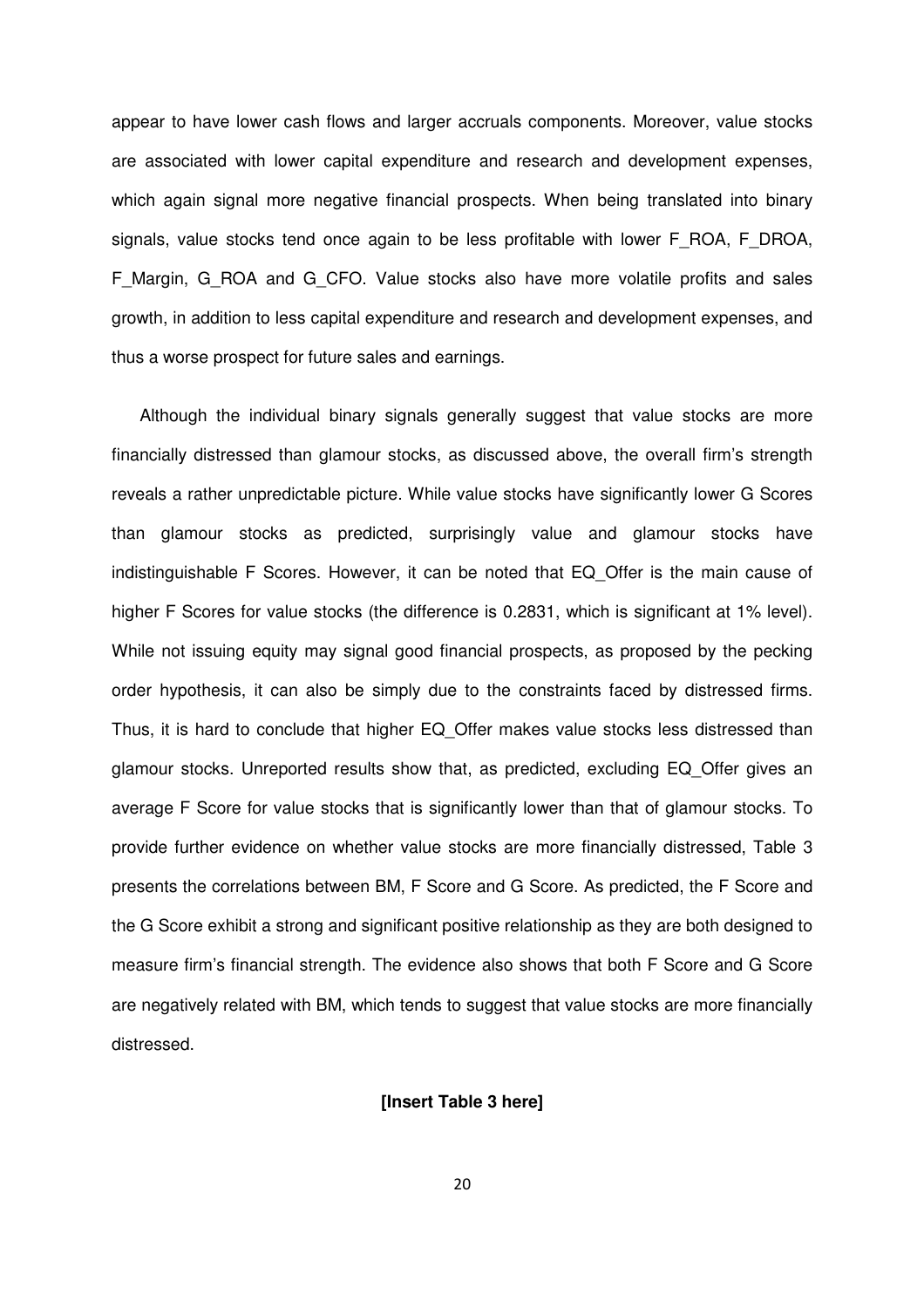In summary, the evidence presented in this section: (i) confirms the existence of value premium in the sample; and (ii) suggests that value stocks are more financially distressed than glamour stocks. It suggests that the efficiency of fundamental analysis models could be enhanced by contextualising them to address the unique properties of value and glamour stocks. Piotroski's (2000) and Mohanram's (2005) models were originally designed to respond to this evidence. However, it is argued in the next section that these models are equally efficient when applied outside the contexts for which they were designed.

#### **V.2 Portfolio Analysis**

 Table 4 reports returns on F Score and G Score strategies across sub-samples of value, neutral and glamour stocks, as well as a general sample containing all available stocks, together with the corresponding results from the significance tests. It can be observed across value–glamour contexts and return metrics that returns on the hedge portfolios are consistently positive. Under the parametric t-tests, the only occasions when the F Score premium (i.e. the outperformance of high F Score over low F Score stocks) is insignificant are in relation to glamour stocks when returns are market-adjusted, and value stocks when returns are control-firm-adjusted (t-statistics of 1.545 and 1.425, respectively). Similarly, the G Score premium is statistically significant in most cases, except for the VMAR1 among glamour stocks and CFAR1 among neutral stocks (t-statistics of 1.570 and 1.585 respectively). However, the bootstrap tests give very strong and consistent evidence of the statistical significance of returns on the hedge portfolios. In general thus, the evidence suggests that financially stronger stocks outperform their weaker counterparts, even after returns are adjusted for risks. Moreover, both F Score and G Score premiums appear to change unsystematically when the value measure, BM, increases. Furthermore, the unconditional application of an F Score and G Score strategy on BM (i.e. among all available stocks) also yields significant positive premiums. These observations are consistent across all return metrics. Thus, it is hard to conclude that the F Score is more efficient among value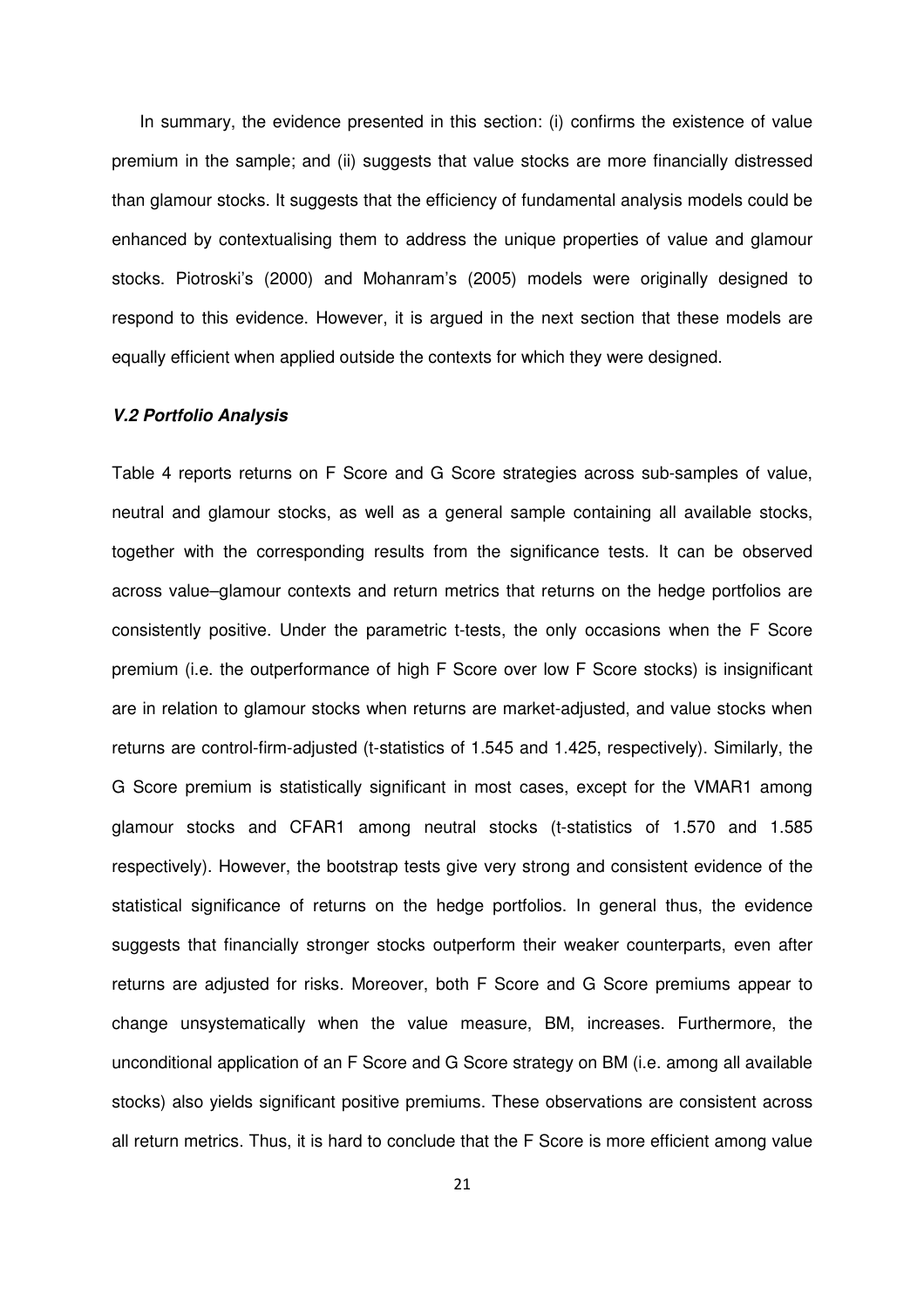stocks and the G Score is more efficient among glamour stocks. In summary, the evidence thus far lends strong support to hypothesis H1a and tends to reject hypothesis H1b.

#### **[Insert Table 4 here]**

 The evidence presented here is an interesting supplement to Piotroski (2000) and Mohanram (2005), suggesting that the F Score (G Score), although being aggregated from a range of fundamental signals that address the unique characteristics of value (glamour) stocks, works equally well outside the context of value (glamour) stocks. This finding also strengthens the US evidence documented by Fama and French (2006 ) that the F Score is effective in a general sample of stocks as a predictor of future cross-section stock returns. To the extent that Piotroski's F Score and Mohanram's G Score represent careful attempts to tailor fundamental analysis models to value and glamour stocks, the evidence in the paper challenges the appeal of separating stocks based on styles to build contextual fundamental analysis models.

Table 4 also shows evidence that strongly supports hypothesis H2a. Specifically, value stocks with a high F Score earn positive abnormal returns (VMAR1 is 0.0706 and CFAR1 is 0.0282), and glamour stocks with a low F Score earn negative abnormal returns (VMAR1 is 0.0746 and CFAR1 is -0.1111). Similarly, value stocks with a high G Score also earn positive abnormal returns (VMAR1 is 0.0825 and CFAR1 is 0.0784), and glamour stocks with a low G Score earn negative abnormal returns (VMAR1 is -0.051 and CFAR1 is -0.0578). All of these abnormal returns are statistically significant as inferred by both the parametric t-tests and the bootstrap p-values, suggesting that a typical value (glamour) investor would under-react to good (bad) financial information.

Moreover, Table 4 also lends strong supports to hypothesis H2b, although the picture is not entirely similar under the two abnormal return metrics (i.e. VMAR1 and CFAR1) and measures of overall firm's strength (i.e. F Score and G Score). Considering F Score

22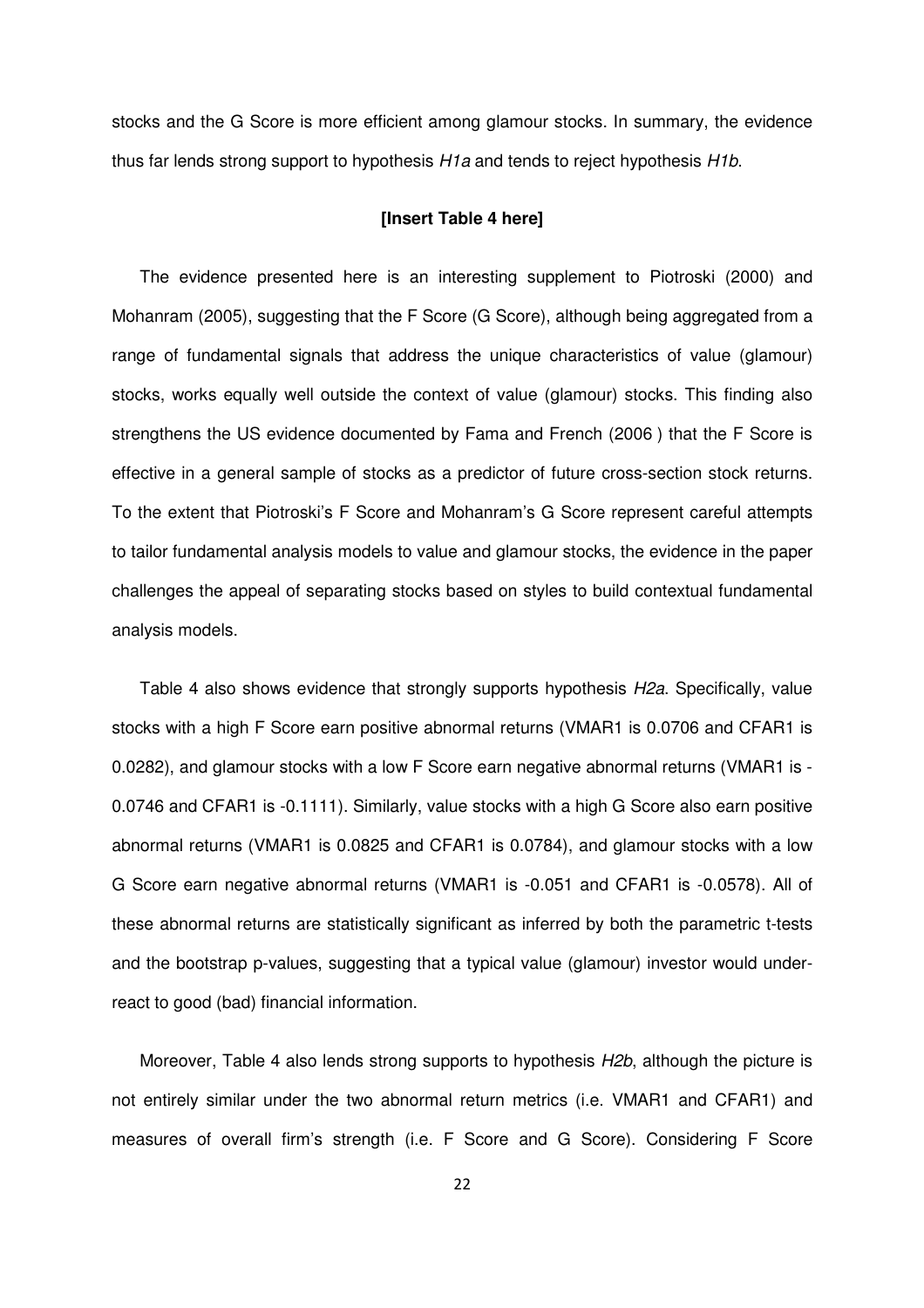strategies first, value stocks with low F Scores earn negative abnormal returns, but such abnormal returns seem not statistically significant. VMAR1 is -0.0419 with a relatively low t- statistic of 1.841 and high bootstrap p-value of 0.088 (i.e. the null cannot be rejected at 5% level), while CFAR1 is -0.0238, but it is clearly insignificant under both the parametric and bootstrap tests. On the contrary, for the strong glamour stocks, while the positive CFAR1 of 0.0329 seems insignificant with a relatively low t-statistic of 1.870 and a high bootstrap p- value of 0.104, the market-adjusted return seems to suggest a market overreaction (VMAR1 is -0.0044, which is significant at least under the bootstrap test with p-value of 0.068). Second, when firm's strength is measured by the G Score, the overall evidence is also very much in line with hypothesis H2b. When returns are market-adjusted, there is evidence of value investor's overreaction to bad financial information (VMAR1 on value stocks with low G Score is 0.0283, which is statistically significant under both the parametric and bootstrap tests) and glamour investor's overreaction to good financial information (VMAR1 on glamour stocks with high G Score is -0.0071, which is significant under the bootstrap test with p-value of 0.000). Under CFAR1, hypothesis H2b is also supported, at least among value stocks with low G Score where CFAR1 is negative but insignificant (t-statistics is -0.217 and bootstrap p- value is 0.808). Generally, the evidence seems to suggest that value (glamour) investors' reaction to bad (good) financial information is somewhere between a rational response and overreaction.

The support for hypotheses H2a and H2b can also be strengthened by looking at the contribution to the hedge portfolios of long positions in strong stocks relatively to that of short positions in weak stocks. The evidence suggests that the relative contribution of long positions in strong stocks to the hedge portfolios is greatest among value stocks. When firm's strength is measured by the F Score, it is 63% if returns are measured net of market returns, or 54% as measured by CFAR1; the corresponding percentages are 152% or 95%, respectively, in relation to the G Score. It also systematically decreases while the stock style improves (i.e. when the cells go from left to right in Table 4), leading to the dominant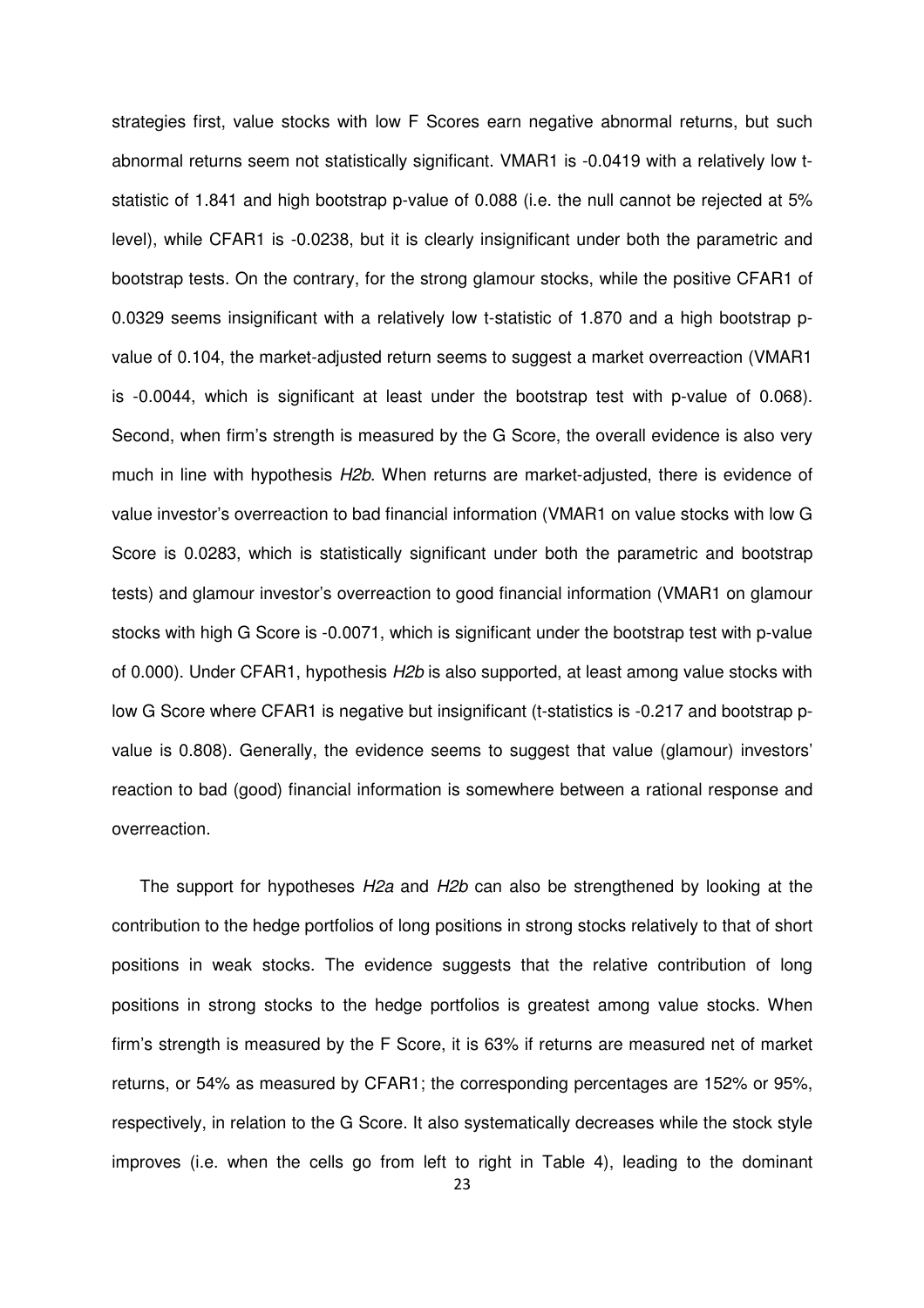contribution of short positions among glamour stocks (106% under VMAR1, or 77% under CFAR1 when F Score is used, and 116% or 61% if G Score is used). Such evidence further suggests that a typical investor would be most severely biased when new information arrives that is not in line with expectations, i.e. when good financial information reaches a value investor, or bad information is received by a glamour investor.

 Overall, the evidence presented in this section lends strong supports for the hypotheses H1a, H2a, H2b and tends to reject hypothesis H1b. First, high F Score and G Score stocks outperform low F Score and G Score stocks across value, neutral and glamour contexts, and also in the general sample of stocks. Second, F Score and G Score strategies are not most effective when applied among value stocks and glamour stocks, respectively. Third, the evidence provides very strong support for the confirmation bias of value and glamour investors. This implies that the main benefit of financial statement analysis in a value context comes mainly from the identification of financially strong stocks, while the main benefit of analyzing glamour stock's financial statements is to avoid the poorly-performing firms. Moreover, unreported results also show that the evidence documented in this section is robust when: (i) sales-to-price ratio is used as the value measure<sup>16</sup>, thus showing that the main findings are not unique to the use of BM as the value measure; and (ii) the sample is free from micro stocks (defined as stocks whose market capitalizations are below the 20<sup>th</sup> percentile of the sample), thus mitigating the concerns about employing an equally-weighted portfolio approach.

#### **V.3 Regression Analysis**

 $\overline{\phantom{0}}$ 

 Table 5 reports the results of the regression analysis. The evidence from estimating equation (3) strongly suggests that there is a positive relationship between F Score, G Score

<sup>&</sup>lt;sup>16</sup> Sales-to-price ratio is chosen for robustness reasons because other value measures are correlated with some components of the composite F Score and G Score and thus could introduce some bias into the analysis.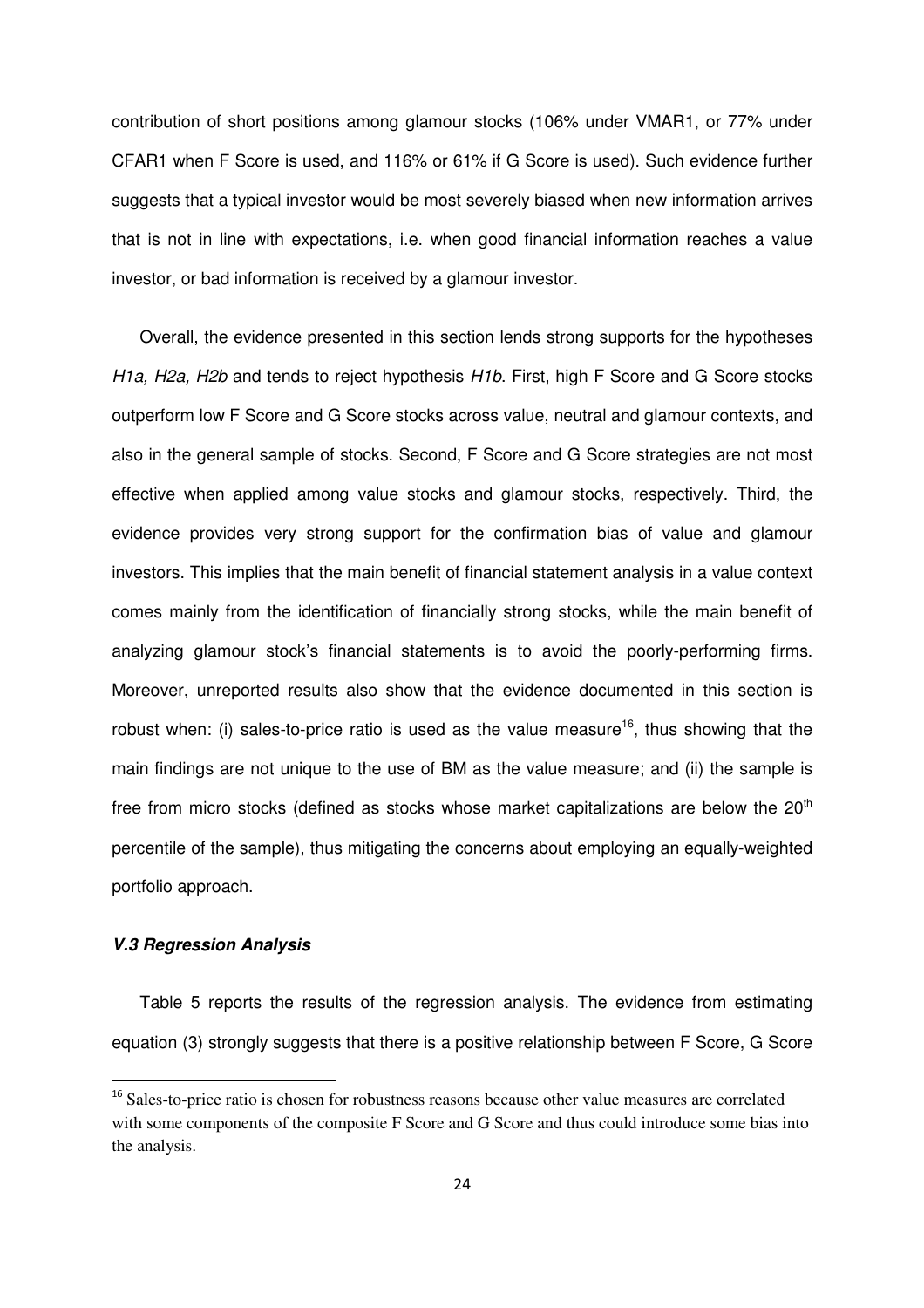and abnormal returns, as the coefficients of the F Score and the G Score are all positive and statistically significant. This observation suggests that the predictive powers of the F Score and the G Score go beyond the well-documented size and BM effects, since both size and BM are included in the regressions. Furthermore, there is no clear pattern to suggest that these effects are greater or smaller when applied in a particular context, as the magnitude of the coefficients vary unsystematically when stock's style changes. Therefore, the evidence further supports the acceptance of hypothesis H1a and the rejection of hypothesis H1b, in line with the portfolio analysis in the previous section.

 The evidence of confirmation bias is provided by estimating equation (4). If the confirmation bias exists, it is expected that: (i) among value stocks, the coefficients of High F Score and High G Score are significantly positive, and the coefficients of Low F Score and Low G Score are insignificant; (ii) among glamour stocks, the relation is driven mainly by financially weaker stocks, i.e. the coefficients of High F Score and High G Score are insignificant, and the coefficients of Low F Score and Low G Score are significantly negative; and (iii) the magnitude of the coefficients of High F Score and High G Score decreases systematically as stock style improves (i.e., when going from left to right in Table 5), while the magnitude of the coefficients of Low F Score and Low G Score decreases systematically as stock style deteriorates (i.e., when going from right to left in Table 5). Most of these empirical predictions of the confirmation bias are supported by the findings presented in Table 5. The coefficient of High G Score among value stocks is significantly positive, and the magnitude of this coefficient decreases as stock style improves, from 0.0649 among value stocks to 0.0233 among glamour stocks. Meanwhile, the coefficient of Low G Score among value stock is insignificant. Taken together with the significantly positive relationship between G Score and returns as discussed earlier, the evidence suggests that the relationship between G Score and returns is driven mainly by financially stronger stocks. On the contrary, the coefficient of Low G Score among glamour stocks is -0.0870 and it is significant at 1% level, and its magnitude decreases to as low as -0.0240 among value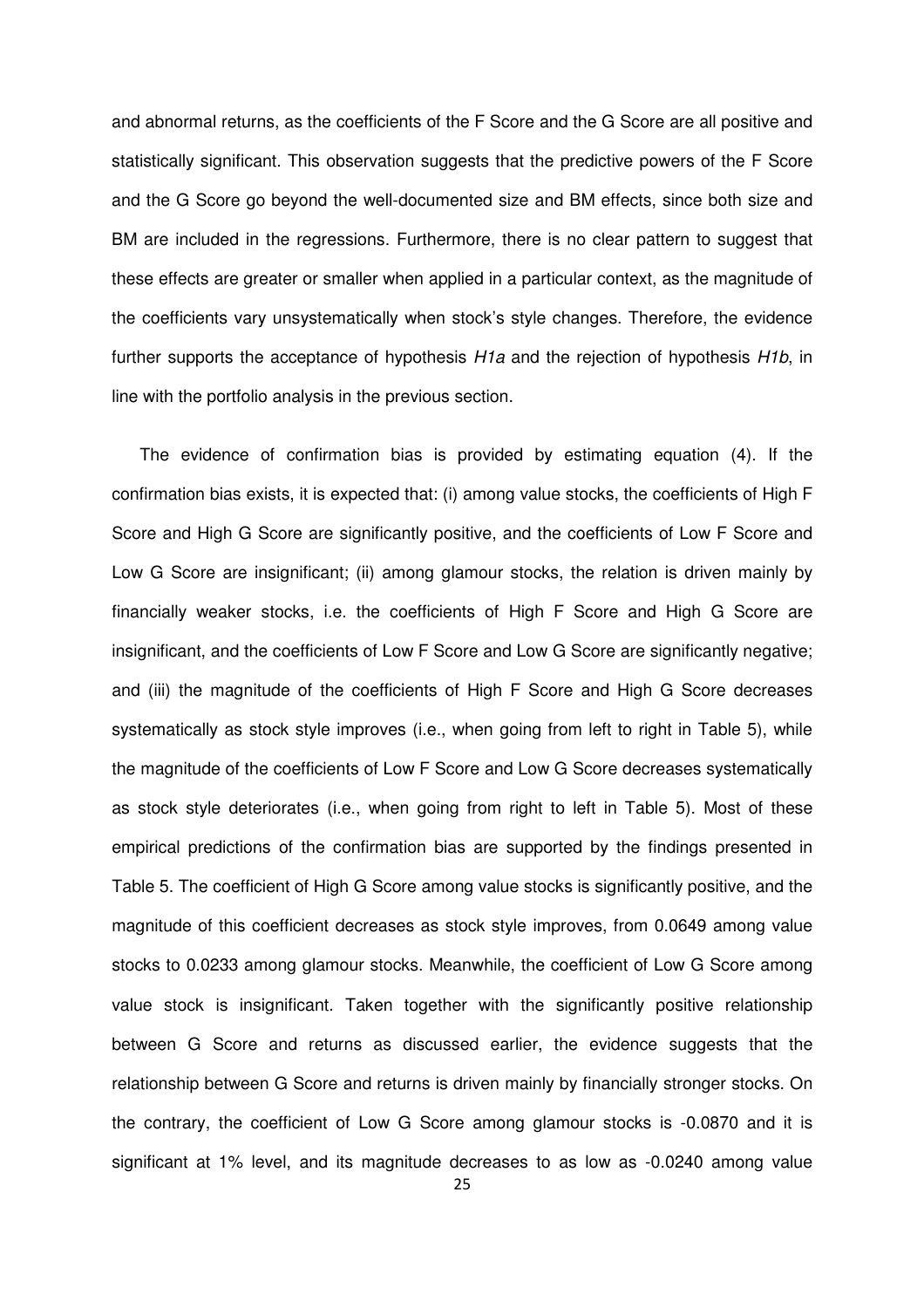stocks and it becomes insignificant. Similarly, the coefficient of Low F Score is significantly negative among glamour stocks (-0.1092 and significant at 1% level) and it decreases as stock style deteriorates. Meanwhile, the coefficients of High F Score and High G Score among glamour stocks are both positive and statistically insignificant, suggesting that among glamour stocks the positive relation between strong financial conditions and returns is subsumed by the stronger negative relation between weak financial conditions and returns. In short, aside from the only exception of the statistically insignificant coefficient of High F Score among value stocks, the general evidence as reported in Table 5 provides striking evidence in support of the confirmation bias and hypotheses H2a and H2b.

#### **[Insert Table 5 here]**

 Overall, the regression analysis provides evidence which is fully in line with the findings documented using portfolio tests in the previous section. The consistency of the evidence across different methodologies leads to our conclusion that the confirmation bias does exist.

#### **V.4 F Score and G Score Strategies Across Time**

 This section tests the efficiency of F Score and G Score strategies across time. The purpose of this analysis is twofold: (i) to give confidence to investors who are interested in applying these strategies, the consistency across time is important, especially in the context of the current financial crisis; and (ii) the test across time could shed light on the debate central to the paper between risk-based versus behavioural motives. Although the evidence from both portfolio and regression analyses seem to be inconsistent with a risk-based explanation, it could be argued that the observed returns could be due to some omitted risk factors, in addition to size and BM. Although this possibility cannot be conclusively excluded within the scope of this paper, the findings presented in this section should mitigate the concerns. Lakonishok et al. (1994) argue that for value stocks to be riskier than glamour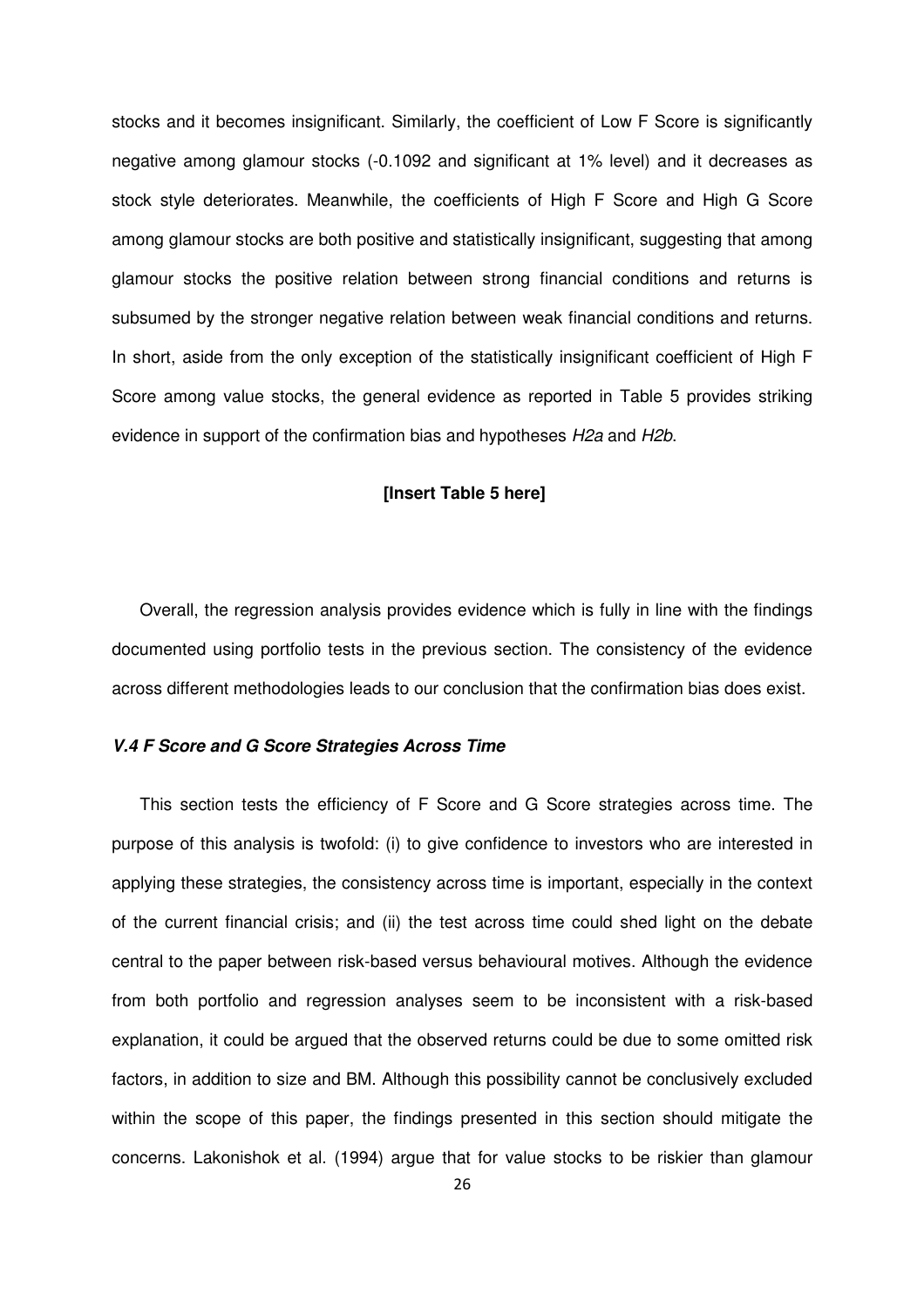stocks, glamour stocks should outperform value stocks in some states of the world, and these states should on average be 'bad' states. In 'bad' states of the world, a risk-averse investor should prefer glamour stocks to value stocks, if value stocks are indeed riskier. Following this line of argument, this section further investigates whether high F Score and G Score stocks are riskier than low F Score and G Score stocks.

 Table 6 presents the raw returns on the high and low F Score and G Score stocks, together with the returns on the hedge portfolios that long (short) stocks with high (low) F Score and G Score. The findings show that over the sample period, high F Score stocks outperform low F Score stocks in 16 out of 17 years, the return difference being statistically significant in 11 out of the 16 years, except for 1999 where the hedge return is negative but insignificant. High G Score stocks also outperform low G Score stocks in 12 years, and the return difference being statistically significant in 9 out of the 12 years. The second column in Table 6 classifies the state of the stock market into either 'good' or 'bad'. There are different views and definitions of a 'good' or 'bad' market condition. The paper identifies a 'good' market condition with a stock market in an upward trend, and vice versa a 'bad' state when the market is falling (Chi-Hsiou Hung et al., 2004). Accordingly, within the scope of the paper, a 'good' ('bad') market is identified when the contemporary return on the FTSE All Shares Index is positive (negative). Using this classification, the years 2000, 2001, 2002 and 2007 are classified as 'bad' years, and in all these 'bad' years high F Score and high G Score stocks consistently outperforms stocks with weaker financial performance.

#### **[Insert Table 6 here]**

 In summary, the analysis in this section provides further challenges to the view that investors base their decisions on risk-based motives. Moreover, the evidence on the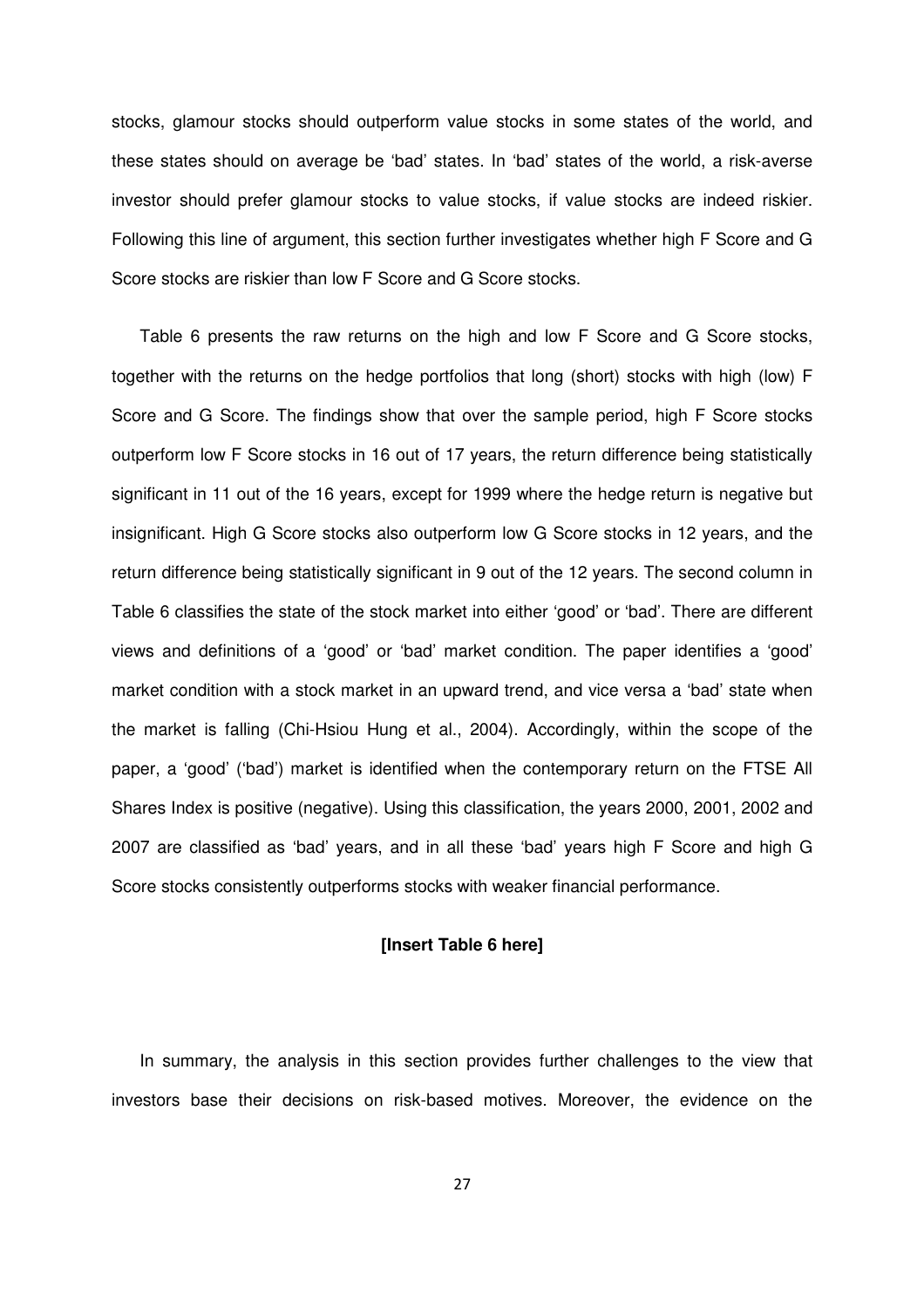consistent performance of the F Score and G Score strategies across time could lend more confidence to investors who are keen to apply these strategies in practice.

# **VI. CONCLUSIONS**

 The paper investigates the performance of fundamental analysis strategies across value and glamour stocks. Piotroski's (2000) F Score and Mohanram's (2005) G Score are the two fundamental analysis models employed, as they are originally designed to suit value and glamour stocks, respectively. Using a sample of UK listed stocks during the period 1991 2007, the paper firstly compares returns and fundamental characteristics of value and glamour stocks. Earlier evidence (Fama and French, 1992, 1995; and Gregory et al., 2001) is confirmed by the findings that the value premium exists and that value stocks are indeed more financially distressed.

 The main focus of the investigation then turns to the question of how fundamental analysis strategies perform in different value and glamour contexts. While there is strong evidence that firms with stronger financial position outperform weaker stocks, there is very little evidence that such effect is limited to a specific group of stocks with similar value or glamour characteristics. Thus, the F Score and the G Score could be used as a fundamental analysis model for any type of stocks. While Piotroski (2000) and Mohanram (2005) include careful and reasonable procedures to tailor the models for either value or glamour stocks, the evidence in the paper challenges the feasibility of tailoring fundamental analysis models to value and glamour stocks. There is also little evidence in support of a risk-based explanation for the outperformance of financially strong stocks.

 More interestingly, the evidence documented in the paper is consistent with a behavioural investment model, where due to confirmation bias (1) value investors under-react to good information while they fairly react or even overreact to bad information, and (2)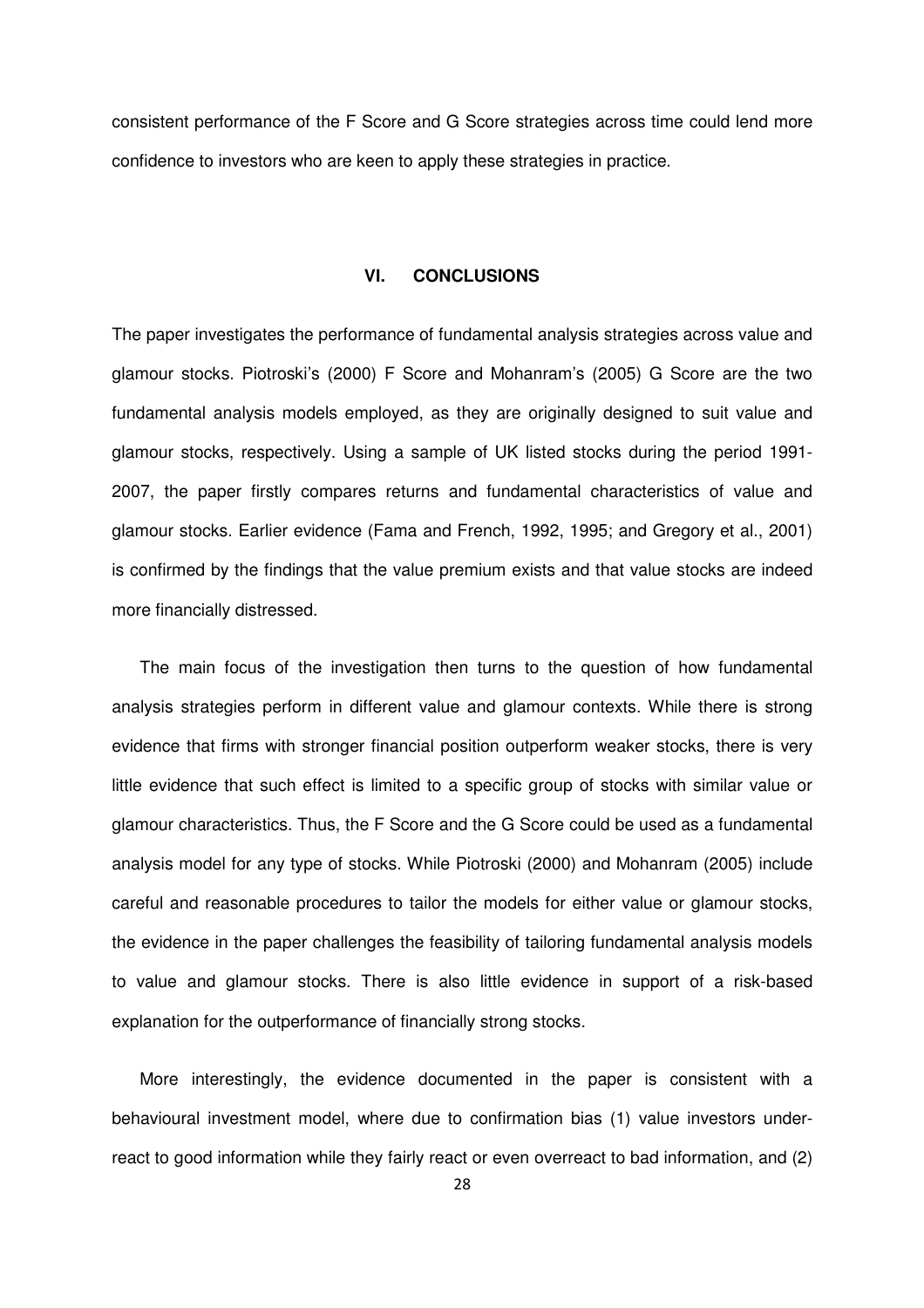glamour investors under-react to bad information but good information is processed quite efficiently or even overconfidently. This investment behaviour implies that in the context of value stocks, the main benefit of analyzing financial statements is to identify the financially strong stocks, while fundamental analysis among glamour firms is mainly aimed at avoiding the poor performing firms. The framework fits well with the practice of value and glamour investing. While restricting their attention to "cheap" stocks, which are typically financially distressed, value investors are seeking the 'dusty gems', i.e. those distressed stocks that are actually worth more. In contrast, glamour investors, whose money are invested in safe places with those well-known growth stocks, need to ensure that they exclude 'falling stars', that is those traditionally good companies which are facing recent financial problems. The fundamental analysis models investigated in the paper can help value and glamour investors analyse recent financial statements and identify the 'dusty gems' and the 'falling stars'. In addition, the findings presented here also have useful practical implications, especially for value – glamour investors. Our evidence suggests that in value–glamour contexts investor's behaviour is asymmetric and dependent upon the recent financial information released. In a value context, a typical value investor updates good news only slowly, while bad news is often reflected fairly or even too quickly. In contrast, in a glamour context, the release of good news is expected, thus it is often reflected instantly or even too quickly into stock prices, while bad news travel too slowly. Therefore, a value or glamour trading strategy that exploits this sup-optimal behaviour could increase profitability.

 Finally, the evidence presented in the paper of investor's confirmation bias creates some interesting research opportunities. For example, researchers may ask how managers respond to a market that is more willing to accept information that confirms its priors. If the confirmation bias hypothesis holds, and if managers understand this behaviour, it could be expected that at times manager may try to report financial information that is in line with market expectations through, for example, the mechanism of accruals management, or even real operations management. Evidence along these lines may further support the existence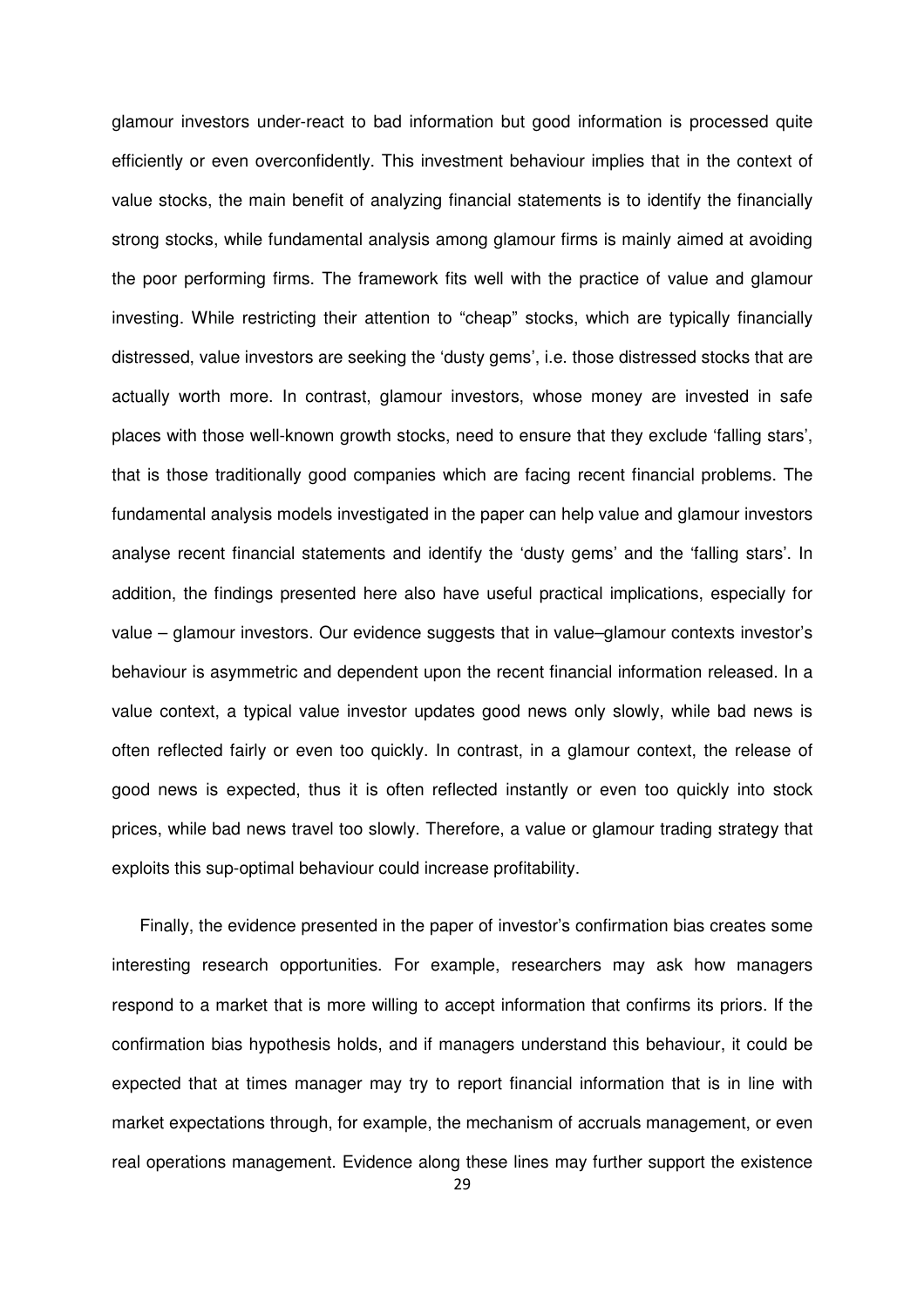of the market confirmation bias and provide interesting knowledge about manager's behaviour in respond to the behavioural bias of the market.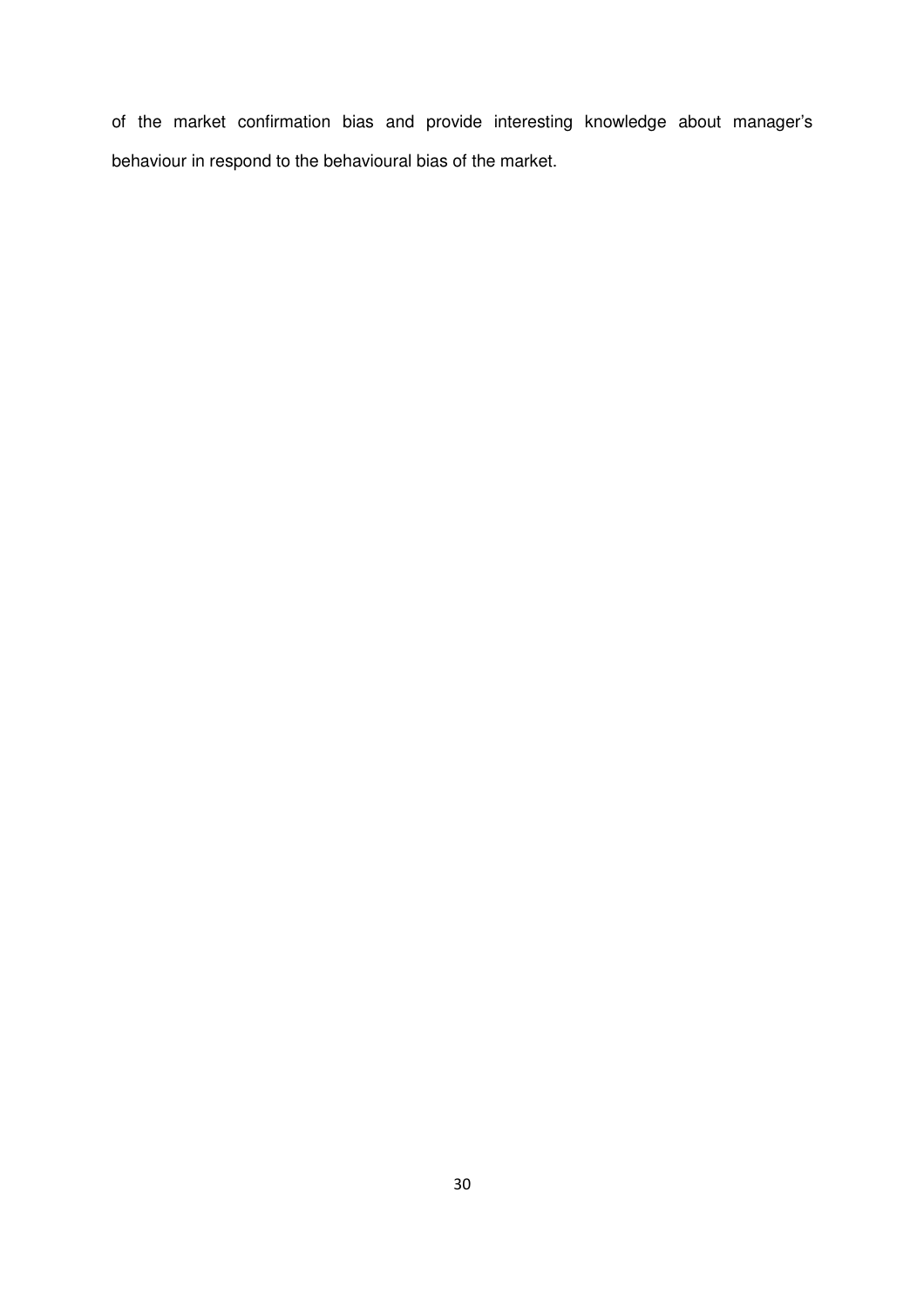# **APPENDIX**

# **Definitions of Variables**

**RR1** is the buy-and-hold raw returns, measured by the arithmetic growth of Datastream's Return Index from July of year t to June of year  $t + 1$ . If a stock is delisted in one year after portfolio formation, raw returns are calculated as:  $RR_{t,t+1} = (1 + RR_{t,d}) (1 + DR) - 1$  (where:  $RR_{t,t+1}$  is one-year raw return,  $RR_{t,d}$  is return from portfolio forming date to the date when the stock is delisted, DR is delisting returns, which is -100% if the firm is delisted due to performance-related reasons and 0 otherwise).

**VMAR1** is the one-year market-adjusted returns calculated as the difference between raw returns and returns on the value-weighted market portfolio.

**CFAR1** is the control-firm-adjusted returns calculated as the difference between raw returns and the corresponding returns on the control stock. Following Barber and Lyon (1997), for each sample stock, the control stock is the stock whose market capitalization is between 70% and 130% that of the sample stock, and whose BM is closest to that of the sample stock.

**Size** is the market value of the firms at the end of June.

**BM** is the book-to-market ratio, calculated as book value of common equity at the end of the fiscal year divided by the market value at the end of December.

**ROA** is the returns-on-assets ratio, calculated as the net income, before extraordinary income and after preferred dividend, scaled by initial total assets.

**DROA** is the change in ROA since the last fiscal year.

 $\overline{a}$ 

**CFO** is the cash flow from operations<sup>17</sup> scaled by initial total assets.

**Accrual** is the total accrual component of earning, calculated as ROA less CFO.

**DLever** is the change in debt ratio from the previous year, where debt ratio is the ratio of long-term debt, including the portion of long-term debt classified as short-term debt, to average total assets.

 $17$  If a firm has a Cash Flow Statement, net cash flow from operations is used. If a firm does not have a Cash Flow Statement for a year, cash flow from operations is estimated by:  $CF =$ OpFund – (DCA – DCash) + DCL (where: CF is cash flow from operations, OpFund is funds from operations, which include net income plus all non-cash charges, such as depreciation; DCA is change in current assets from last fiscal year; DCash is change in cash and cash equivalence from last fiscal year; DCL is change in current liabilities from last fiscal year).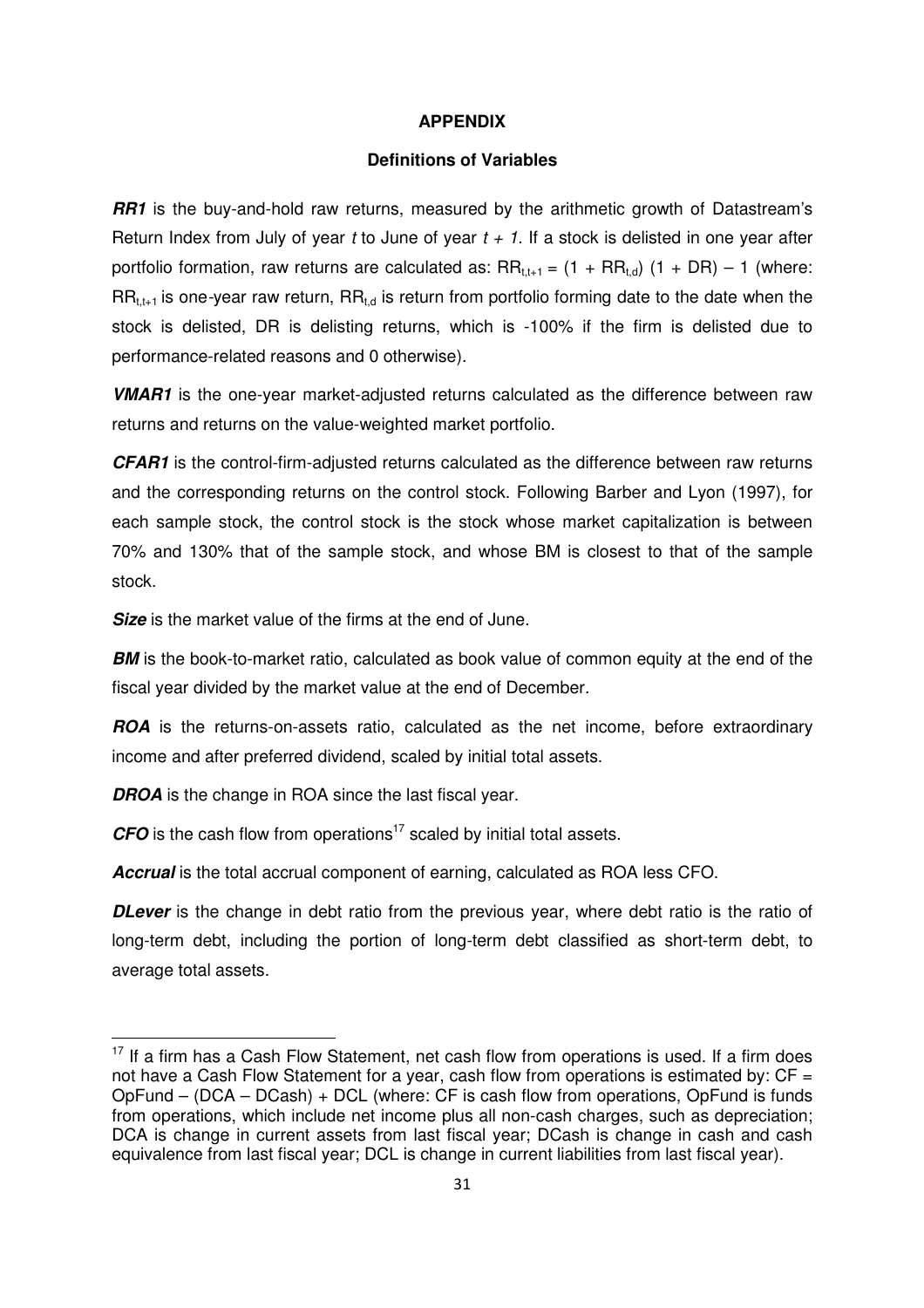**DLiquid** is the change in current ratio from the previous year, where the current ratio is the ratio of current assets to current liabilities.

**DMargin** is the change in gross margin ratio from the previous year, where the gross margin ratio is the ratio of gross income (which equals to net sales less cost of goods sold<sup>18</sup>) to net sales.

**DTurn** is the change in asset turnover ratio from the previous year, where the asset turnover ratio is the ratio of net sales to average total assets.

**SALESVAR** and **ROAVAR** is the variance of a firm's sales and ROA during the last five years<sup>19</sup>.

**CAPEX** is the capital expenditure on assets ratio, calculated as capital expenditure scaled by initial total assets.

**RD** is the research and development expenditure on assets ratio, calculated as research and development expenditure scaled by initial total assets.

If a firm has positive ROA, DROA, CFO, Dliquid, DMargin, DTurn or negative Accruals and DLever, **F\_ROA, F\_DROA, F\_CFO, F\_Dliquid, F\_DMargin, F\_DTurn, F\_Accrual, F** DLever are one, and zero otherwise. **EQ Offer** is one if there is no seasoned common equity offering during the year prior to portfolio formation, and zero otherwise<sup>20</sup>.

 $\overline{\phantom{0}}$ 

<sup>&</sup>lt;sup>18</sup> When cost of goods sold is unavailable from Datastream, it is assumed that the corresponding data equals to zero. The validity of this assumption is ad hoc checked as follows. First, a list of observations is compiled, which satisfy all other sample selection requirements but do not have data for cost of goods sold. It is noticed that many of the missing information relates to either the services industry, or to firms in the very early stage (within one year) of incorporation (152 out of 263 observations), which could potentially mean the corresponding firms simply have zero cost of goods sold in that year. Second, the actual annual reports of a random sub-sample of the compiled list are checked and this shows that the unavailability of observations on Datastream is more likely to be due to a zero value rather than a real missing data. Therefore, unreported data are treated as having a value of zero. The same treatment is applied to other data that are likely to be zero, including long-term debt, capital expenditure, research and development expenditure, and net proceeds from issuing stock.

 $19$  If there is not enough data for the last five years, data for at least three most recent years are used.

 $20$  A seasoned equity offer is identified when: (i) the firm has positive net proceeds from issuing common or preferred stock in the last fiscal year; and (ii) the firm's number of outstanding common shares has increased by at least 0.1% since the last fiscal year.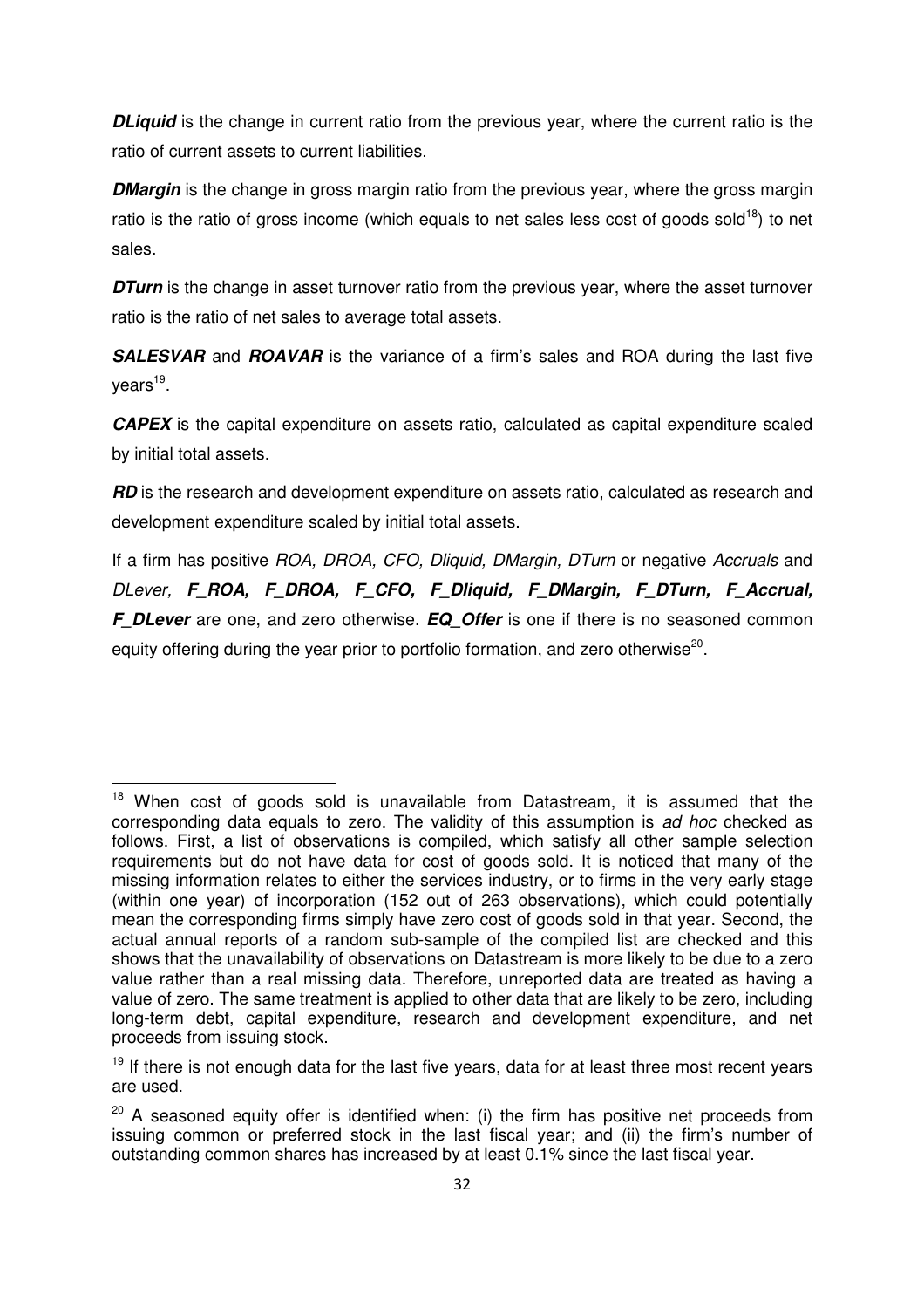If a firm has ROA, CFO, CAPEX, RD larger than the industry median or SALESVAR and ROAVAR<sup>21</sup> smaller than the industry median, **G\_ROA, G\_CFO, G\_CAPEX, G\_RD, G\_SALESVAR, G\_ROAVAR** are one, and zero otherwise.

- **F Score** = F\_ROA + F\_DROA + F\_CFO + F\_Accrual + F\_DLever + F\_DLiquid + F\_DTurn + F\_DMargin + EQOffer
- **G Score**<sup>22</sup> = G\_ROA + G\_CFO + F\_Accrual + G\_ROAVAR + G\_SALESVAR + G\_CAPEX + G\_RD

 $\overline{a}$ 

 $^{21}$  If data for at least three most recent years are not available,  $G\_SALESVAR$  and G ROAVAR are assumed to be zero.

 $22$  The G Score in this study is not exactly defined as in Mohanram (2005), because one of Mohanram's signals relates to advertising expenses and this data is not available from Datastream.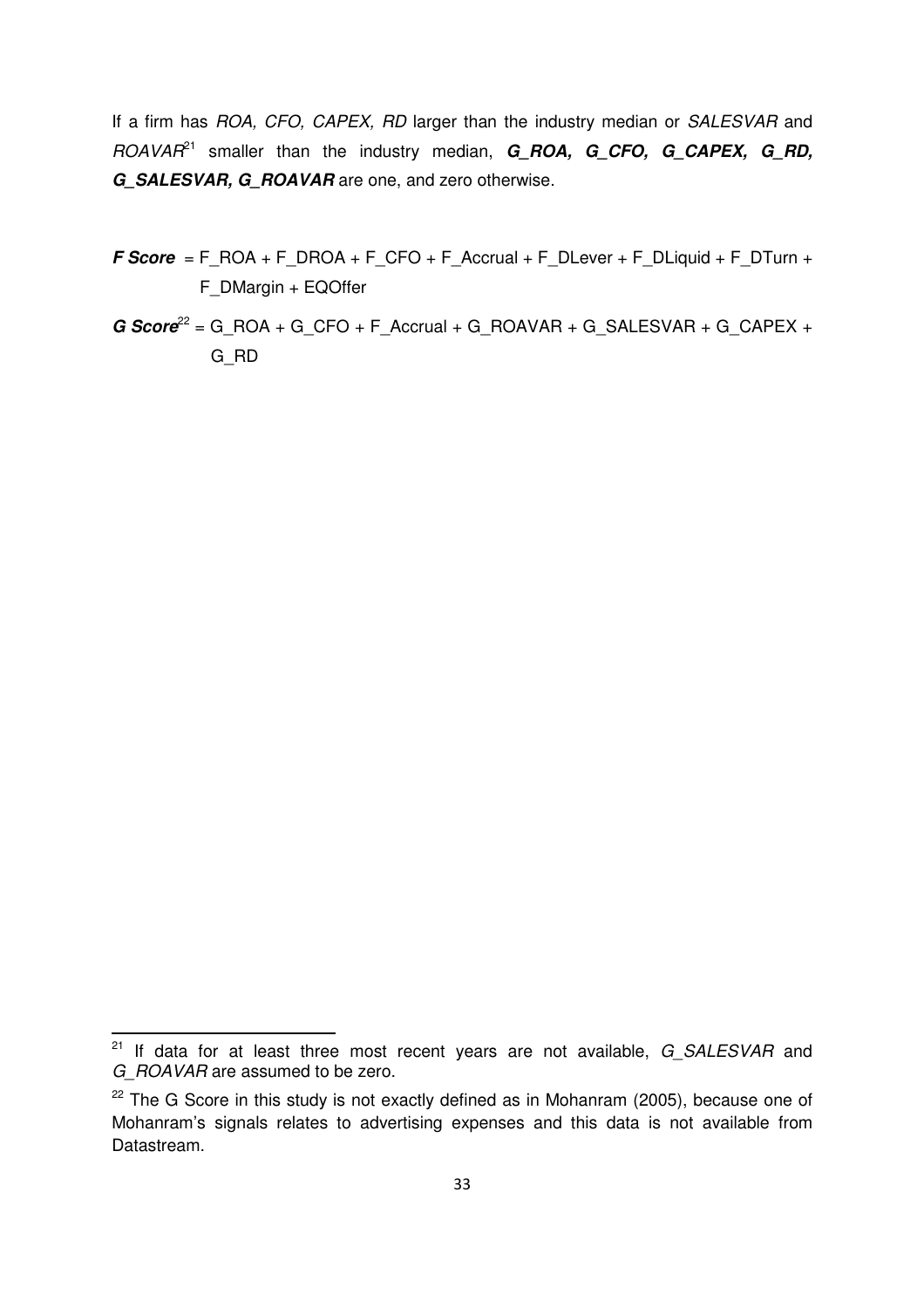#### **References**

- Agarwal, V., and R. Taffler (2008), 'Does Financial Distress Risk Drive the Momentum Anomaly?', *Financial Management,* Vol. 37, No. 3, pp. 461-484.
- Ball, R. (1992), 'The Earnings-Price Anomaly', *Journal of Accounting and Economics,* Vol. 15, No. 2&3, pp. 319-345.
- Barber, B.M., and J.D. Lyon (1997), 'Detecting Long-Run Abnormal Stock Returns: The Empirical Power and Specification of Test Statistics', *Journal of Financial Economics,* Vol. 43, No. 3, pp. 341-372.
- Beaver, W., M. McNichols, and R. Price (2007), 'Delisting Returns and Their Effect on Accounting-Based Market Anomalies', *Journal of Accounting & Economics,* Vol. 43, No. 2, pp. 341-368.
- Bernard, V., J. Thomas, and J. Wahlen (1997), 'Accounting-Based Stock Price Anomalies: Separating Market Inefficiencies from Risk', *Contemporary Accounting Research,* Vol. 14, No. 2, pp. 89- 136.
- Bird, R., and L. Casavecchia (2007), 'Sentiment and Financial Health Indicators for Value and Growth Stocks: The European Experience', *European Journal of Finance,* Vol. 13, No. 8, pp. 769-793.
- Chi-Hsiou Hung, D., M. Shackleton, and X. Xu (2004), 'Capm, Higher Co-Moment and Factor Models of Uk Stock Returns', *Journal of Business Finance & Accounting,* Vol. 31, No. 1&2, pp. 87-112.
- Edwards, W. (1968), *Conservatism in Human Information Processing* (New York: Wiley).
- Fama, E.F. (1998), 'Market Efficiency, Long-Term Returns, and Behavioral Finance', *Journal of Financial Economics,* Vol. 49, No. 3, pp. 283-306.
- Fama, E.F., and K.R. French (1992), 'The Cross-Section of Expected Stock Returns', *Journal of Finance,* Vol. 47, No. 2, pp. 427-465.
- Fama, E.F., and K.R. French (1995), 'Size and Book-to-Market Factors in Earnings and Returns', *Journal of Finance,* Vol. 50, No. 1, pp. 131-155.
- Fama, E.F., and K.R. French (1998), 'Value Versus Growth: The International Evidence', *Journal of Finance,* Vol. 53, No. 6, pp. 1975-1999.
- Fama, E.F., and K.R. French (2006), 'Profitability, Investment and Average Returns', *Journal of Financial Economics,* Vol. 82, No. 3, pp. 491-518.
- Fama, E.F., and K.R. French (2008), 'Dissecting Anomalies', *Journal of Finance,* Vol. 63, No. 4, pp. 1653-1678.
- Fama, E.F., and J. MacBeth (1973), 'Risk, Return and Equilibrium: Empirical Tests', *Journal of Political Economy,* Vol. 81, No. 3, pp. 607-636.
- Gregory, A., R.D.F. Harris, and M. Michou (2001), 'An Analysis of Contrarian Investment Strategies in the Uk', *Journal of Business Finance & Accounting,* Vol. 28, No. 9&10, pp. 1193-1228.
- Ince, O., and R. Porter (2006), 'Individual Equity Return Data from Thomson Datastream: Handle with Care!', *Journal of Financial Research* Vol. 29, No. 4, pp. 463-479.
- Kaiser, K. (1996), 'European Bankruptcy Laws: Implications for Corporations Facing Financial Distress', *Financial Management,* Vol. 25, No. 3, pp. 67-85.
- Kothari, S.P., and J.B. Warner (1997), 'Measuring Long-Horizon Security Price Performance', *Journal of Financial Economics,* Vol. 43, No. 3, pp. 301-339.
- Lakonishok, J., A. Shleifer, and R.W. Vishny (1994), 'Contrarian Investment, Extrapolation, and Risk', *Journal of Finance,* Vol. 49, No. 5, pp. 1541-1578.
- Liu, W., N. Strong, and X. Xu (1999), 'The Profitability of Momentum Investing', *Journal of Business Finance and Accounting,* Vol. 26, No. 9, pp. 1043-1091.
- Mohanram, S.P. (2005), 'Separating Winners from Losers among Low Book-to-Market Stocks Using Financial Statement', *Review of Accounting Studies,* Vol. 10, No. 2&3, pp. 133-170.
- Newey, W., and K. West (1987), 'A Simple, Positive Semi-Definite, Heteroscedastic and Autocorrelation Consistent Covariance Matrix', *Econometrica,* Vol. 55, No. 3, pp. 703-708.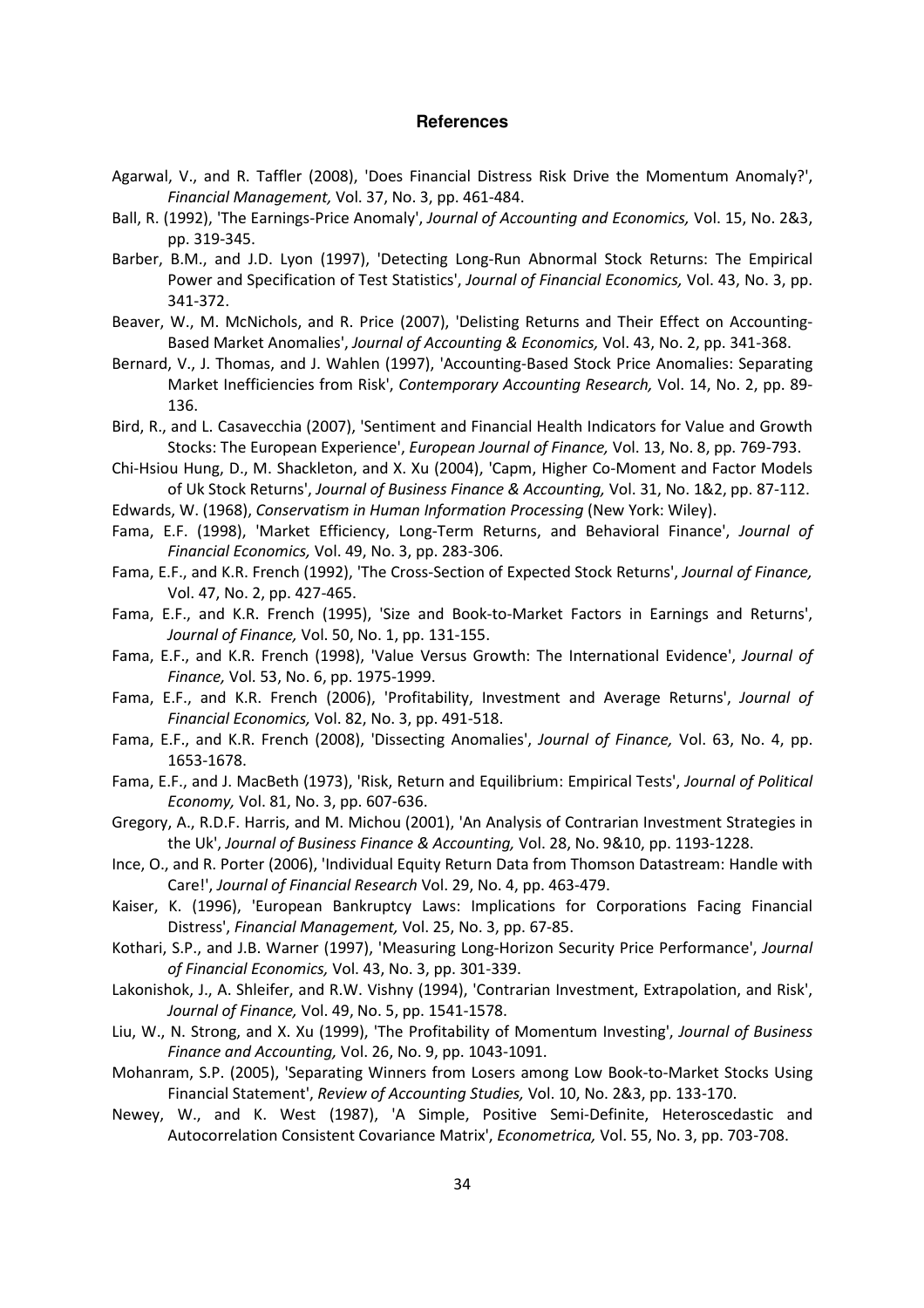Piotroski, J.D. (2000), 'Value Investing: The Use of Historical Financial Statement Information to Separate Winners from Losers', *Journal of Accounting Research,* Vol. 38, No. 3, pp. 1-41.

Rabin, M., and J.L. Schrag (1999), 'First Impressions Matter: A Model of Confirmatory Bias', *Quarterly Journal of Economics,* Vol. 114, No. 1, pp. 37-82.

Shumway, T. (1997), 'The Delisting Bias in Crsp Data', *Journal of Finance,* Vol. 52, No. 1, pp. 327-340.

Shumway, T., and V. Warther (1999), 'The Delisting Bias in Crsp<sup>}</sup>s Nasdaq Data and Its Implications for the Size Effect', *Journal of Finance,* Vol. 54, No. 6, pp. 2361-2389.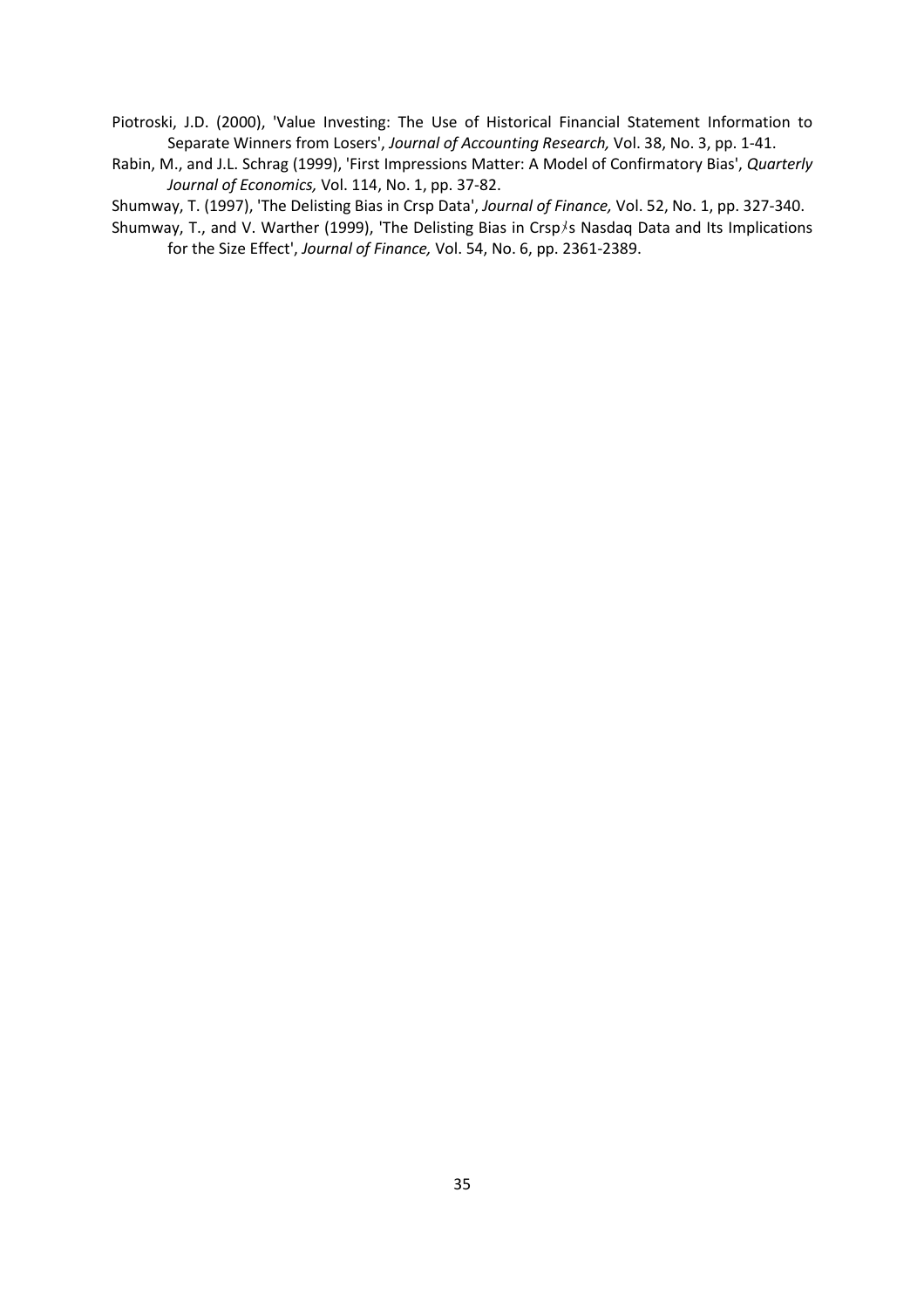# **Table 1**

| <b>Variables</b> | Whole sample (13,761 firm-year observations) |              |              |              |              | Value vs. Glamour |           |           |              |  |  |
|------------------|----------------------------------------------|--------------|--------------|--------------|--------------|-------------------|-----------|-----------|--------------|--|--|
|                  | Mean                                         | Median       | Maximum      | Minimum      | Std.<br>Dev. | Value             | Glamour   | Diff.     | t-stat       |  |  |
| (1)              | (2)                                          | (3)          | (4)          | (5)          | (6)          | (7)               | (8)       | (9)       | (10)         |  |  |
| RR1              | 0.0967                                       | 0.0652       | 17.7276      | $-1$         | 0.5632       | 0.1277            | 0.0641    | 0.0636    | $5.164***$   |  |  |
| Size             | 817                                          | 75           | 164,306      | $\mathbf{1}$ | 4,935        | 349               | 1259      | $-910$    | $-8.885***$  |  |  |
| ΒM               | 0.6939                                       | 0.5038       | 29.8726      | 0.0004       | 0.7729       | 1.3379            | 0.2167    | 1.1212    | 72.458***    |  |  |
| <b>ROA</b>       | 0.0391                                       | 0.0598       | 3.1256       | $-7.4569$    | 0.2118       | 0.0161            | 0.0574    | $-0.0413$ | $-8.678***$  |  |  |
| <b>DROA</b>      | 0.0228                                       | $-0.0021$    | 200.6431     | $-9.2948$    | 1.781        | 0.0045            | 0.023     | $-0.0185$ | $-1.529$     |  |  |
| <b>CFO</b>       | 0.0883                                       | 0.0924       | 80.9861      | $-5.8704$    | 0.7179       | 0.0536            | 0.1059    | $-0.0523$ | $-11.760***$ |  |  |
| <b>ACCRUAL</b>   | $-0.0492$                                    | $-0.0408$    | 2.9193       | $-80.9592$   | 0.706        | $-0.0375$         | $-0.0485$ | 0.0109    | 3.441***     |  |  |
| <b>DMARGIN</b>   | 0.0431                                       | 0.0002       | 476.0476     | $-30.9205$   | 4.2571       | $-0.0077$         | 0.1451    | $-0.1528$ | $-1.406$     |  |  |
| <b>DLIQUID</b>   | 0.0019                                       | $-0.0013$    | 50.9735      | $-57.9082$   | 1.9695       | 0.063             | $-0.0576$ | 0.1206    | $2.637***$   |  |  |
| <b>DLEVER</b>    | 0.0015                                       | 0            | 0.9944       | $-3.8576$    | 0.1069       | $-0.0011$         | 0.0015    | $-0.0026$ | $-1.121$     |  |  |
| <b>DTURN</b>     | $-0.0288$                                    | $-0.0059$    | 7.1668       | $-12.9227$   | 0.3406       | $-0.0315$         | $-0.0128$ | $-0.0187$ | $-2.688***$  |  |  |
| <b>CAPEX</b>     | 0.0784                                       | 0.0511       | 28.3369      | 0            | 0.2609       | 0.0627            | 0.0865    | $-0.0238$ | $-11.239***$ |  |  |
| <b>RD</b>        | 0.0198                                       | 0            | 1.7843       | 0            | 0.0719       | 0.0085            | 0.0347    | $-0.0261$ | -16.532***   |  |  |
| F_ROA            | 0.8201                                       | $\mathbf{1}$ | $\mathbf{1}$ | 0            | 0.3841       | 0.7538            | 0.8434    | $-0.0896$ | $-10.769***$ |  |  |
| F DROA           | 0.4785                                       | 0            | $\mathbf{1}$ | 0            | 0.4996       | 0.4303            | 0.5245    | $-0.0942$ | $-9.071***$  |  |  |
| F_CFO            | 0.8528                                       | $\mathbf{1}$ | $\mathbf{1}$ | 0            | 0.3543       | 0.8284            | 0.8571    | $-0.0288$ | $-3.786***$  |  |  |
| <b>F ACCRUAL</b> | 0.7435                                       | $\mathbf{1}$ | $\mathbf{1}$ | 0            | 0.4367       | 0.7455            | 0.7314    | 0.014     | 1.531        |  |  |
| F_DMARGIN        | 0.5258                                       | $\mathbf{1}$ | $\mathbf{1}$ | 0            | 0.4994       | 0.496             | 0.5509    | $-0.0549$ | $-5.272***$  |  |  |
| F DLIQUID        | 0.4968                                       | 0            | $\mathbf{1}$ | 0            | 0.5          | 0.4975            | 0.4927    | 0.0048    | 0.459        |  |  |
| <b>F DLEVER</b>  | 0.6234                                       | $\mathbf{1}$ | 1            | 0            | 0.4846       | 0.6251            | 0.6267    | $-0.0016$ | $-0.156$     |  |  |
| F_DTURN          | 0.4777                                       | 0            | $\mathbf{1}$ | 0            | 0.4995       | 0.4659            | 0.4973    | $-0.0314$ | $-3.012***$  |  |  |
| <b>EQOFFER</b>   | 0.4357                                       | 0            | $\mathbf{1}$ | 0            | 0.4959       | 0.6028            | 0.3198    | 0.2831    | 28.362***    |  |  |
| G_ROA            | 0.497                                        | 0            | $\mathbf{1}$ | $\pmb{0}$    | 0.5          | 0.2517            | 0.6935    | $-0.4418$ | $-47.264***$ |  |  |
| G CFO            | 0.497                                        | 0            | $\mathbf{1}$ | 0            | 0.5          | 0.3115            | 0.6532    | $-0.3418$ | $-34.856***$ |  |  |
| G ROAVAR         | 0.4599                                       | 0            | $\mathbf{1}$ | 0            | 0.4984       | 0.4569            | 0.4298    | 0.0272    | $2.620***$   |  |  |
| G SALESVAR       | 0.4595                                       | 0            | $\mathbf{1}$ | 0            | 0.4984       | 0.4554            | 0.4417    | 0.0137    | 1.316        |  |  |
| G_CAPEX          | 0.497                                        | 0            | $\mathbf{1}$ | 0            | 0.5          | 0.4113            | 0.5611    | $-0.1498$ | $-14.513***$ |  |  |
| $G_RD$           | 0.3011                                       | 0            | $\mathbf{1}$ | 0            | 0.4588       | 0.2246            | 0.3633    | $-0.1387$ | $-14.750***$ |  |  |
| <b>F SCORE</b>   | 5.4542                                       | 5            | 9            | 0            | 1.5729       | 5.4451            | 5.4437    | 0.0015    | 0.044        |  |  |
| <b>G SCORE</b>   | 3.4549                                       | 3            | 7            | 0            | 1.6664       | 2.8569            | 3.8741    | $-1.0172$ | $-30.842***$ |  |  |

# **Descriptive statistics for the whole sample and comparison of mean returns and fundamental characteristics of value and glamour stocks**

#### Notes:

Columns 2 to 6 present summary statistics using the whole sample. The last 4 columns compare mean raw returns and fundamental characteristics of value stocks with those of glamour stocks. Stocks in the highest BM tercile are value stocks and those in the lowest BM tercile are glamour stocks. Definitions of the variables are provided in the Appendix. \*, \*\*, \*\*\* denotes significance at 10%, 5% and 1% levels, respectively, using a 2-tailed independent two-sample t-test.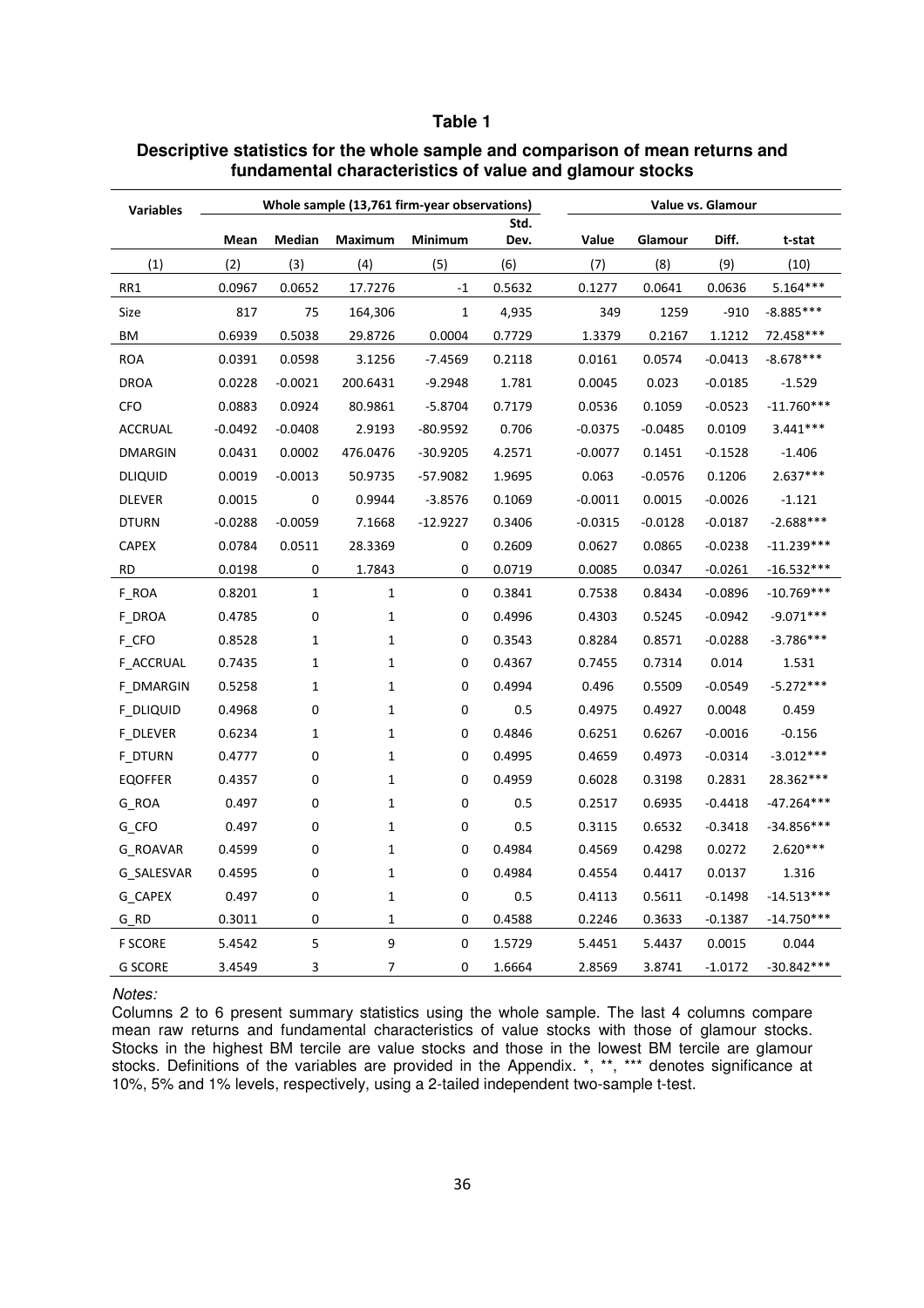| Panel A: Distribution of observations across F Score |       |                |       |  |  |  |  |  |  |
|------------------------------------------------------|-------|----------------|-------|--|--|--|--|--|--|
| F Score                                              | n     | F Score Group  | N     |  |  |  |  |  |  |
| $\mathbf 0$                                          | 4     |                |       |  |  |  |  |  |  |
| 1                                                    | 98    | Low F Score    | 1,513 |  |  |  |  |  |  |
| 2                                                    | 351   |                |       |  |  |  |  |  |  |
| 3                                                    | 1,060 |                |       |  |  |  |  |  |  |
| 4                                                    | 2,156 |                |       |  |  |  |  |  |  |
| 5                                                    | 3,215 | Medium F Score | 8,630 |  |  |  |  |  |  |
| 6                                                    | 3,259 |                |       |  |  |  |  |  |  |
| 7                                                    | 2,346 |                |       |  |  |  |  |  |  |
| 8                                                    | 1,048 | High F Score   | 3,618 |  |  |  |  |  |  |
| 9                                                    | 224   |                |       |  |  |  |  |  |  |
| Panel B: Distribution of observations across G Score |       |                |       |  |  |  |  |  |  |
| G Score                                              | n     | G Score Group  | N     |  |  |  |  |  |  |
| $\mathbf 0$                                          | 305   |                |       |  |  |  |  |  |  |
| 1                                                    | 1,463 | Low G Score    | 4,349 |  |  |  |  |  |  |
| $\overline{2}$                                       | 2,581 |                |       |  |  |  |  |  |  |
| 3                                                    | 2,777 | Medium G Score | 5,520 |  |  |  |  |  |  |
| 4                                                    | 2,743 |                |       |  |  |  |  |  |  |
| 5                                                    | 2,133 |                |       |  |  |  |  |  |  |
| 6                                                    | 1,363 | High G Score   | 3,892 |  |  |  |  |  |  |
| 7                                                    | 396   |                |       |  |  |  |  |  |  |

**Table 2 Distribution of observations across F Score and G Score** 

Notes:

This table reports the number of firm-year observations grouped by F Score and G Score. Stocks with F Score from 0 to 3 (G Score from 0 to 2) are grouped into the low F Score (G Score) portfolio. Stocks with F Score from 4 to 6 (G Score from 3 to 4) are assigned to the medium F Score (G Score) portfolio. Stocks with F Score from 7 to 9 (G Score from 5 to 7) are assigned to the high F Score (G Score) portfolio. Definitions of F Score and G Score are provided in the Appendix.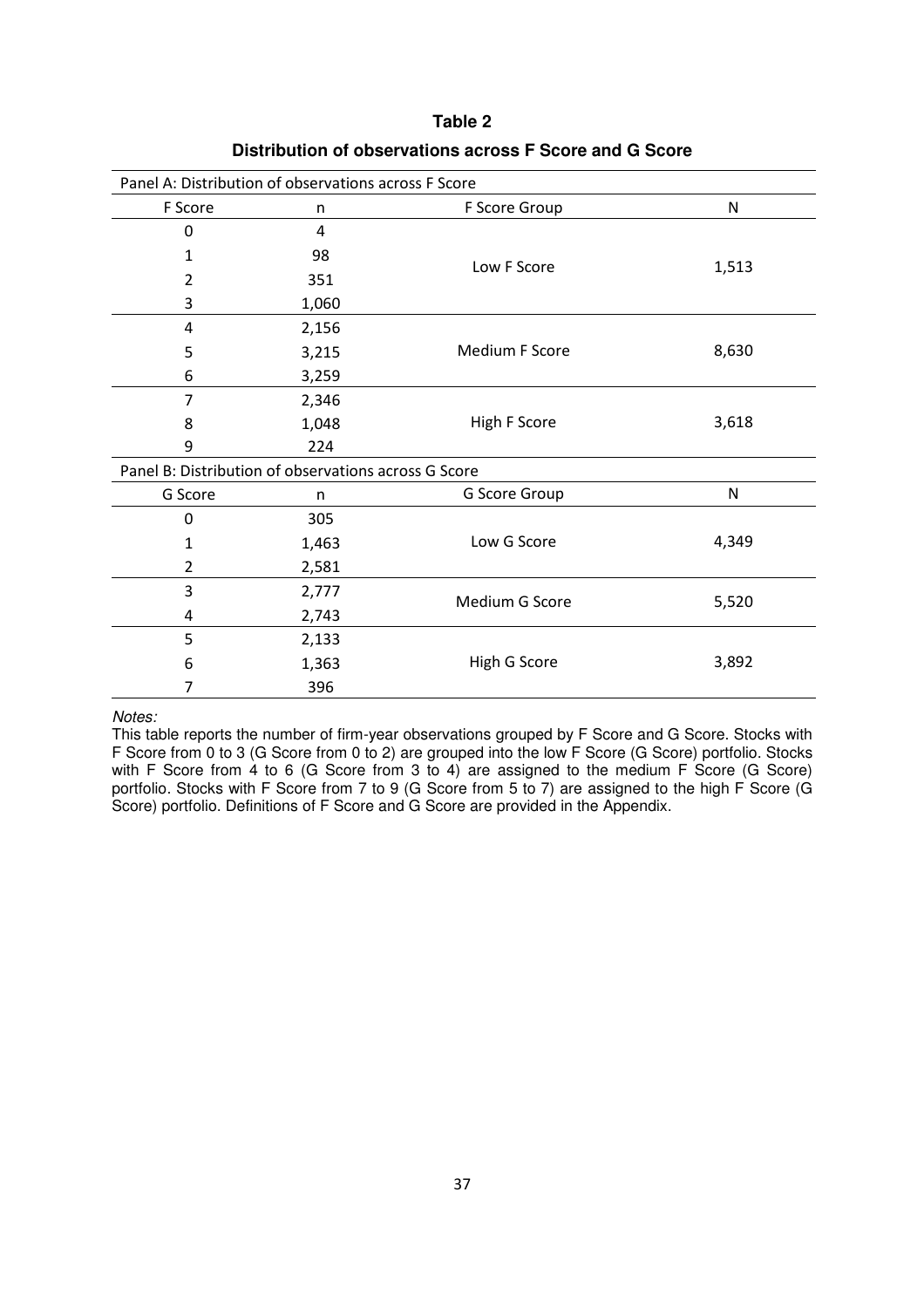# **Table 3**

|                |                |                | ີ  |  |
|----------------|----------------|----------------|----|--|
|                | <b>F SCORE</b> | <b>G SCORE</b> | BM |  |
| <b>F SCORE</b> | 1.0000         |                |    |  |
| <b>G SCORE</b> | 0.2886***      | .0000          |    |  |

**BM**  $-0.0313***$   $-0.2000***$   $1.0000$ 

# **Correlations between BM and the measures of firm's financial strength**

Notes:

This table reports the Pearson's correlation coefficients between BM and the two measures of firm's financial strengths (F Score and G Score). Definitions of the variables are provided in the Appendix. \*\*\* denotes the coefficient is significant at 1% level.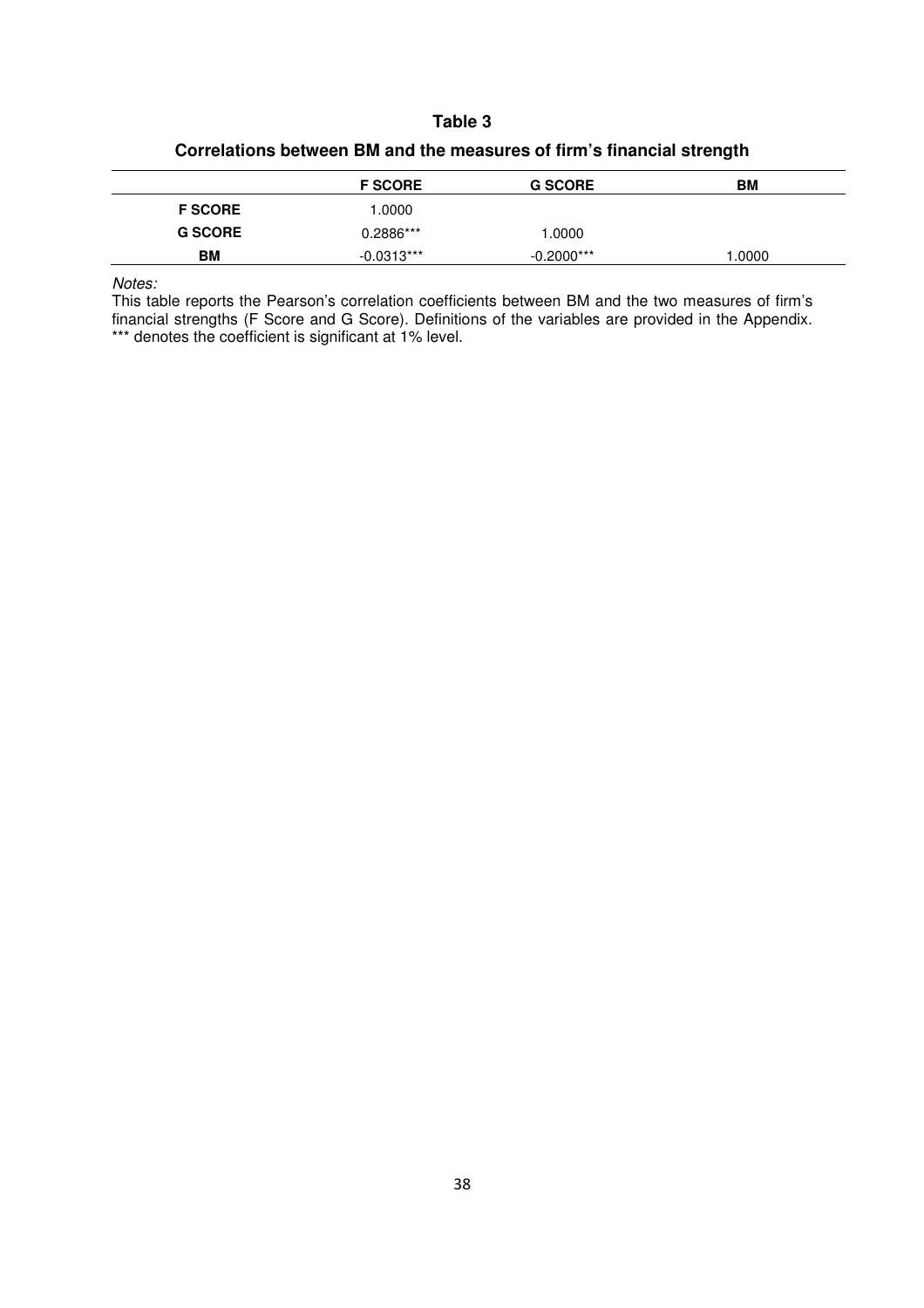# **Table 4**

# **Returns on the F Score and G Score strategies across value–glamour contexts**

|                                              |            |            | F Score   |             |            |            | G Score    |            |
|----------------------------------------------|------------|------------|-----------|-------------|------------|------------|------------|------------|
|                                              | Value      | Neutral    | Glamour   | All         | Value      | Neutral    | Glamour    | All        |
| Panel A: RR1                                 |            |            |           |             |            |            |            |            |
| Strong                                       | 0.1598     | 0.137      | 0.0987    | 0.1324      | 0.1596     | 0.1107     | 0.0789     | 0.1051     |
| Weak                                         | 0.0386     | 0.007      | $-0.021$  | 0.0088      | 0.1125     | 0.0578     | 0.0244     | 0.0753     |
| Hedge                                        | 0.1212     | 0.1301     | 0.1198    | 0.1236      | 0.0471     | 0.0529     | 0.0545     | 0.0297     |
| t-stat                                       | 4.552***   | 4.058***   | 2.588***  | $7.210***$  | $2.035**$  | 2.699***   | 1.909*     | $2.390**$  |
| Bootstrap p-value                            | (0.010)    | (0.000)    | (0.006)   | (0.000)     | (0.000)    | (0.006)    | (0.024)    | (0.052)    |
| Panel B: VMAR1                               |            |            |           |             |            |            |            |            |
| Strong                                       | 0.0706     | 0.0474     | $-0.0044$ | 0.0385      | 0.0825     | 0.0275     | $-0.0071$  | 0.0217     |
| t-stat                                       | 5.353***   | $3.715***$ | $-0.348$  | $5.153***$  | 4.591 ***  | 2.832 ***  | $-0.763$   | 3.382***   |
| Bootstrap p-value                            | (0.006)    | (0.148)    | (0.068)   | (0.604)     | (0.000)    | (0.768)    | (0.000)    | (0.056)    |
| Weak                                         | $-0.0419$  | $-0.056$   | $-0.0746$ | $-0.0572$   | 0.0283     | $-0.0239$  | $-0.051$   | $-0.006$   |
| t-stat                                       | $-1.841*$  | $-1.937*$  | $-1.711*$ | $-3.016***$ | 1.984**    | $-1.439$   | $-1.937**$ | $-0.58$    |
| Bootstrap p-value                            | (0.088)    | (0.008)    | (0.000)   | (0.000)     | (0.052)    | (0.002)    | (0.000)    | (0.000)    |
| Hedge                                        | 0.1125     | 0.1034     | 0.0701    | 0.0958      | 0.0542     | 0.0514     | 0.0439     | 0.0277     |
| t-stat                                       | $4.276***$ | $3.273***$ | 1.545     | 4.695***    | $2.362**$  | $2.670***$ | 1.57       | $2.267**$  |
| Bootstrap p-value                            | (0.004)    | (0.004)    | (0.076)   | (0.000)     | (0.000)    | (0.004)    | (0.106)    | (0.094)    |
| Strong/Weak<br>contribution (%) <sup>+</sup> | 63/37      | 46/54      | $-6/106$  |             | $152/-52$  | 54/46      | $-16/116$  |            |
| Panel C: CFAR1                               |            |            |           |             |            |            |            |            |
| Strong                                       | 0.0282     | 0.0696     | 0.0329    | 0.0433      | 0.0784     | 0.0246     | 0.0375     | 0.0398     |
| t-stat                                       | 1.429      | 3.961***   | 1.870*    | 4.081***    | $3.294***$ | $1.804**$  | 2.782***   | 4.443***   |
| Bootstrap p-value                            | (0.062)    | (0.000)    | (0.104)   | (0.000)     | (0.000)    | (0.19)     | (0.038)    | (0.000)    |
| Weak                                         | $-0.0238$  | $-0.0713$  | $-0.1111$ | $-0.0678$   | $-0.0039$  | $-0.0153$  | $-0.0578$  | $-0.0202$  |
| t-stat                                       | $-0.775$   | $-2.046**$ | $-1.717*$ | $-2.543**$  | $-0.217$   | $-0.723$   | $-1.568$   | $-1.473$   |
| Bootstrap p-value                            | (0.51)     | (0.004)    | (0.000)   | (0.000)     | (0.808)    | (0.234)    | (0.002)    | (0.026)    |
| Hedge                                        | 0.0519     | 0.1409     | 0.144     | 0.1111      | 0.0824     | 0.04       | 0.0953     | 0.0601     |
| t-stat                                       | 1.425      | $3.610***$ | $2.147**$ | 3.8714***   | $2.756***$ | 1.585      | $2.427**$  | $3.663***$ |
| Bootstrap p-value                            | (0.013)    | (0.000)    | (0.000)   | (0.000)     | (0.000)    | (0.074)    | (0.000)    | (0.000)    |
| Strong/Weak<br>contribution (%) <sup>+</sup> | 54/46      | 49/51      | 23/77     |             | 95/5       | 62/38      | 39/61      | 54/46      |

#### Notes:

This table reports the one-year raw returns, market-adjusted returns and control-firm-adjusted returns on the strong, weak and hedge portfolios across value, neutral and glamour samples, and for the whole sample. Stocks with F Score from 0 to 3 (G Score from 0 to 2) are grouped into the weak portfolio and stocks with F Score from 7 to 9 (G Score from 5 to 7) are assigned to the strong portfolio. The hedge portfolios are those take long in strong stocks and short in weak stocks. Stocks in the highest BM tercile are value stocks, those in the lowest BM tercile are glamour stocks, and the rest are neutral. Definitions of the variables are provided in the Appendix. \*, \*\*, \*\*\* means significant at 10%, 5%, 1% levels, respectively. The t-statistics are from the 2-tailed t-tests under the null hypothesis that the portfolio returns are zero. The bootstrap p-values are estimated from 1,000 iterations.

+ The contribution of the long positions relatively to the contributions of the short positions to the returns of the hedge portfolios.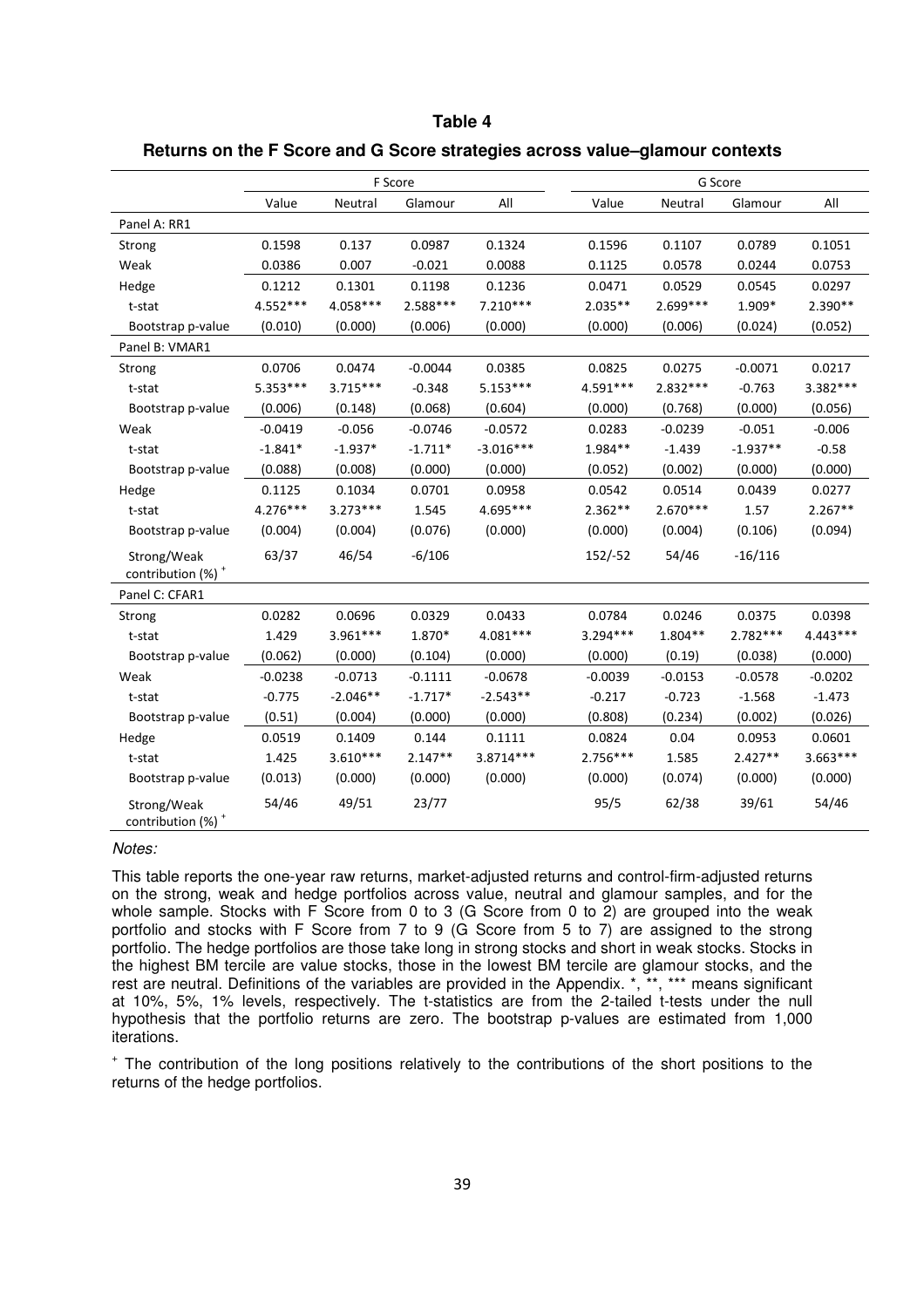|                  |           | Value      |         |               |           |                      | Neutral   |             |           |                     | Glamour   |             |
|------------------|-----------|------------|---------|---------------|-----------|----------------------|-----------|-------------|-----------|---------------------|-----------|-------------|
|                  |           | Eg. (3)    | Eq. (4) |               |           | Eq. (3)              |           | $Eq.$ $(4)$ |           | Eg. (3)             |           | Eq. $(4)$   |
| Indep. variables | မ်း<br>၁  | t-stat     | င်<br>၁ | t-stat        | Ceť.      | t-stat               | င်္င      | t-stat      | Coef.     | t-stat              | ن<br>S    | t-stat      |
| Panel A: F Score |           |            |         |               |           |                      |           |             |           |                     |           |             |
|                  | -0.0492   | $-1.31$    | 0.0308  | 1.496         | $-0.1293$ | $-2.402**$           | 0.0232    | 0.649       | 0.0367    | $-0.989$            | 0.0666    | $2.566***$  |
| log(BM)          | 0.0034    | 0.178      | 0.0094  | 0.396         | $-0.0105$ |                      | $-0.0125$ | $-0.486$    | 0.0113    | 0.889               | 0.0182    | $1.3\,$     |
| Log(Size)        | $-0.0007$ | $-0.27$    | 0.0019  | $-0.666$      | $-0.0033$ | $-0.423$<br>$-1.068$ | 0.0030    | $-0.849$    | $-0.0037$ | $-1.719$<br>2.202** | $-0.0040$ | $-1.352$    |
| <b>F</b> Score   | 0.0128    | $2.265**$  |         |               | 0.0295    | $3.67***$            |           |             | 0.0155    |                     |           |             |
| High F Score     |           |            | 0.0001  | 0.005         |           |                      | 0.0607    | 4.958***    |           |                     | 0.0204    | 1.247       |
| Low F Score      |           |            | 0.0599  | $-1.743$      |           |                      | 0.1080    | $-1.968*$   |           |                     | 0.1092    | $-3.046***$ |
| Panel B: G Score |           |            |         |               |           |                      |           |             |           |                     |           |             |
|                  | $-0.0414$ | $-1.483$   | 0.0267  | L57           | $-0.0017$ | $-0.057$             | 0.0568    | 1.669       | 0.0408    | $-1.523$            | 0.0823    | $2.672**$   |
| log(BM)          | 0.022     | 1.078      | 0.0213  | 0.917         | $-0.0011$ | $-0.037$<br>$-1.704$ | $-0.0073$ | $-0.26$     | 0.0027    | 0.191               | 0.0159    | 0.996       |
| Log(Size)        | $-0.0028$ | $-1.015$   | 0.0027  | $-0.948$      | $-0.0059$ |                      | $-0.0046$ | $-1.092$    | $-0.0097$ | $-3.358***$         | $-0.0079$ | $-1.629$    |
| G Score          | 0.232     | $3.419***$ |         |               | 0.0151    | $3.034***$           |           |             | 0.026     | $5.127***$          |           |             |
| High G Score     |           |            | 0.0649  | $\tilde{c}^*$ |           |                      | $-0.0054$ | $-0.38$     |           |                     | 0.0233    | 1.336       |
| Low G Score      |           |            | 0.0240  | $-0.818$      |           |                      | $-0.0500$ | $-2.479**$  |           |                     | 0.0870    | $-3.107***$ |

**Cross-sectional regressions of abnormal returns on F Score and G Score**  Cross-sectional regressions of abnormal returns on F Score and G Score

**Table 5** 

The table reports results from the Fama–MacBeth (1973) regressions. The regressions are estimated each year from 1991 to 2007 and the coefficients are the averages across 17 annual regressions. The t-statistics are calculated using Newey-West corrected standard errors. The regressions are run among value, neutral and glamour stocks. Stocks in the highest BM tercile are value stocks, those in the lowest BM tercile are glamour stocks, and the rest are the averages across 17 annual regressions. The t-statistics are calculated using Newey-West corrected standard errors. The regressions are run among value, neutral and glamour stocks. Stocks in the highest BM tercile are value stocks, those in the lowest BM tercile are glamour stocks, and the rest are Wores:<br>The table reports results from the Fama–MacBeth (1973) regressions. The regressions are estimated each year from 1991 to 2007 and the coefficients are neutral stocks. The table reports results from two regressions: neutral stocks. The table reports results from two regressions:

Equation (3):  $CFAR1 = \alpha + \beta_1 \log(BM) + \beta_2 \log(Size) + \beta_3$ Score Equation (3):  $CFARI = \alpha + \beta_1 \log(BM) + \beta_2 \log(Size) + \beta_3$ Score

Equation (4):  $CFAR1 = \alpha + \beta_1 \log(BM) + \beta_2 \log(Size) + \beta_3$  High\_Score +  $\beta_4$  Low\_Score Equation (4):  $\mathcal{L}FAR1 = \alpha + \beta_1\log(BM) + \beta_2\log(Sizee) + \beta_3$ High\_Score +  $\beta_4$ Low\_Score

Score (in panel A) or G Score (in Panel B); High\_Score is replaced by either High F Score, which is a dummy variable that takes the value of 1 if the stock is<br>in the high F Score group and zero otherwise (in panel A) or Hi where: CFAR1 are the one-year control-firm-adjusted returns; BM is the book-to-market ratio; Size is the market capitalization; Score is replaced by either F Score (in panel A) or G Score (in Panel B); High\_Score is replaced by either High F Score, which is a dummy variable that takes the value of 1 if the stock is in the high F Score group and zero otherwise (in panel A) or High G Score, which is a dummy variable that takes the value of 1 if the stock is in the high G Score group and zero otherwise (in panel B); Low\_Score is replaced by either Low F Score, which is a dummy variable that takes the value of 1 if the stock is in the low F Score group and zero otherwise (in panel A) or Low G Score, which is a dummy variable that takes the value of 1 if the stock is in the low G where: CFAR1 are the one-year control-firm-adjusted returns; BM is the book-to-market ratio; Size is the market capitalization; Score is replaced by either F in the low F Score group and zero otherwise (in panel A) or Low G Score, which is a dummy variable that takes the value of 1 if the stock is in the low G Score group and zero otherwise (in panel B). Score group and zero otherwise (in panel B).

Stocks with F Score from 0 to 3 (G Score (G Score) group and stocks with our parameter in the low F Score (G Score) group and to 2) are in the low F Score from 5 to 7) are in the high F Score (G Score) group. All continuous variables are winsorized at the 1 and 99 percentiles. \*, \*\*, \*\*\* means significant at 10%, 5%, 1% levels, Stocks with F Score from 0 to 3 (G Score from 0 to 2) are in the low F Score (G Score) group and stocks with F Score from 7 to 9 (G Score from 5 to 7) are in the high F Score (G Score) group. All continuous variables are winsorized at the 1 and 99 percentiles. \*, \*\*, \*\*\* means significant at 10%, 5%, 1% levels, respectively. Definitions of the variables are provided in the Appendix. respectively. Definitions of the variables are provided in the Appendix.